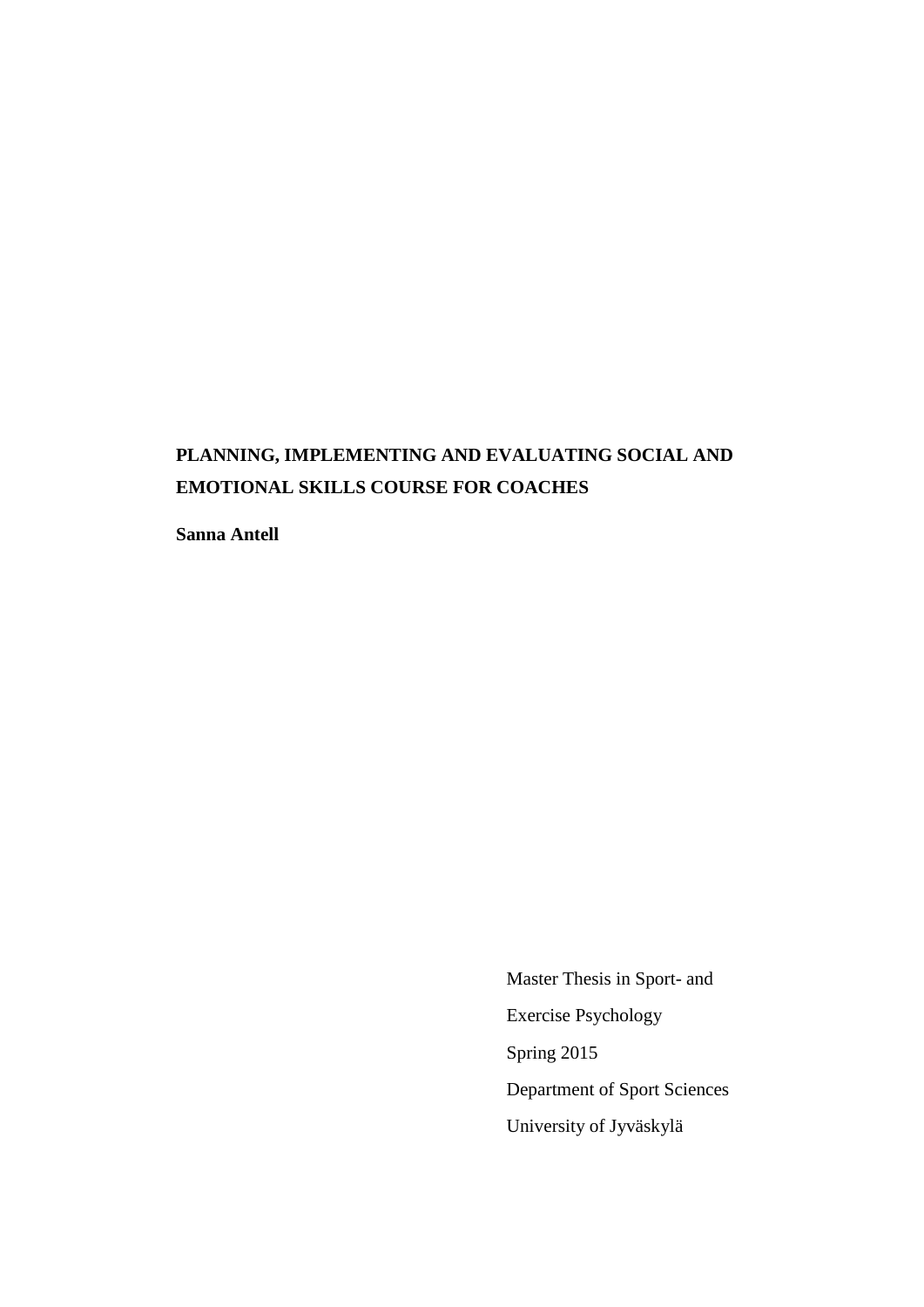## ABSTRACT

Antell, Sanna. 2015. Planning, implementing and evaluating social and emotional skills course for coaches. Master's Thesis in Sport and Exercise Psychology. Department of Sport Sciences. University of Jyväskylä. 79 pages.

Research on Social and Emotional Skills among sport coaches is limited. Therefore, the purpose of this study was to plan, implement and evaluate a course in Social and Emotional Skills for sport coaches and instructors. The aim was to study the learning processes and the experiences of the participants. Traditionally coaches in martial arts lead with an authoritarian style; consequently the aim of this course was to show a different way of interacting with trainees, evoke discussion between coaches of different martial arts and to create a sense of awakening from the traditional methods of coaching. The course is based on Thomas Gordon's Model of Human Relationships. The following skills are taught during the course: clear self-expression of thoughts and emotions by I-messages, Active Listening and Problem Solving Skills.

This is a mixed method action research case study. Participants of this study were 11 coaches and instructors from different martial arts. The course consisted of three weekends, altogether 27 hours. Information was collected and analyzed from the observations as a teacher-researcher during the course, from film recording and feedbacks of the participants and analyzed with narrative analysis.

The main finding of the study was that most of the participants perceived that the skills learned during this course were important for their work as instructors. The skills put emphasis on issues that they did not previously think about in a conscious way. Most of the participants developed from being reserved to openly express their thought and needs in the group. Participants also realized that social and emotional skills need practicing before one can implement them in ones daily life.

From the observations as a teacher-researcher it could be noticed that the level of security in the group was essential when learning and doing the tasks of social and emotional skills. How the course is set up the course, is as well of major importance: some tasks can be heavier for the participants than others, and need lighter activities afterwards. Leader of the course needs also to have enough knowledge in social and emotional learning, and to be skilled to lead and limit the discussions in the group.

This course acted mainly as an awakener for the coaches about new ways of communicating. Further research is needed to see how Social and Emotional Skills are implemented in the daily life of coaching in the long run. Techniques taught during this course are universal, so it would be important in the future to evaluate the suitability of implementing similar courses also in other sports than martial arts.

KEY WORDS: social- and emotional skills, communication, coaching, coach, emotional intelligence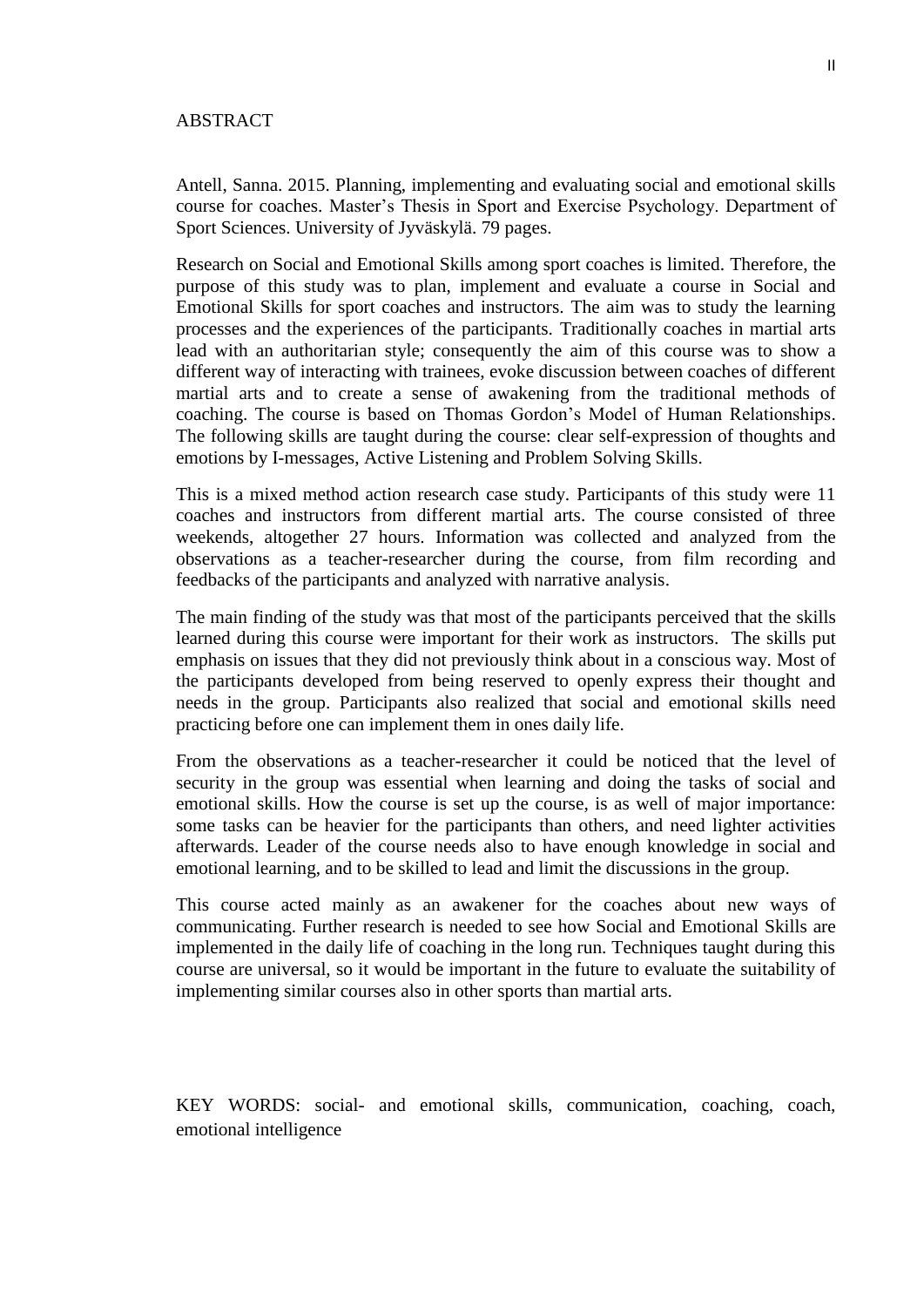## TABLE OF CONTENTS

# **ABSTRACT**

| 5 PLANNING AND IMPLEMENTING SOCIAL AND EMOTIONAL SKILLS |  |
|---------------------------------------------------------|--|
|                                                         |  |
|                                                         |  |
|                                                         |  |
|                                                         |  |
|                                                         |  |
|                                                         |  |
|                                                         |  |
|                                                         |  |
|                                                         |  |
|                                                         |  |
|                                                         |  |
|                                                         |  |
|                                                         |  |
|                                                         |  |
|                                                         |  |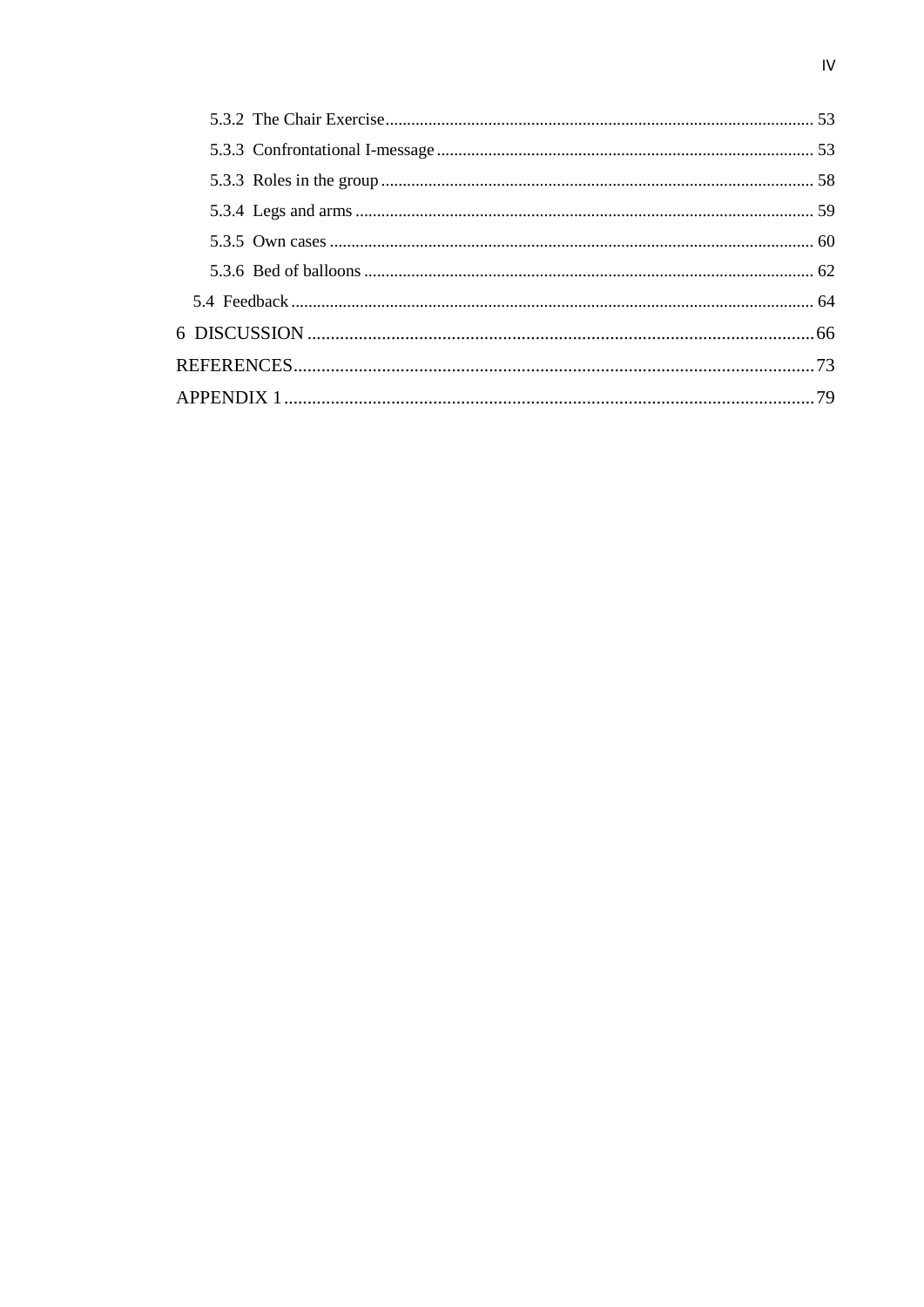### <span id="page-4-0"></span>1 INTRODUCTION

The purpose of this study was to plan, implement and evaluate a course in social and emotional learning for coaches and instructors: "Communication Skills Course for Coaches". The course was based on Thomas Gordon's Model of Human Relationships (Gordon, 2003.)

There are five core competencies of social and emotional learning (SEL): selfawareness, self-management, social awareness, relationships skills and responsible decision making (CASEL 2012, p9). In this study social and emotional skills as Active and Passive Listening, Clear Self-expression by I-messages and problem solving by No-Lose Method were taught to martial art coaches.

Social and emotional skills have been taught to teachers, leaders and parents for example by The Gordon Institute. Programs of social and emotional skills has been found to enhance motivation and learning results of the students in academic settings and to reduce problem behavior in the classes (Durlak, Weissberg, Dymnicki, Taylor & Schellinger, 2011**)**. The use of social and emotional skills has been found to promote positive, supportive and empowering learning atmosphere (Kuusela, 2005).

Studies with P.E teachers show that there is a great need for implementing social and emotional skills courses in P.E. education (Klemola, 2009). In addition, it has been found out that communication skills play a central role in effective coaching as well. Effective coaching is about building trust, communication, commitment and support (Wang 2013). Interpersonal skills, communication skills, creating a positive training environment and building positive athlete rapport are essential for effective coaching (Côté & Sedgwick 2003). Effective coaches are described as approachable by their athletes, and they create relaxed, open environment with a possibility for a two-way communication. Effective coaches develop honest and respectful relationships with their athletes, and they demonstrate interest in each individual (Bennie & O'Connor, 2012). Côté and Gilbert (2009) argue that coaching effectiveness should be defined according to how coaches meet their athletes' needs and help them fulfill their goals.

Empathy, the skills of listening, holding the emotions of the athlete, providing challenge and support, and knowledge of problem solving methods are valued in the coach by the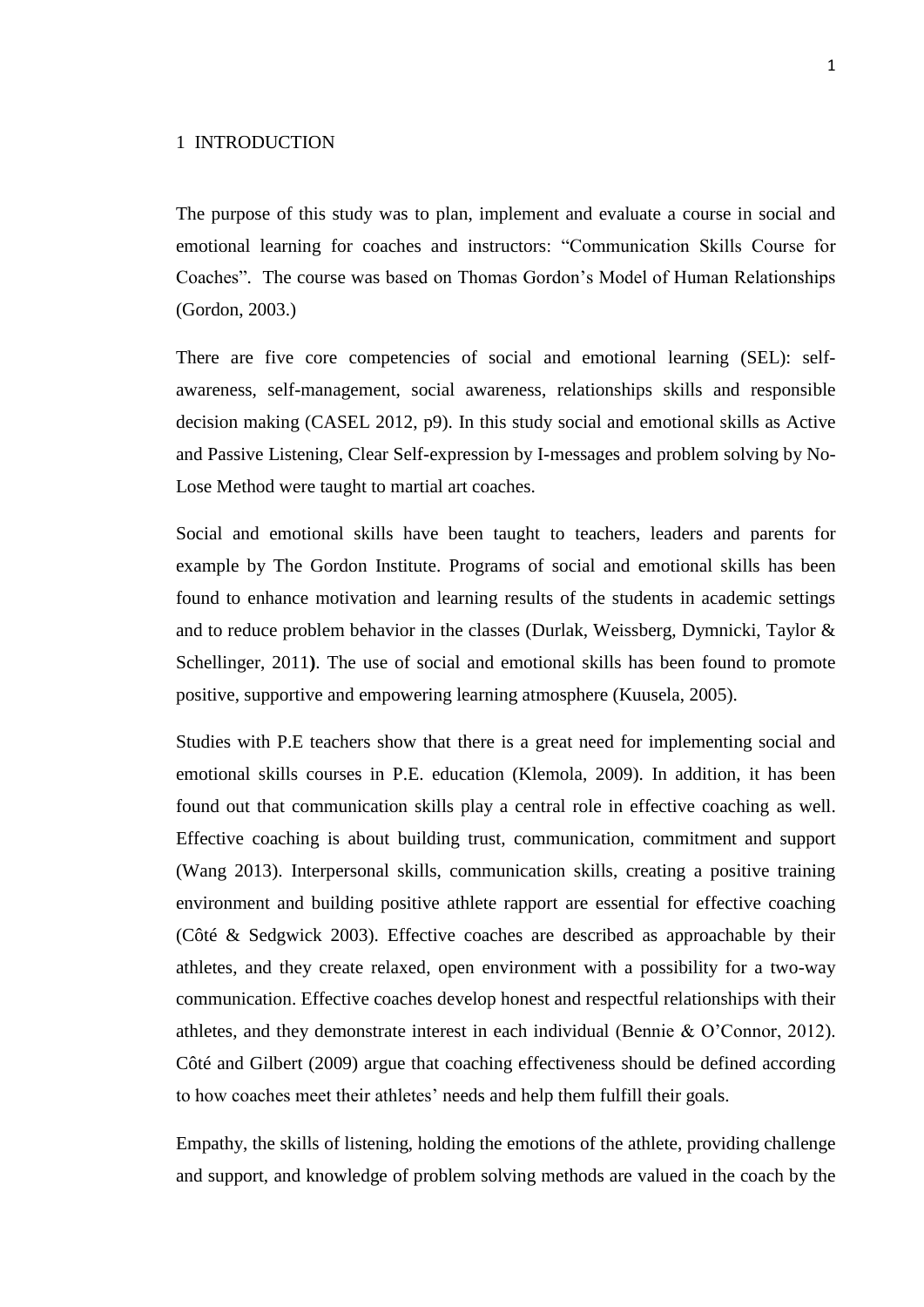athletes These skills help the coach to build a positive coach-athlete relationship. Being able to establish a positive coach-athlete relationship can enhance the gains made by the athletes in sporting situation (Passmore, 2010).

Bennie and O'Connor (2012) suggest that the quality of the relationship coach develops is essential for the effectiveness of the instruction and application of the training (Bennie & O'Connor, 2012). This has been seen true also at the elite level sports where interpersonal relationship between coach and athlete is an important factor that contributes to the athlete's development. These relationships are described with adjectives as trust, support, understanding, care and open communication (Jowett & Cockerill, 2003). Because Olympic athletes serve as role-models for younger athletes, authors suggest that these relationships could serve as models in what kind of relationships athletes and coaches should strive for.

Jowett & Cockerill (2003) acknowledge the importance of incorporating social skills in coach education programs. It is seen as important that education programs would provide information for developing effective coach-athlete relationships alongside technical, strategical and tactical skills (Jowett & Cockerill, 2003). Incorporating emotional skills to coaching education gets also support from several studies (Chan & Mallet, 2011; Bennie & O'Connor, 2012; Vella, Oades & Crowe, 2013). Lintunen & Gould (2014) argue that a great deal of potential is lost in sport settings because coaches and athletes lack knowledge of social and emotional skills. Most sport organizations set goals to develop these skills, but coaches seldom seek to improve the skills in practice. This could be due to uncertainty of coaches in implementing social and emotional skills in their sport. Therefore, Lintunen and Gould (2014) suggest that these skills should be taught to coaches by demonstration, practice, modeling, discussion and reflection of one's experiences. These are the methods of teaching social and emotional skills in the present study.

Teaching and researching on social and emotional skills among coaches in sport and exercise is very limited, if existent. Therefore, the purpose of this work is to study the learning processes of social and emotional skills among coaches. Traditionally coaches in martial arts are on the top of the hierarchy and they lead with an authoritarian style. The idea with this course was to show a different way of interacting with trainees, evoke some discussion between coaches of different martial arts and to create a sense of awakening from the traditional methods of coaching. To construct social and emotional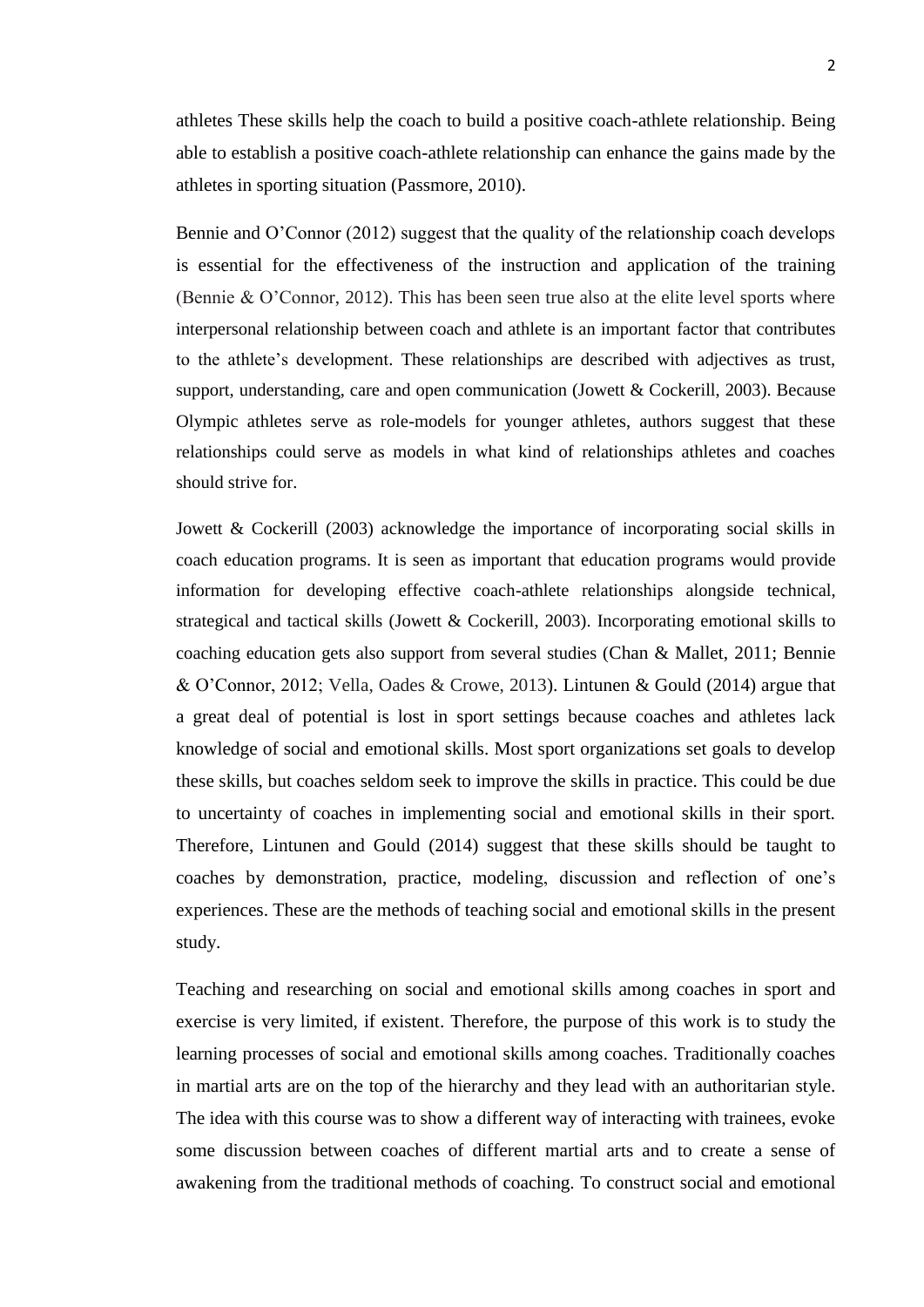skills course of this kind for coaches and especially for coaches in martial arts is something that hasn't been reported before.

This work is a qualitative case study as well as an action research study, where I worked as a teacher-researcher in "Communication skills course for coaches" in martial arts. The course was video recorded. In addition, data was gathered during the course by observation and feedback collected from the participants after the course.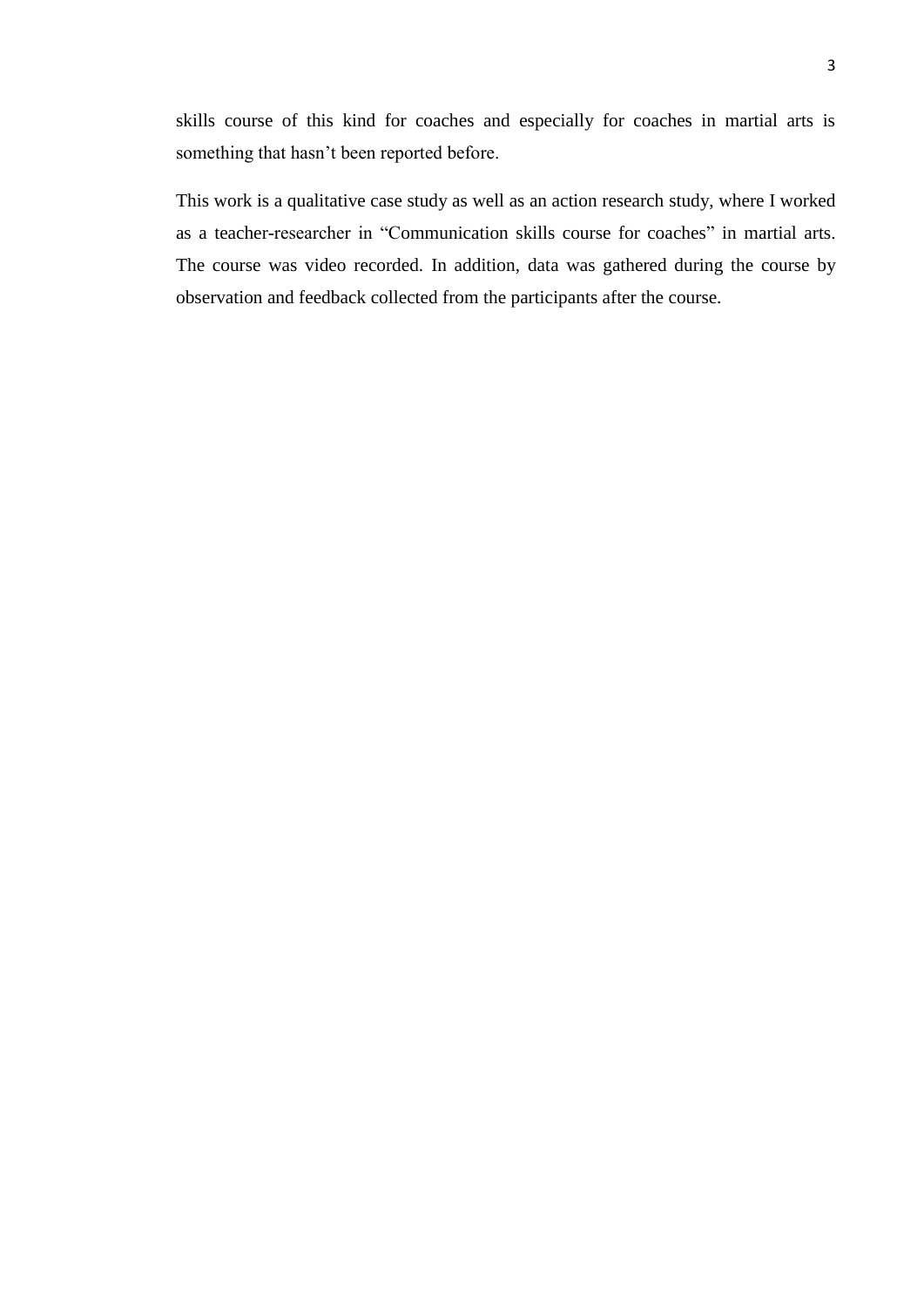#### <span id="page-7-0"></span>2 SOCIAL AND EMOTIONAL LEARNING

#### <span id="page-7-1"></span>2.1 Definition of social and emotional learning

Social and emotional learning can be defined as a process in which a person learns cognitive, affective and behavioral skills that are critical for effective handling of daily life (CASEL 2012, p9). Social and emotional core competences are according to the Collaborative for Social and Emotional Learning (CASEL) as follows:

- 1. *Self- awareness* includes recognizing one's emotions and thoughts and how they affect one's behavior. Knowledge of one's strengths and limitations, and sense of optimism and confidence is also included under self-awareness.
- 2. *Self-management* includes the ability to regulate one's behavior, thoughts and emotions effectively in changing situations. Also motivating one self, controlling impulses, managing stress and ability to set and work towards personal and academic goals belongs under this core skill.
- 3. *Social awareness* is about empathy towards others and the ability to look things from a perspective. Social awareness is also about understanding different backgrounds and cultures, ethical and social norms for behavior, as well as recognizing community, school and family support and resources.
- 4. *Relationship skills* include establishing and maintaining relationships that are healthy and rewarding. Relationships skills include as well clear communication, cooperation, and ability to listen actively, conflict management skills, managing social pressure, as well as being able to receive and give help when necessary.
- 5. *Responsible decision making* is about making respectful and constructive choices about social interactions and personal behavior.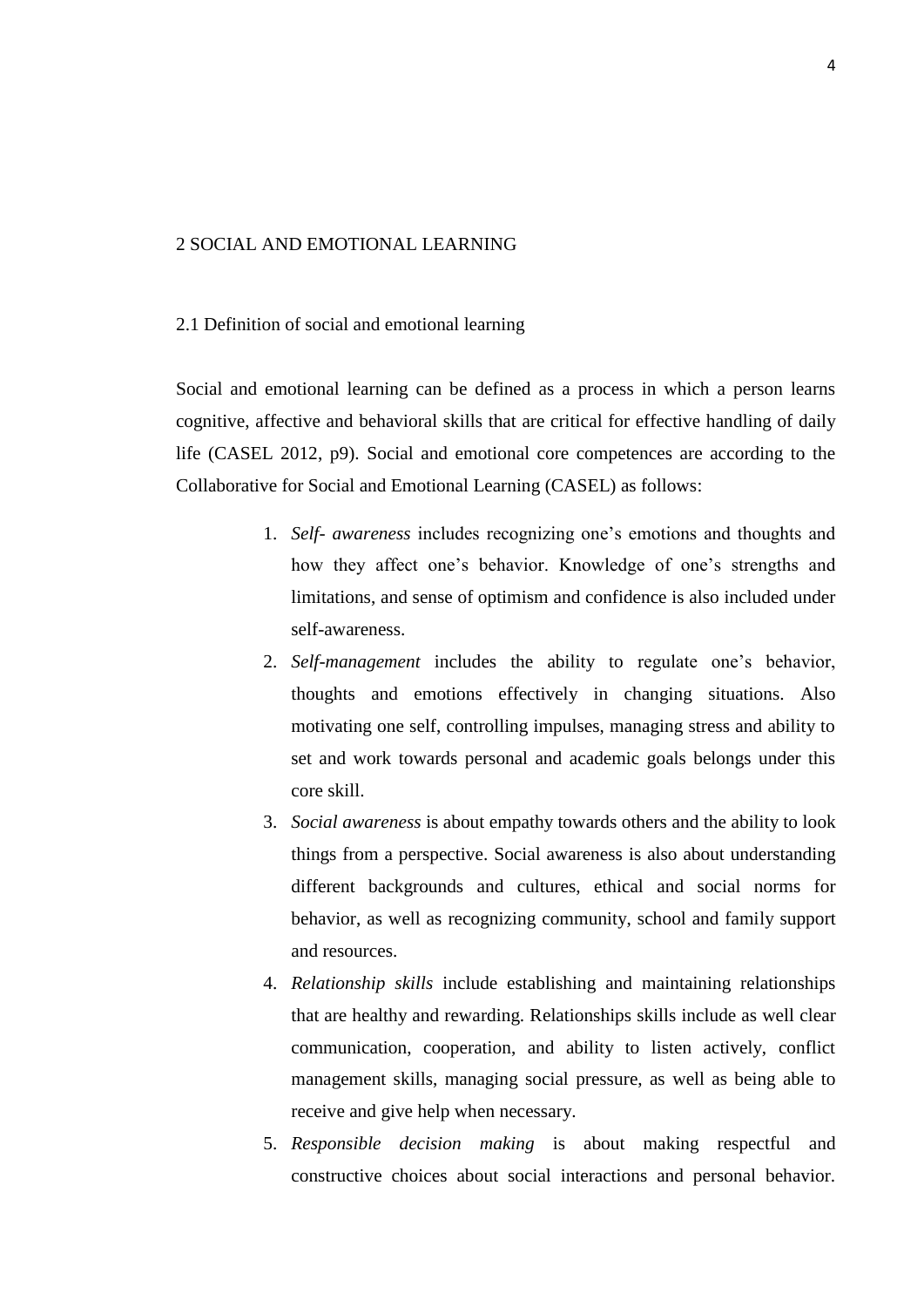These choices should be based on well-being of self and others, safety concerns, social norms, ethical standards and evaluation of consequences of one's actions. (CASEL 2012, p9)

These five core competencies of SEL are part of building better performance in means of positive social behavior, reduced emotional distress and improved success in sport. Social and emotional competence is often seen to consist of individual characteristics, such as skills, attitudes and behaviours. For social and emotional learning to happen, and to become socially and emotionally competent according to the *five core competencies of SEL*, one has to manage certain social and emotional skills that are as follows (Lintunen & Gould, 2014):

*Self awareness:* defining values, needs, desires, feelings and wishes *Self-management*: skills of clear expression of feelings, beliefs, and thoughts by using Imessages and avoiding Roadblocks of Communication *Social awareness:* Active Listening, avoiding Roadblocks of Communication *Relationships skills*: Positive I-messages, Confrontational I-messages, Avoiding Roadblocks of Communication, Group skills *Responsible decision making*: Problem solving methods, taking responsibility and collaboration. Avoiding Roadblocks of Communication

(Talvio, 2014; Lintunen & Gould, 2014).

These social and emotional skills will be discussed in detail in the following chapter.

<span id="page-8-0"></span>2.2 Social and emotional skills

Social and emotional skills that participants learned during "The Communication Skills Course for Coaches" in the present study were based on Thomas Gordon's Model of Human Relationships. These skills included Active and Passive Listening, Clear Selfexpression by I-messages and problem solving by No-Lose Method (Gordon, 2003).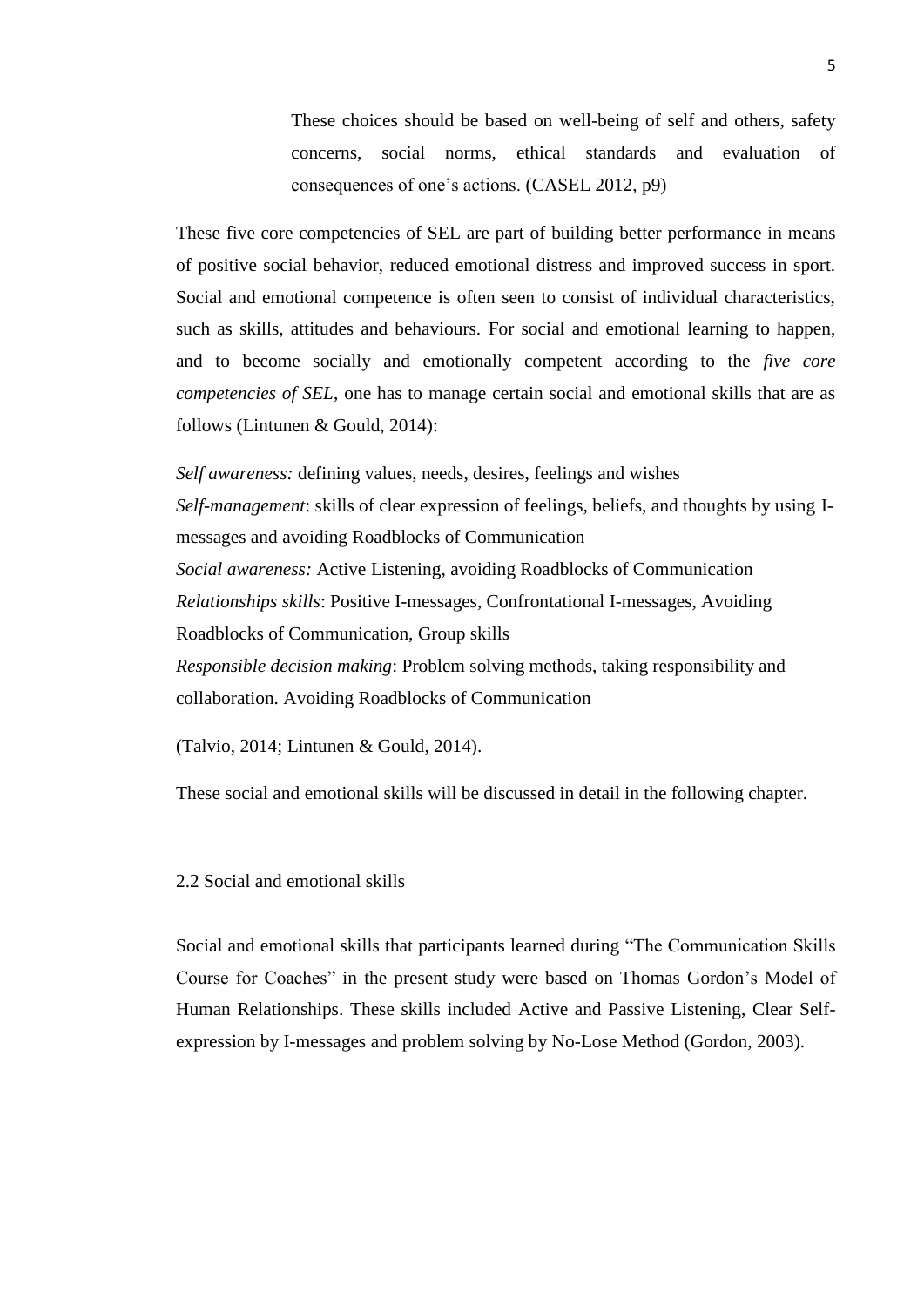## <span id="page-9-0"></span>2.2.1 Emotional Skills

According to Lintunen & Gould (2014) socially and emotionally competent coaches are self-aware. This means that they can recognize, describe and regulate their emotions (Lintunen & Gould 2014). The same is said about people with high emotional intelligence. They also tend to be more open and agreeable (Mayer, Salovay & Caruso, 2004).

Emotional intelligence is essential for coaches' leadership and their ability to produce high performance by contributing to self- and social awareness, understanding the athlete and using emotions to create a positive sporting climate (Chan & Mallet, 2011). Emotional intelligence has also been found to be highly important for coaching efficacy (Thelwell, Lane, Weston & Greenlees, 2008). Coaches should be both able to appraise their own emotions and regulate them, because this has an effect to learning situation and performance of their athletes. If a coach lacks awareness of his own emotions, this may ultimately affect the athlete's wellbeing. Researchers suggest that coaches should become more aware of how emotional intelligence can facilitate their coaching performance. A coach who is able to regulate his emotions and provide positive social environments has both the possibility to increase his own confidence as well as change the psychological state of his athletes (Thelwell, et al. 2008).

Empathy is seen as especially important part of emotional skills, because it helps to understand others and their motivation and it facilitates and establishes the connection between the coach and athlete (Chan & Mallet, 2011). Empathy has an essential role in athlete's perceptions of coach-athlete relationship. Athletes who experienced that their coach-athlete relationship is characterized with trust, co-operation, respect and longevity were more satisfied with the training. They felt that their needs were taken more into consideration (Jowett,Yang & Lorimer, 2012). The importance of empathy is supported as well in the studies of emphatic accuracy. Emphatic accuracy is the ability of a coach to accurately understand the psychological state of an athlete (Ickes 2003, in Lorimer, 2013). High levels of emphatic accuracy improve coaches' ability to encourage, instruct or use sympathy towards the athlete (Lorimer, 2013).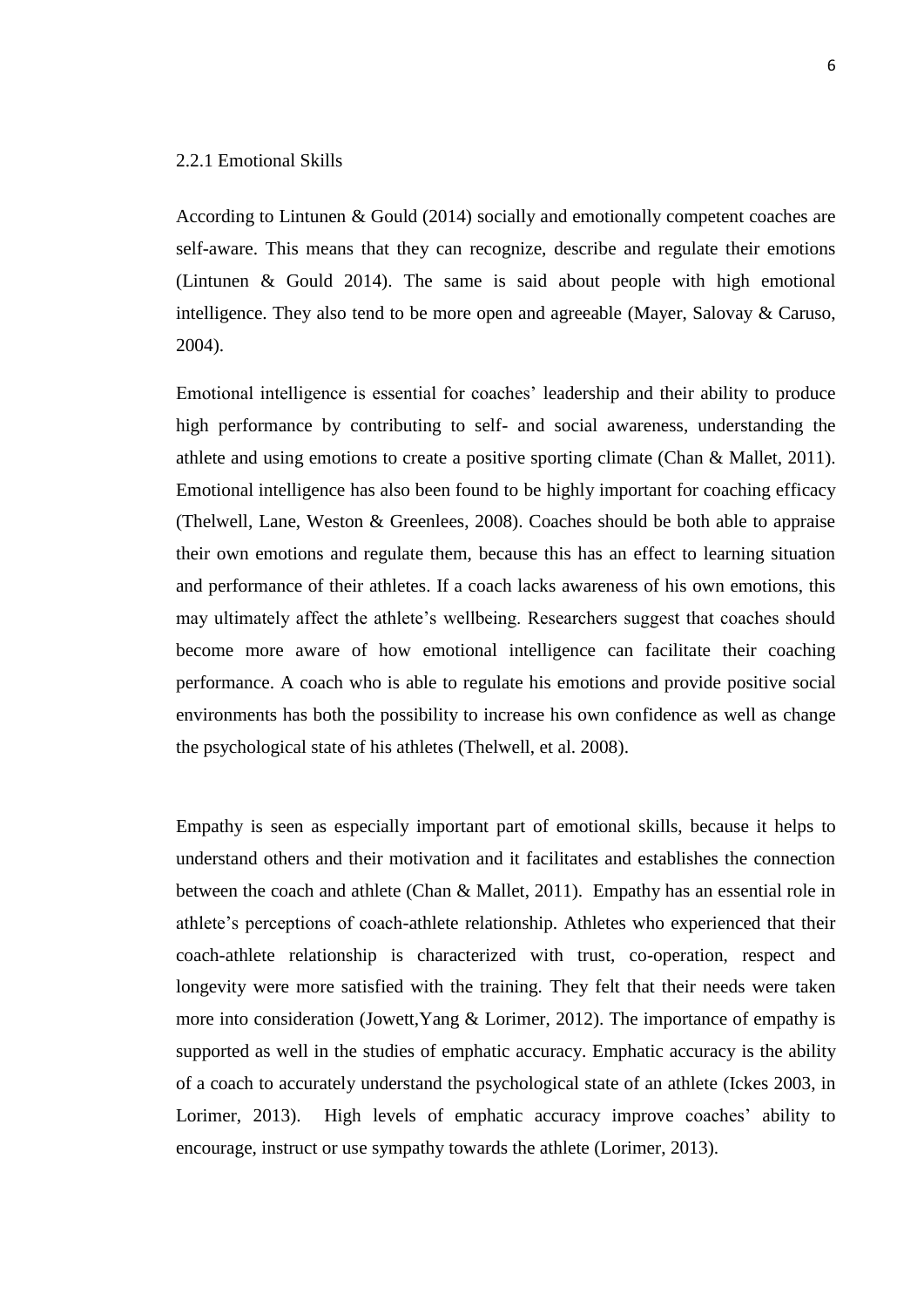To be emphatic accurate a coach must be able to monitor and correctly interpret athlete's thoughts and feelings. This can be achieved by gathering information, avoiding biases, maintaining appropriate levels of empathy and being reflexive (Lorimer 2003). It has been found out that coaches' empathic accuracy improved when they received corrective feedback from the athlete (Lorimer & Jowett, 2010). This supports the importance for coaches to learn social and emotional skills, like Active Listening.

Coach should be above all conscious in his attempts to understand the athlete, instead of using past experiences as a viewpoint (Lorimer, 2003; Lorimer & Jowett, 2010). Coach should also be self-aware and in the moment. This helps him to understand the link between his own emotions and emotions of the athlete (Lorimer, 2013). It is also suggested that coaches who are more aware of themselves and others could provide better coaching and therefore bring about more athlete satisfaction and better performance (Lorimer & Jowett, 2010).

Showing positive emotions seem to be crucial in negative situations, like when losing a competition or making a mistake in the training. Athletes hope that coaches would praise, support and provide feedback and instructions in these situations. Coaches negative reactions can lead to negative feelings of an athlete and create overall negative impact on athletes' psychological state, performance and well-being. It seems like communication that is appropriate, adaptable and effective can have an especially important role in athletes' self-concept, motivation and by that to skill-development and finally success in sport (Sagar & Jowett, 2012). It is suggested by several authors that teaching emotional skills should be included in coach education, and prioritized alongside traditional and technically focused programs (Jowett & Cockerill, 2003; Chan & Mallet, 2011; Vella et al., 2013).

## <span id="page-10-0"></span>2.2.2 Listening skills

Listening skills can be divided by Gordon (2003, pp60-64) to Passive Listening, Acknowledgement Responses, Door Openers and Active Listening.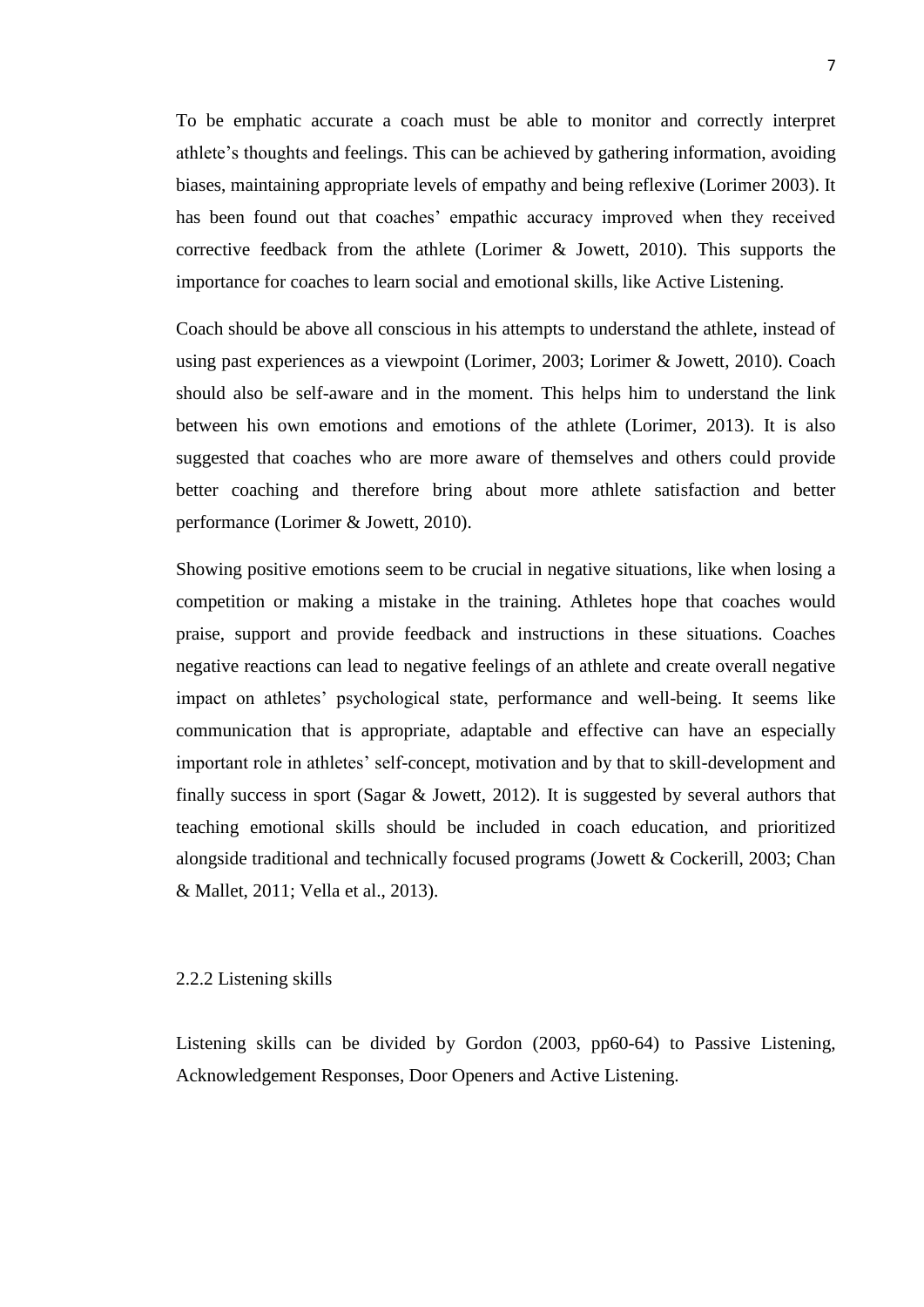*Passive Listening* means giving the other person a space to talk and listening attentively without interruptions. This communicates acceptance and a will to understand the other person.

*Acknowledgement responses* encourage the speaker to continue talking by nonverbal and verbal cues. These are for example smiling, nodding, frowning and leaning forward. These cues give the impression that the listener is interested and attentive.

*Door openers* are open-ended questions that contain no evaluation. They encourage the speaker to go on or to begin, for example: "That's interesting, want to go on?"

In *Active Listening* the listener acts like a mirror, reflecting back to the speaker what she has understood from her story. This shows a will to understand and a deep interest for the other person (Gordon, 2003, pp60-64).

Communication can become problematic when feelings and needs are not communicated clearly enough. Sometimes the real message has been coded to something else. For example, a person might ask "What time is it?" when the real feeling behind it could be for example hunger. If the listener responds only to the code, the real feeling is missed. When using Active Listening, the listener decodes the words of the speaker by guessing the right meaning of the code. By mirroring or feeding back the decoded message to the sender, can listener check if he or she has understood the message correctly (Gordon, 2003, pp63-79). Sometimes the term Reflective Listening is used instead of Active Listening (Rautalinko, Lisper & Ekehammar, 2007).

There are several studies that give encouraging results in teaching and using of Active Listening/Reflective Listening: Health care students who used reflective listening, remembered the information given to them better (Rautalinko et al. 2007). Also in the corporate settings participants used Reflective Listening principles after an intervention more than the control group. These skills also transferred five months later to work settings (Rautalinko & Lisper, 2004). Active listening helps both the sender and the receiver to understand the feelings behind the message; it facilitates problem solving and keeps the responsibility with the one who has the problem. Sender feels accepted and respected and this creates possibility for close relationship to grow (Gordon, 2003, pp63-79).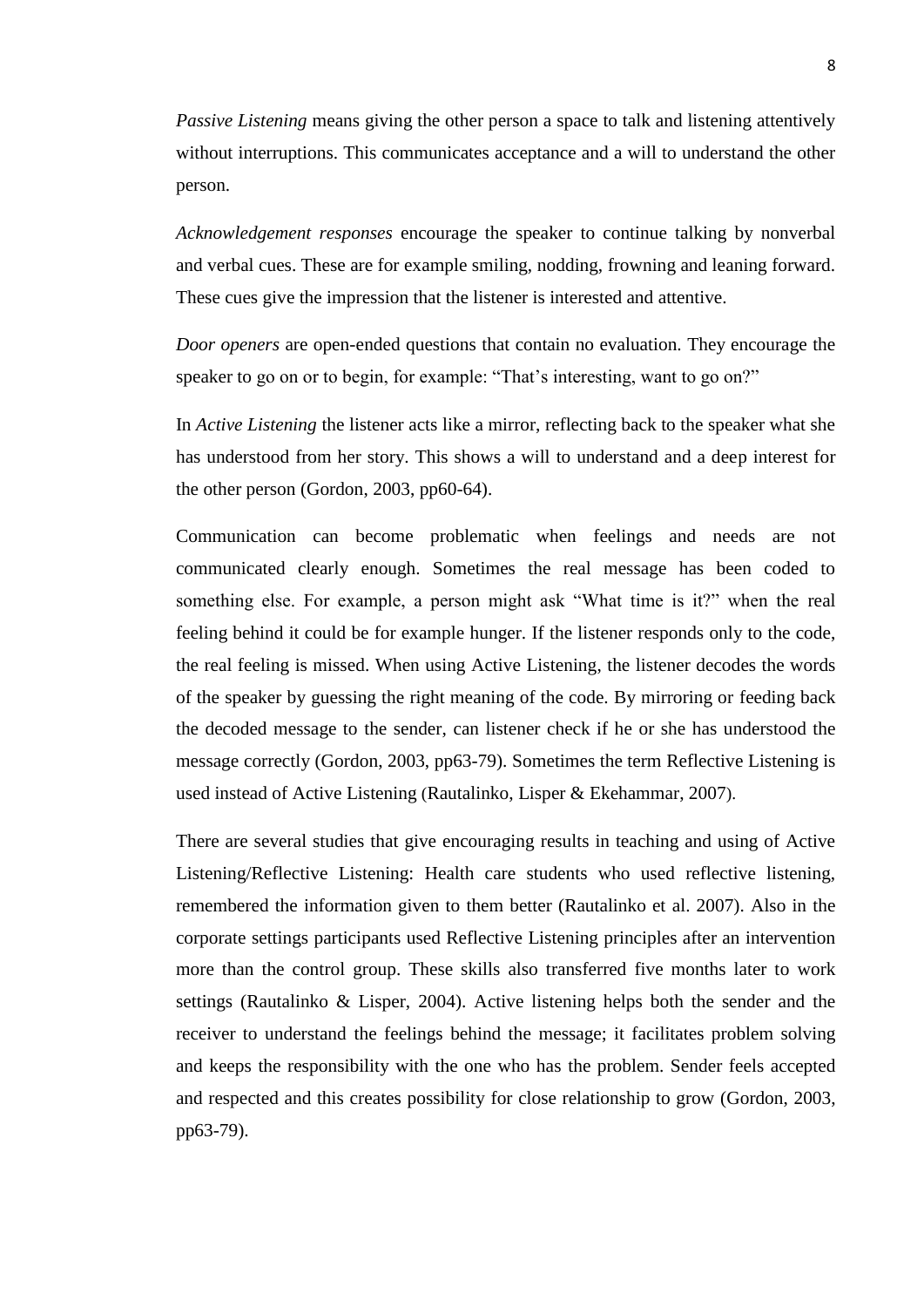When teachers used Active Listening, it gave students feeling of acceptance and more energy and motivation for the tasks at hand. By listening attentively, teachers can as well help the students to make their own decisions and by that help them to solve problems. Moreover, teacher's use of Active Listening results to a more committed behavior from the part of the student (Kuusela, 2005; Lintunen & Kuusela, 2007). According to Talvio (2014) when teacher listen student actively, student's autonomy and agency was improved (Talvio, Lonka, Komulainen, Kuusela, Lintunen 2012; Talvio, 2014).

There is evidence that Active Listening (McNaughton, D., Hamlin D., McGarthy, J., Head-Reeves, D. & Screiner, M., 2007) or Reflective Listening (Rautalinko & Lisper, 2004; Rautalinko et al. 2007) can be taught effectively in a short period of time, and learning these skills are also valued by the participants (McNaughton et. al. 2007). These above mentioned studies used role-play or simulated situations to practice and evaluate the learning. Role-play is also used in the learning of Active Listening in the present study. It seems that results are better in communication skills training programs when skills practice is used by simulated role-playing (Lane, C. & Rollnick, S., 2007).

In summary, Active Listening can be seen as a valuable tool for coaches in many social interaction occasions that can arise during coaching. However, Active Listening is not always included in coach or teacher education, and it is not used very often by teachers (Lintunen & Kuusela, 2007; Lintunen & Gould, 2014). Therefore there is a need for social and emotional skills programs targeting these skills.

## <span id="page-12-0"></span>2.2.3 I-Messages

I-message consists of three parts:

- 1. Explanation of the situation in a non-blaming way. "When there is so much noise in the room."
- 2. Explanation of the effect of the behavior in a concrete way. "When there is so much noise in the room, I can't hear what anyone is saying.."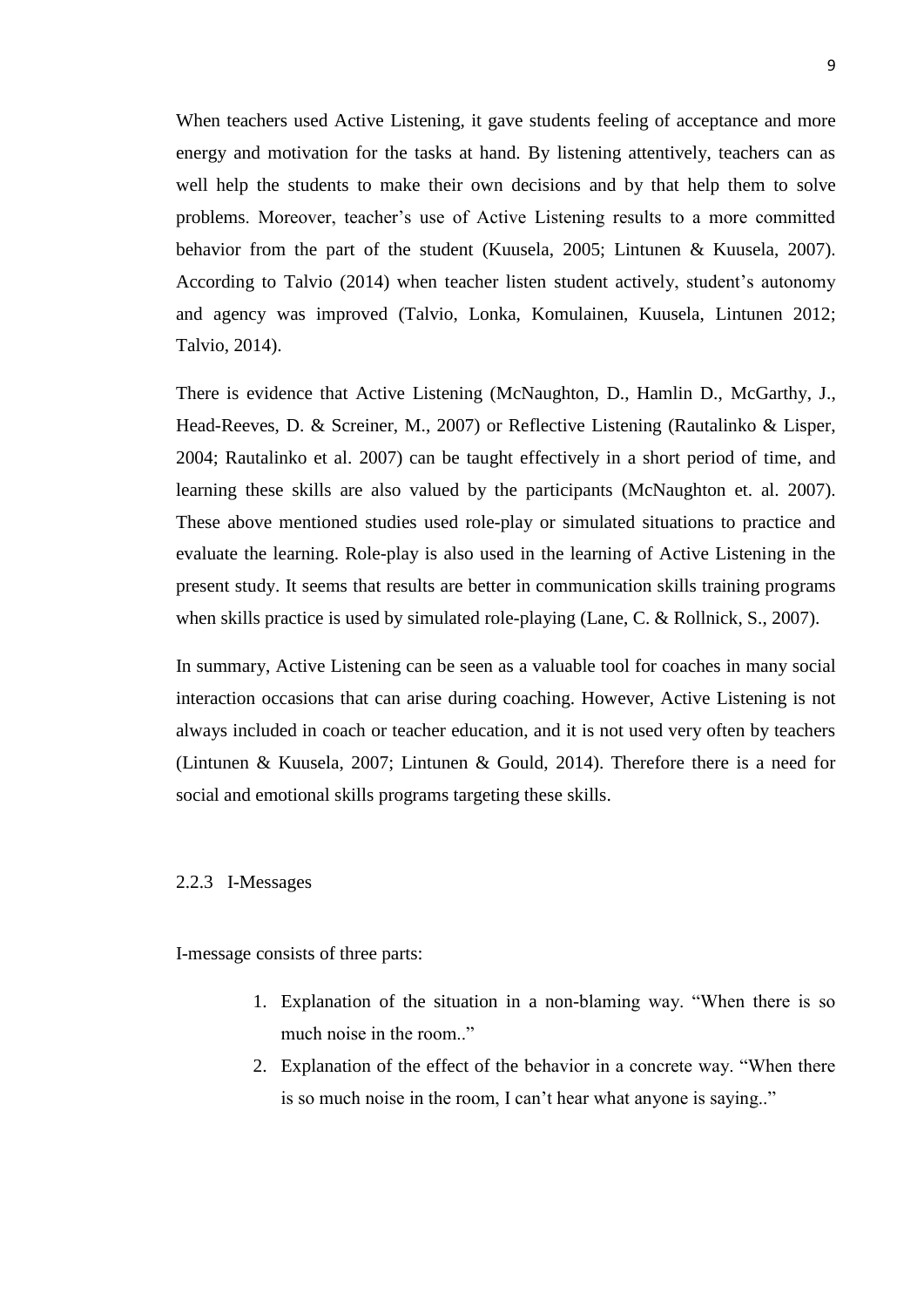3. Statement of the feelings of the sender. "When there is so much noise in the room, I can't hear what anyone is saying and this makes me feel insecure" (Gordon, 2003, pp142-144).

Confrontational I-message can be used when the behavior of the other person is unacceptable and prevents coach to get her needs met. Coach has to take the responsibility and ownership for her feelings and needs. Furthermore, problems cannot be ignored because the coach is unable to continue with instructing. I-messages tell about the person who is sending them and it leaves the responsibility where it belongs, here to the coach who is experiencing the problem (Gordon, 2003, pp127-140).

You-messages (Roadblocks of Communication) are normally understood as an evaluation, whereas I-messages are understood as a statement of fact. I-messages promote willingness to change, contain no negative evaluation and do not injure the relationship (Gordon, 2003, p140). After training in SEL skills teachers were better able to express themselves in detail and express their feelings and consequences of students' behaviour. This had a positive effect on students' autonomy and agency (Talvio et al. 2012). When teacher used I-Messages, the aggressive and defensive behaviour of the student diminished as well and the students became more cooperative and self-sufficient (Kuusela, 2005). By using I-message teacher can by non-blameful way explain to the student that there is a problem. Behaviour will be changed because of consideration for the feelings of the teacher. This way of communicating helps student to be able to accept the message without resistance and it teaches them empathy (Lintunen & Kuusela, 2007).

## <span id="page-13-0"></span>2.2.4 The No-Lose Method

When there is a conflict of needs between two people or in a group, the behavior of the one person interferes the other to express or attain her needs. In conflict of needs situation, both parties own the problem. Effective method for resolving conflicts between two persons or groups is the No-Lose method. This method has six steps:

1) Defining the problem as needs by the use of I-messages.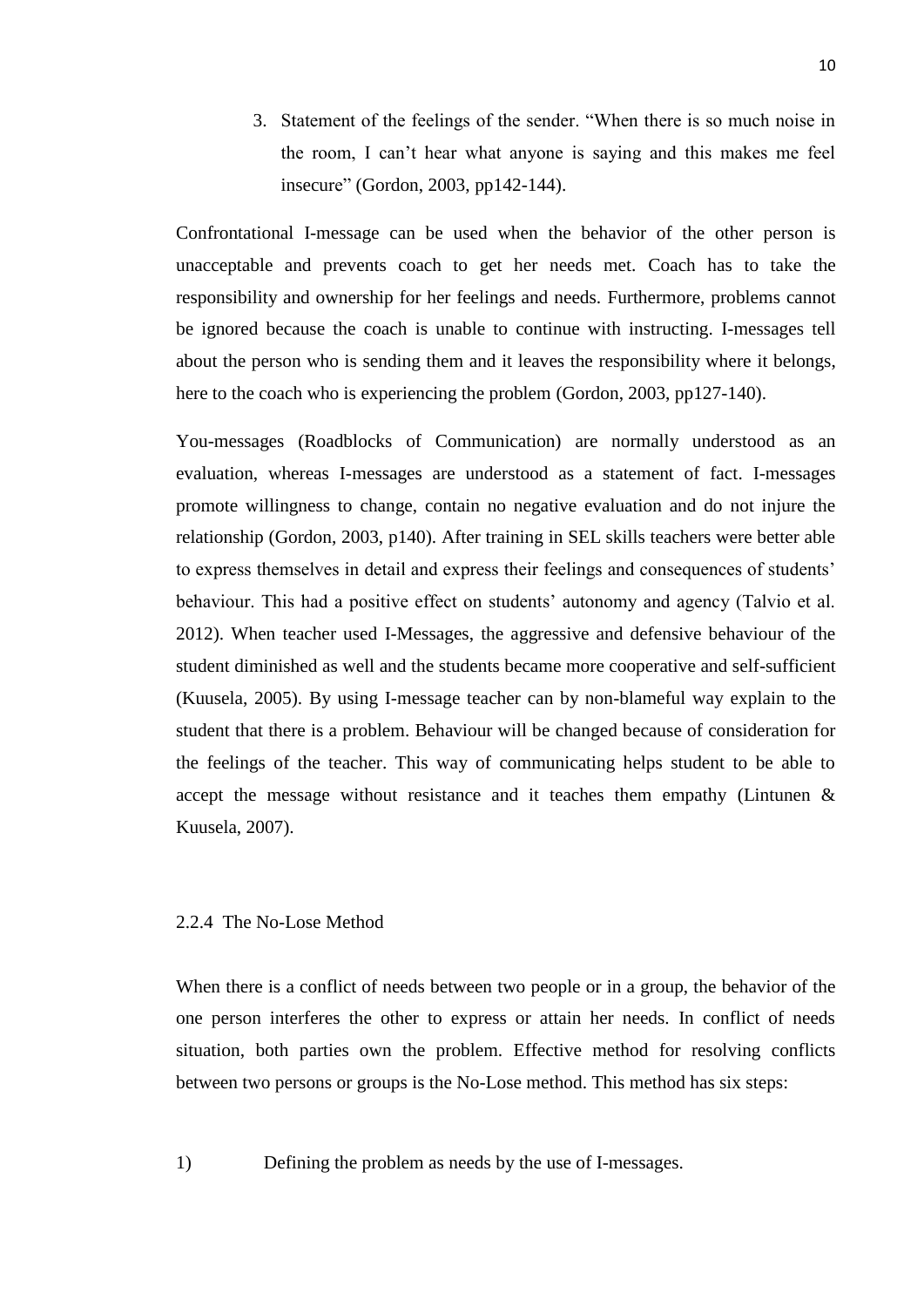- 2) Generating possible solutions: At this stage there is no evaluation of solutions. By brainstorming participants try to create as many solutions as possible.
- 3) Evaluating the solutions by using Active Listening.
- 4) Making the decision so that everyone agrees
- 5) Determining how to implement the decision
- 6) Assessing the success of the Solution by reevaluate for a better solution

(Gordon, 2003, pp228-236).

In No-Lose method everyone participates for the conflict resolution. It is effective because of the two-way communication, flow of respect and solutions that are acceptable to everyone. This brings more motivation for the participants to implement the solutions that are found (Gordon, 2003, pp225, 242-250,281).

## <span id="page-14-0"></span>2.2.5 The 12 Roadblocks of Communication

According to Gordon (2003) a good teacher-learner relationship consists of openness and transparency, caring, interdependence, separateness and mutual satisfaction. When there is a good relationship between teacher and learners, more teaching-learning time is created, students are motivated to learn and teachers are able to teach. However, most of the teachers use power-based methods in their teaching when they are facing conflict situations (Gordon, 2003, pp46-48). This could be true to coach – athlete relationships as well.

These power-based methods are called The 12 Roadblocks of Communication and they include, for example, commanding, warning, moralizing, advising, lecturing, judging, stereotyping, interpreting, questioning and being sarcastic. Roadblocks of Communication include as well praising and reassuring (Gordon, 2003, pp46-48).

Above mentioned power-based methods usually provoke resistance when used in conflict situations, and if used continually, they can destroy a relationship. In conflict situations non-power methods have proven to be most effective and Language of Acceptance should be used instead. Language of Acceptance tells to a person that she is fully accepted and she is given a freedom to change with her own will. This kind of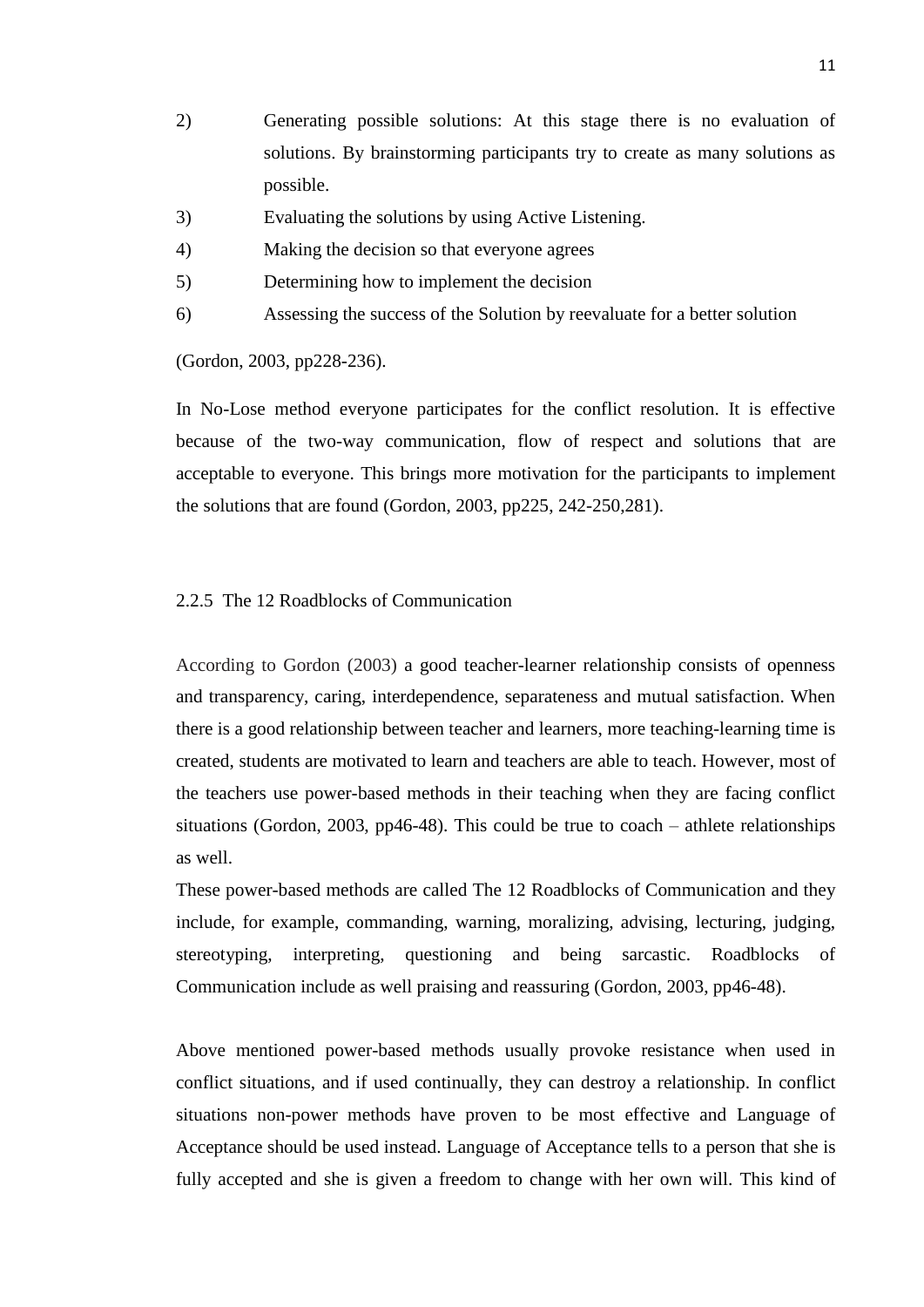language encourages people to talk, helps them express their feelings and fosters constructive change (Gordon, 2003, pp45-59). The course developed in the current study teaches the above mentioned skills of Language of Acceptance; Active Listening, sending I-messages and No-Lose method as well as avoiding the Roadblocks of Communication.

#### <span id="page-15-0"></span>2.3 Social and emotional skills programs

Coaching education programs in sport have traditionally mainly focused on developing professional knowledge of the coaches. According to Côté and Gilbert (2009) coaching expertise should also include the knowledge of intrapersonal and interpersonal skills: interaction skills, emotional skills, communication and the ability to solve problems. There should be as well greater consideration in how coaches could be open for continuous learning and self-reflection (Côté & Gilbert, 2009). It has been found out by Lorimer and Jowett (2009) that coaches and athletes are most of the time unaware of what the other is feeling. To ensure greater awareness and personal knowledge, coaches should spend more time together with their athletes, encourage feedback from them and encage in conversations and social activities also outside the training sessions (Lorimer & Jowett, 2009). Sport leaders and coaches, who are socially and emotionally competent, are better able to create a supportive learning atmosphere, enjoyment, and positive experiences in the training settings (Lintunen & Gould, 2014).

Sport creates a context where learning several important skills for life is possible. There is a variety of possibilities for learning social and emotional skills like recognizing and controlling feelings in sports. This is true especially in children and youth sport. Coach can be seen as an example and what he thinks and says can have a major effect for children and teenagers (Hämäläinen, 2013). A coach with good social and emotional skills has as well better possibility to help his athletes to develop social and emotional skills as well (Lintunen & Gould, 2014). Coaches often feel co-operating with the parents of the children as most challenging part of their work. Because parents being very engaged in their children's hobbies is quite a new phenomenon in sport, sport societies have not reacted to this need of new skills fast enough (Hämäläinen, 2013).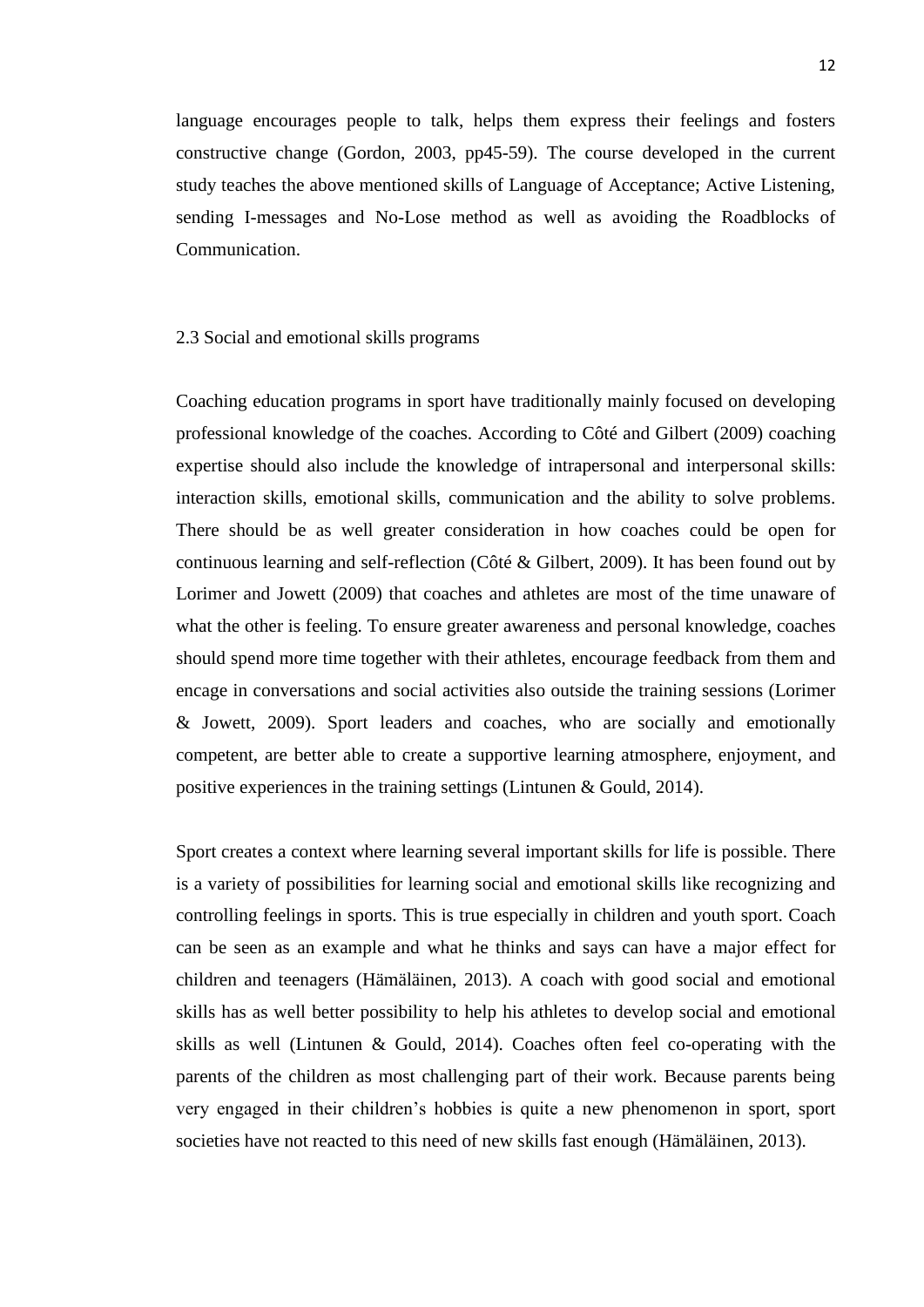To be able to improve the interaction and by that performance and well-being of both coaches and athletes, effective approaches should be developed (Lintunen & Gould, 2014). According to Seat and Lord (1999) communication skills shouldn't only be learned through "osmosis" but by programs that are targeting teaching the skills for the context. Communication skills are not learned only by placing people in teams but they must be taught, practiced and evaluated. Bennie and O'Connor (2012) suggest additional coach training in personal skills and management, because there has been a change in the expectations of how a coach should act and be. Coaches should develop from a mere technical, tactical and physical trainer to a personal developer (Bennie  $\&$ O'Connor, 2012).

In 2005 started an initiative called VOK-project in Finland to lift up the coaching level and knowledge of those coaches who are working mainly voluntarily in the coaching stages of 1-3. End product of the development was guidelines for coaching in federation based education. This offers a common structure and learning philosophy for all coaching education in Finland, including the guidelines for teaching social and emotional learning (Valmentajakoulutus 2015a). According to above mentioned guidelines coaching education at the levels 1-3 in Finland should include teaching in expressing and regulating emotions, self-expression and listening skills, creating open and supportive atmosphere and creating positive interaction. At the level 1 coach should be aware of the basics of social and emotional learning (Valmentajakoulutus 2015b), at the level 2 know the basics of social and emotional skills (Valmentajakoulutus 2015c) and at the level 3 possess the necessary skills for applying social and emotional skills into practice (Valmentajakoulutus 2015d).

Based on the Finnish National Board of Education, at the coaching level 4, a coach should master the communication skills necessary to his work and understand the principles of teamwork. He should also be able to recognize and evaluate his own social and emotional behavior (Opetushallitus, 2006). At the level 5 there are no guidelines in teaching social and emotional skills based on the curriculum of the Faculty of Sport and Health Sciences in University of Jyväskylä (Saari, 2014). However, University of Jyväskylä organizes in-service training for sport coaches at work. This is a module of 20 ECTS in coaching psychology including social and emotional skills training (Jyväskylän yliopisto, 2014).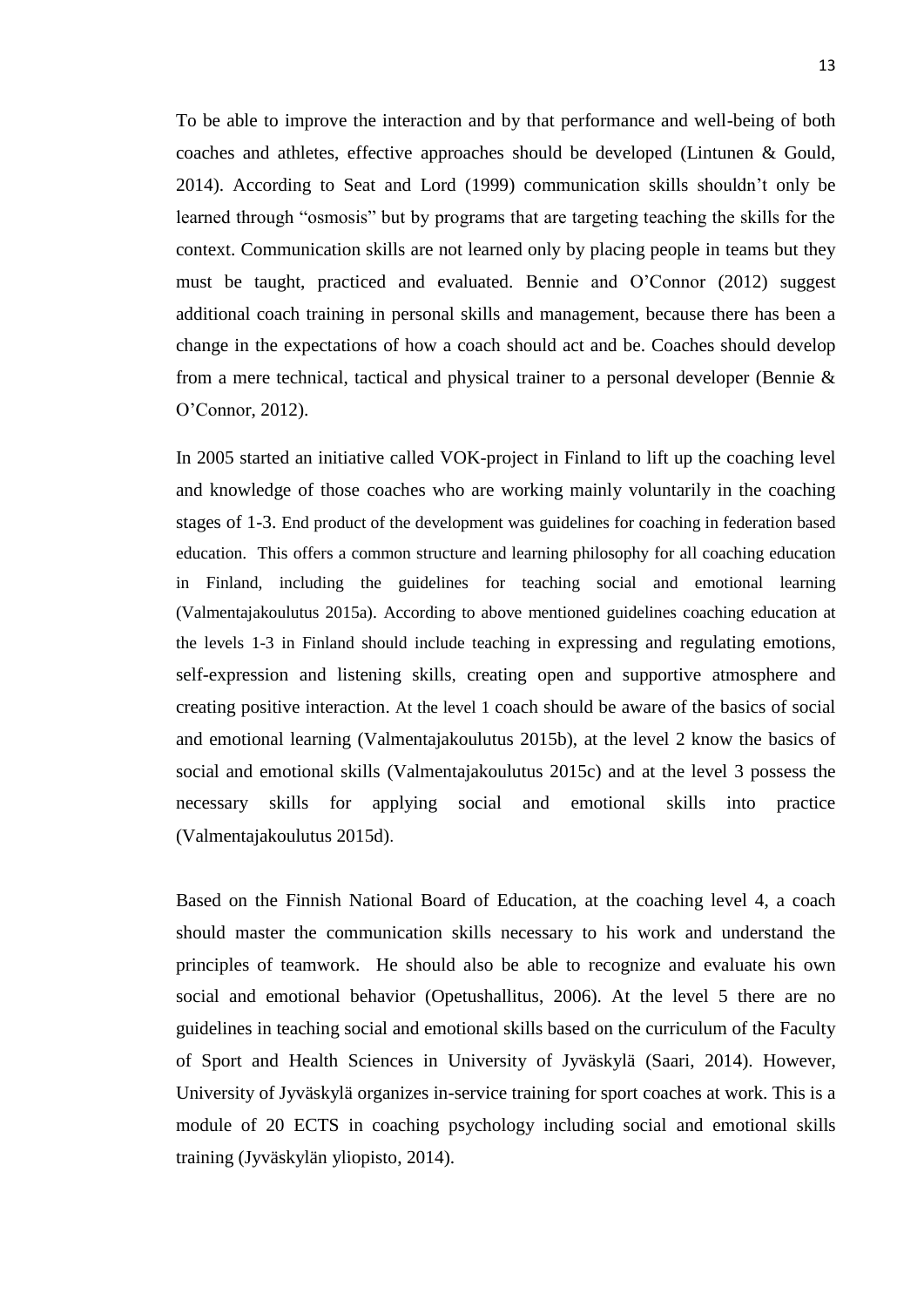All these above mentioned programs have guidelines for integrating and developing social and emotional learning in coach education. There is no information found, however, how this is done or if the regulations are met in practice. There were no previous studies found either about teaching social and emotional skills for sport coaches. However, there are several studies of teaching life skills in sport context for athletes. Social and emotional skills can be seen as part of life skills, although not all life skills are social and emotional skills (Lintunen & Gould, 2014). Gould and Carson (2008) argue that problem with life skills research in sport is that life skills are not precisely defined or they are used with little explanation.

There are several studies done about effectiveness of social and emotional skills programs in schools: The Collaborative for the Academic Social and Emotional Learning (CASEL) is the major international network of professionals who are engaged in promoting social and emotional learning in schools and other domains. CASEL states that effective SEL programs begin in preschool and continue all the way through highschool. Several programs for pre- and elementary schools are rated by CASEL. Criteria for these SELect programs is that they cover all five core competencies of SEL, offer programming through several years, include opportunities to practice the SEL skills, offer training and support for implementation of the skills, and ensure high- quality implementation. Programs should also be evidence-based. The future goal for these programs is to create a positive school climate where each student feels emotionally and physically safe and cared about. Students should as well have a voice in problemsolving and decision-making and they should be engaged in lifelong learning. Short term goal for these programs is to develop SEL core competencies, and also to promote students attitudes and beliefs about school, others and one self. Success of these programs depends on high-quality implementation and support for the program. (CASEL, 2012, 11-19).

Durlak et al. (2011) published a meta-analysis of 213 school-based, universal social and emotional learning (SEL) programs involving 270,034 kindergartens to high school students.

They selected the intervention programs with following criteria:

a) Sequenced: program uses a connected and coordinated set of activities to achieve their objectives relative to skill development.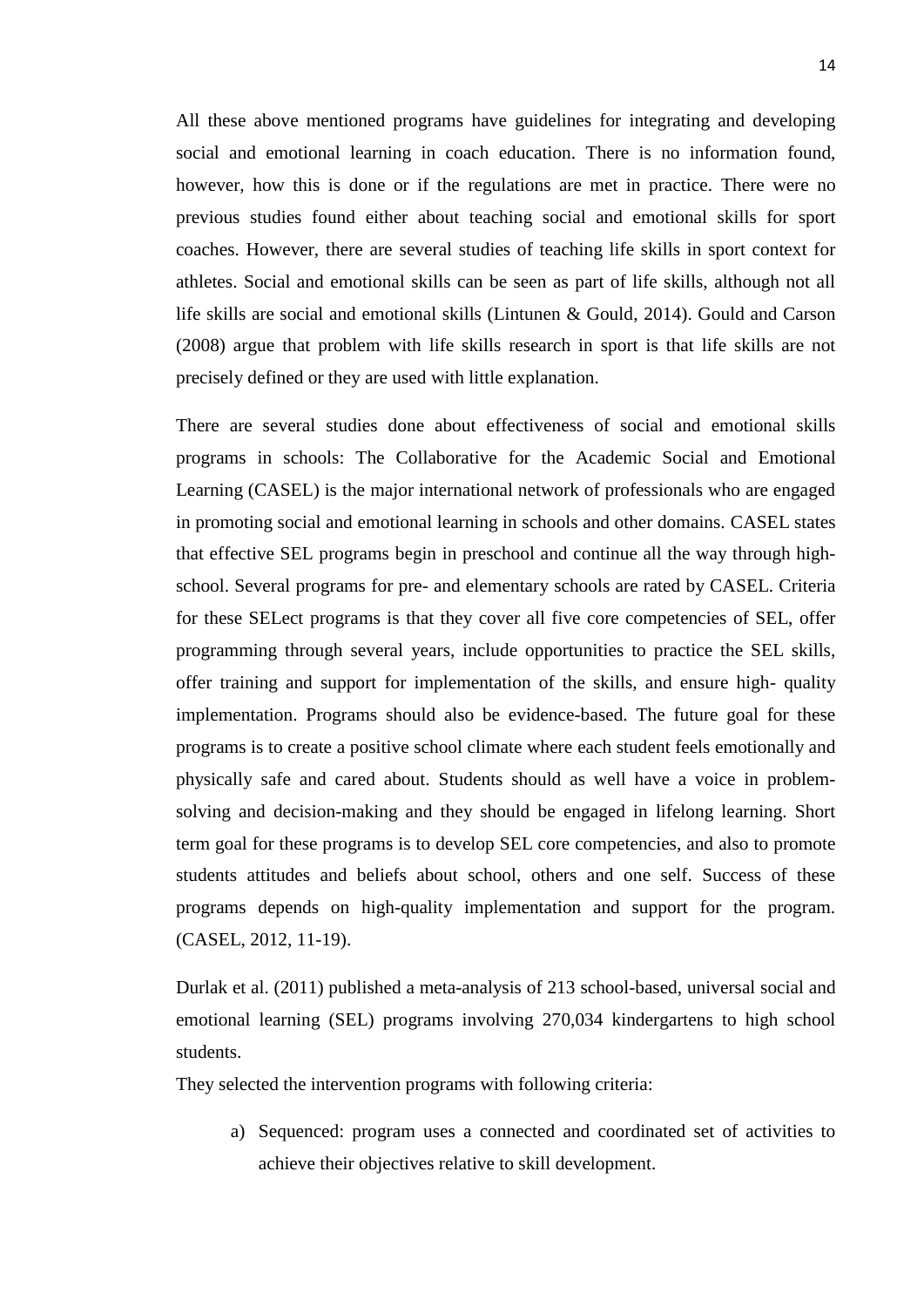- b) Active: program uses active forms of learning to help youth learn new skills.
- c) Focused: program has at least one component devoted to developing social or personal skills.
- d) Explicit: program targets specific SEL skills rather than targeting skills or positive development in general terms.

To give positive effects programs should be well designed and well executed. Programs using above mentioned criteria improved effectively social and emotional skills of the students, attitudes towards the school, behavior in the classroom and students academic performance. Effects remained significant minimum 6 months after the intervention (Durlak et al., 2011).

In his study Talvio (2014) found similar results. He developed Dealing with A Challenging Interaction –method to measure learning of social and emotional skills during Teacher Effectiveness Training (T.E.T.) program. T.E.T teaches social and emotional learning according to Thomas Gordon's Model of Human Relationship. Program teaches SEL skills by role-plays, group discussions and one-on-one skill practice (Gordon Training International, 2014). During the intervention teachers gained knowledge in social and emotional skills: they gave more room to the students and included them in problem solving situations. Teachers were as well better able to express themselves with I-messages. These actions contributed to students' autonomy, agency and well-being and helped class teachers to deal with challenging interaction situations as well as create better atmosphere in their classes (Talvio 2014). Talvio, Lonka, Komulainen, Kuusela and Lintunen (2013) argue that supporting autonomy of both students and the teacher should be one main goal of SEL and it can be seen as a collaborative act (Talvio et al. 2013). Challenging situations can however arise quickly and teachers do not often have time to think beforehand how to respond. Training in interaction skills help teachers to become aware of the ways they interact but it requires a change of attitude and a will to give room to the students (Talvio et al. 2012).

Humphrey, Lendrum, Wigelsworth and Kalambouka (2009) found out that implementation of effective small group interventions in social and emotional aspects of learning (SEAL) of children depends on various variables. Skills and experience of the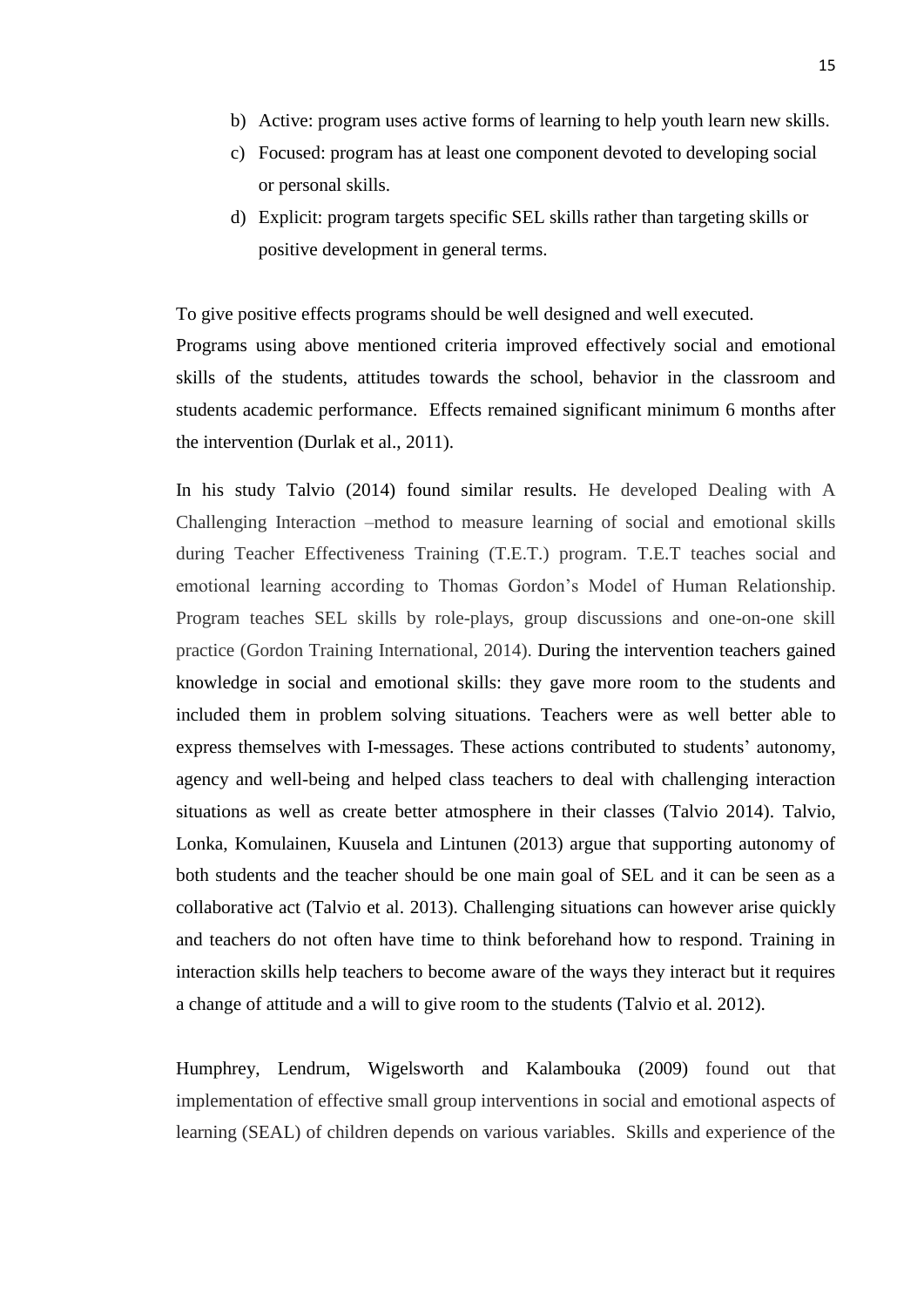teacher and physical space in which the session is hold should be considered. There should also be achievable targets, reinforcement of desirable behavior and focus on fun.

Programs supporting the importance of learning communication skills and SEL skills have as well been implemented in health care (Heaven, Clegg, Maguire, 2006; Wilkinson, Roberts & Aldridge, 1998; Brown & Bylund, 2008) and P.E teacher service in Finland (Kuusela, 2001; Klemola, 2003; Kuusela, 2005; Kauko & Klemola, 2006; Klemola & Heikinaro-Johansson, 2006; Liimatta, 2007; Klemola, 2009). For example a 26 hour course over a six-month period covering practice of communication skills and attitude training in nurses has been found effective. After the intervention nurses were better able to effectively detect patients concerns, and picking up cues. Training had the biggest impact in the areas that nurses felt emotionally problematic before the training (Heaven et al. 2006). It can be suggested that when the course is long-term in nature, it gives the participants more time to review their own skills, and it creates more cohesion in the group (Wilkinson et al. 1998).

Heaven et al. (2006) criticize that communication skills won't automatically transfer from the course to the workplace, so some kind of intervention is needed. Authors suggest that limited transfer of the skills could be due to the complexity of the skills, being even more complex in the real life situations. Wilkinson, Bailey, Aldridge and Roberts (1999) found out though that communication skills can be maintained, and even improved over time. This they suggest could be due to gradually gaining confidence for using these skills at work. Brown and Bylund (2008) criticize the interventions of communication skills in health care of not providing enough details for the skills being taught, or framework for organizing communication skills training. They argue that communication in consultation should thrive towards creating an environment for effective communication. This includes giving information in a way that it is understood, responding emphatically to emotion and giving cognitive appraisal.

Because physical education teachers are the closest professional group to coaches, research done of implementing social and emotional skills in physical education context in Finland are studied in greater detail here. These studies mainly deal with what kind of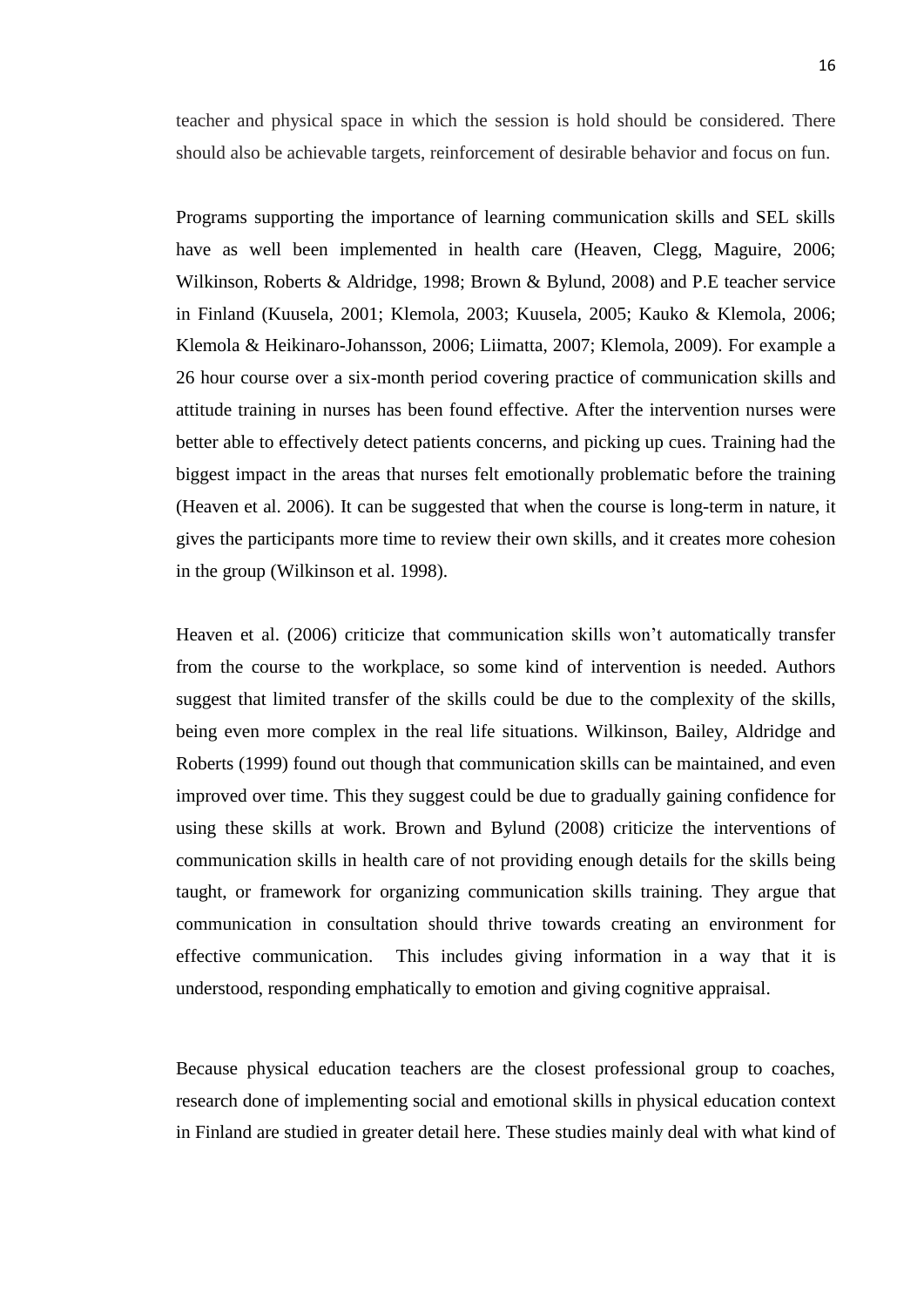skills students learn, and if the programs are effective in physical education, but how the programs have been implemented, are seldom studied.

According to Klemola (2009) there is a great need for implementing social and emotional skills interventions in P.E. education (Klemola 2009). In fact, teachers feel they do not have enough skills for facing students in conflict situations or helping them when they experience problems. Even though physical education and sports often have goals related to social and emotional skills, such as fair play, they seldom seek to improve these skills by applying a specific method (Lintunen & Kuusela, 2007). Teaching social and emotional skills in schools could give PE teachers valuable tools for facing the problematic situations and skills to promote to positive, supportive and empowering learning atmosphere (Kuusela, 2005).

In her study Kuusela (2005) planned, implemented and evaluated a program of social and emotional skills for the period of one year in physical education of  $8<sup>th</sup>$  grade girls. Kuusela's study is a rare example of an approach to study the processes of learning SEL skills and implement a program of social and emotional learning. In her work Kuusela (2005) reflected and evaluated the course and studied how students evaluated their learning of social and emotional skills. Furthermore, she studied how the use of social and emotional skills was present and what kind of interaction processes there were in the physical education class. This study showed that implementing social and emotional skills to physical education of adolescents could be an effective part of sport and health education in schools (Kuusela, 2005).

Most of the students in the study of Kuusela (2005) recognized that they had proceeded in the area of social and emotional skills and that they were increasingly motivated to take part to physical education classes. During the intervention students started to interact better with each other and conflict situations diminished. There was also an increase in communication, which tells about the trust created between participants. Besides, students became an active part of planning and carrying out the classes. Lastly, the role of the teacher changed from controller to care taker because students learned to be more active and take more responsibility. As a result, the learning climate became more positive, learning more effective and there was an improvement in student-teacher relationship (Kuusela, 2005).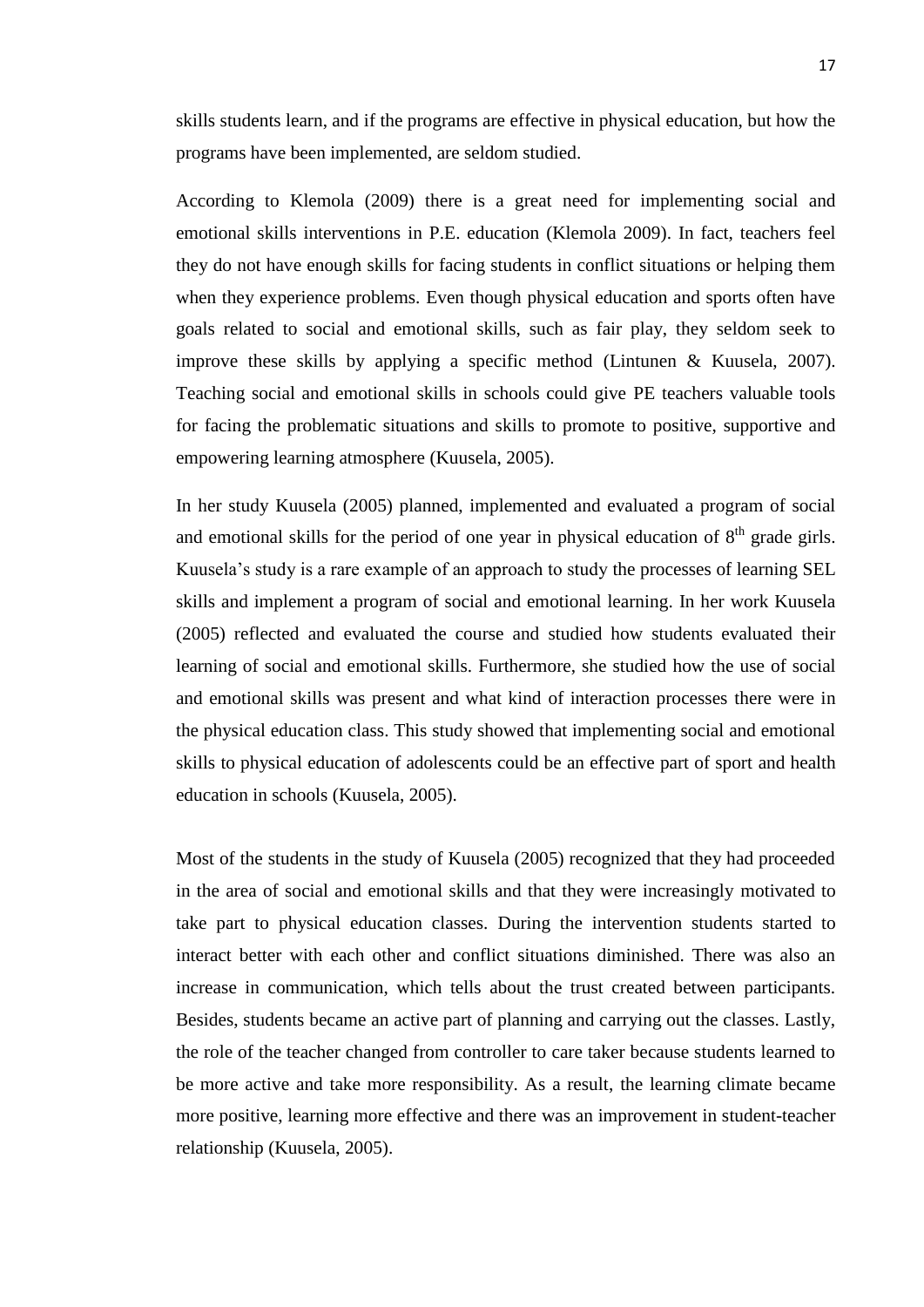Klemola (2003; 2009) planned, implemented and evaluated a program of social and emotional skills training for the P.E. teacher students. Purpose of the research was to see how P.E teacher students were learning the SEL skills and how they implemented them at their working practice in schools. Teachers generally feel that their work has become more challenging and relationships are the most stressing factor in their work. Study showed that social and emotional skills program was very useful for the teacher students. It could be argued that coaches and instructors might have the same need for social and emotional skills programs, because they work as well with people and many of them with children and adolescents.

In the study of Klemola and Heikinaro-Johansson (2006) P.E pre-service teacher's use of social and emotional skills were followed during their teaching practicum. It was found out that when teachers were using social and emotional skills, otherwise negative experiences changed into positive ones. Social and emotional skills helped in conflict resolution and also prevented conflict situations. Teacher students felt the suddenness of the conflict situations as problematic for using the social and emotional skills. On the contrary, understanding and expressing their own emotions had a calming effect when working in class settings. Sending I-messages affected students' behavior in problematic situations and using Active-Listening helped in cooperation with school children. As emphasized before, teachers felt that social and emotional skills are important for the work of a teacher and they should be more in focus during teacher education (Klemola & Heikinaro-Johansson, 2006).

Furthermore, the study of Kauko & Klemola (2006) concentrates on how P.E teachers support the growth of social and emotional core competencies of their pupils during the P.E classes. Teachers used mostly encouragement, differentiation, non- competitiveness and exercising in skill levels. Teachers found P.E-classes to be a great place for developing respect, fairness and honesty. Besides, P.E-classes were a good arena for practicing the conflict situations and recognizing and understanding the feelings of others. Especially accepting strengths and weaknesses, regulating one's own feelings, harmonious conflict solving skills, honesty and fairness, respecting others and ability to work together can be improved during the PE-classes. Generally teachers felt supporting social and emotional growth as a challenging task, because of the lack of knowledge based on teacher education. Teachers own enthusiasm and continuous development can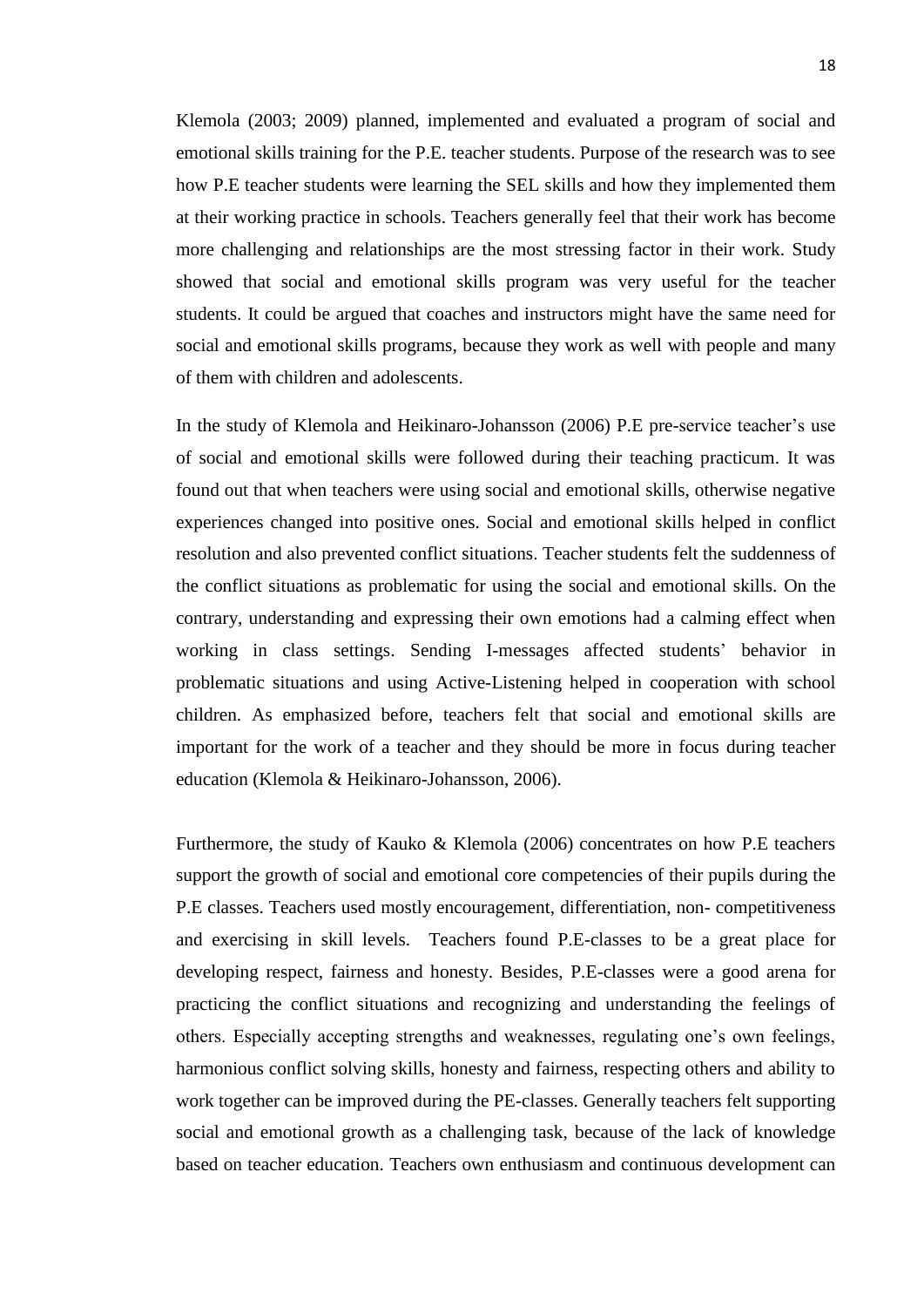be seen as essentially important for teaching social and emotional skills in class settings (Kauko & Klemola, 2006).

Virta (2010) studied a 30 hour course in social and emotional learning for P.E teachers. The objective was to study the meaning of social and emotional learning for teachers. Virta (2010) found out that there is a tension between teacher and students in several occasions: to use power or to negotiate, to teach or build relationships, to concentrate on the individual or to the group, to have an open communication or to respect privacy? Results present that when applying SEL skills to the daily work, teachers noticed how complex using these skills can be. Using SEL skills helped teachers to develop in their pedagogic thinking, and look teaching from a different point of view. It could be suggested that each teacher should strive for to find her own way to communicate and use SEL skills (Virta 2010; Virta & Lintunen 2012).

Lastly, Liimatta (2007) studied cooperation and problem solving skills in problem solving tasks during a course in social and emotional learning. She was especially interested in how listening skills were used in situations that require problem solving in a group. In addition, she studied norms, competition and taking a role in the group. During problem solving tasks, participants realized that it was not the competition but developing the skills in social and emotional competence that was important. Equally important, listening skills of the participants developed during the course with both quality and quantity (Liimatta, 2007).

To conclude, there should be much more emphasize in creating effective social and emotional interactions in school and sport settings and creating an atmosphere that promotes emotional welfare and diminishes stress factors (Lintunen, 2006, Lintunen & Kuusela, 2007). Durlak et al. (2011) suggest that efforts are needed to concentrate on proper implementation and effective evaluation of programs for progress towards desired goals, as well as methods for sustaining beneficial programs over time (Durlak et al. 2011).

However, it is argued that SEL is a challenging theme to study (Lintunen 2009, p181, Talvio, 2014). According to Lintunen (2006) effective interventions concentrate on teaching specific skills, they are long term in nature and they promote the use of skills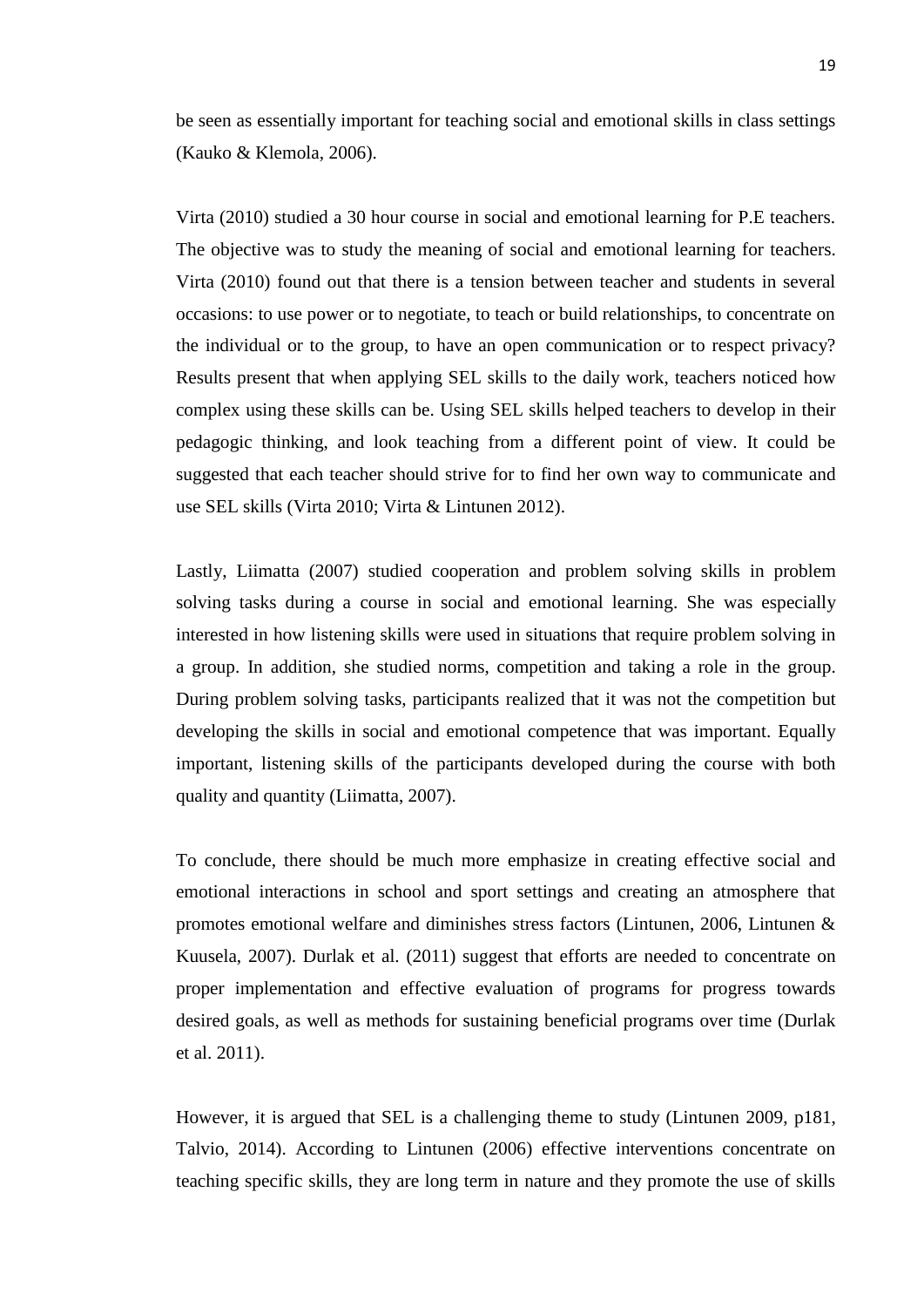also outside the intervention settings. Social constructivist, systemic and action oriented approach could be used when implementing social and emotional learning programs for groups (Lintunen, 2006). Learner -centred, dialogical and action-oriented teaching and learning methods are essential. To create safe training settings is, as well, essential for high performance level and well-being of athletes and exercisers in sport domains (Lintunen, 2006, Lintunen & Kuusela, 2007). Demonstrations and discussions about the topics can be seen as some of the best ways to work with this kind of interventions (Klemola, 2009). The overall aim for this kind of implementations is not only to teach the skills for the participants involved in the program, but also to enhance communal level learning. As its best communal level learning crosses borders and is more than a sum of the performance of the group members (Lintunen & Kuusela, 2007).

For coaches to facilitate social and emotional learning in athletes, they should prioritize social and emotional learning by intentionally making efforts to create a climate positive to SEL, consciously making effort to become aware of their own and athletes' emotions, teaching and using I-messages, Active Listening and avoiding Roadblocks of Communication to enhance coach-athlete relationship. Also enhancing team building, problem solving skills and responsible decision making is important (Lintunen & Gould, 2014). For coaches to be able to implement these strategies, they need to manage the above mentioned skills themselves first. Therefore, organizing and developing courses in social and emotional learning for coaches is essential. The present study serves as a one possible example for this kind of a course.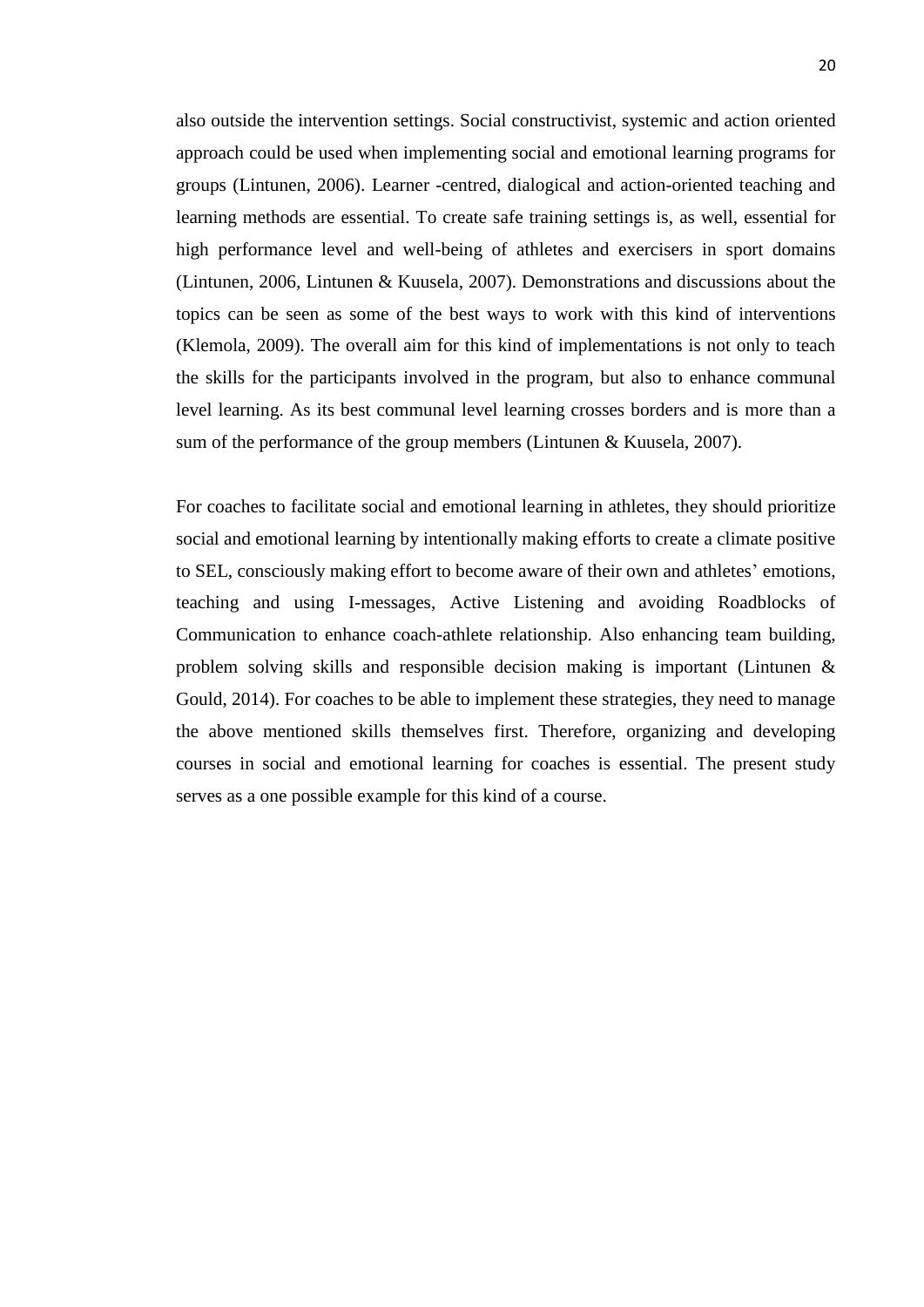## <span id="page-24-0"></span>3 AIMS

The aim of this study was to plan, implement and evaluate a social and emotional skills course for coaches.

- 1. Planning: the aim was to plan a social and emotional skills course that fits the purposes of coaches. Previously similar courses have only been implemented for teachers, health care professionals and business executives.
- 2. Implementing: during the "Communication skills course for coaches" the aim was to study the learning processes of social and emotional skills among coaches. The purpose of the course was to show martial art coaches a different way of interacting with trainees and create a sense of awakening from the traditional methods of coaching. The goal was as well to evoke some discussion between coaches of different martial arts.
- 3. Evaluating: the course was evaluated by the observation of the teacherresearcher, by film recordings and by the feedback of the participants. The aim was to evaluate if the course was suitable for coaches, and how this kind of courses should be implemented in the future.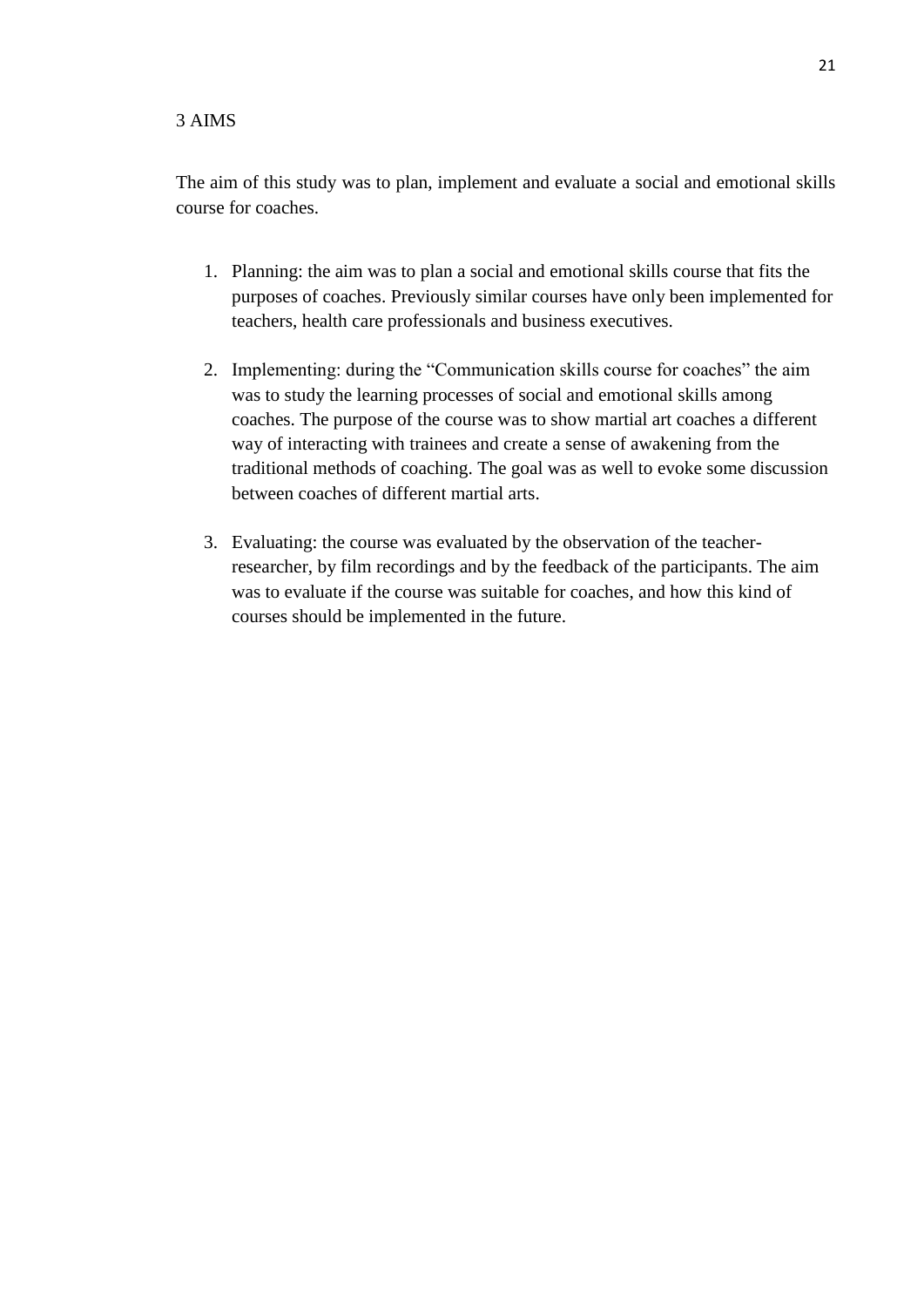## <span id="page-25-0"></span>4 METHODS

The purpose of this study was to plan, implement and evaluate social and emotional skills course for martial art coaches. The course was called "Communication skills course for coaches" and it consisted of three weekends, altogether 27 hours. During each weekend there were 3 hours of practice on Fridays and 6 hours on Saturdays.

During the course participants learned theory and went through exercises about social and emotional skills. Skills were based on Thomas Gordon's Model of Human Relationship. The skills learned were as follows:

- Perceiving, understanding and expressing the emotions in one self and in others.
- Active and Passive Listening Skills as well as Door-Openers
- I-messages.
- No-Lose method
- Avoiding the Roadblocks of Communication

The course consisted of three weekends:

1<sup>st</sup> weekend 27.-28.11.2009: Introduction of the course and participants, making rules, getting to know each other/ grouping, theory and exercises of emotional skills (recognizing, expressing, affecting), passive and active listening –skills.

 $2<sup>nd</sup>$  weekend 15.01-16.01.2010: Back together -exercises, Active Listening cases, theory and exercises about I-messages

 $3<sup>rd</sup>$  weekend 19.02-20.02.2010: I-message exercises, theory about No-Lose –method, problem solving exercises

## <span id="page-25-1"></span>4.1 Participants

Participants of this study were 8 instructors from aikido, two from jujutsu and three from Pilates. The basic idea was to implement this course only for martial art coaches, but because only 10 martial art coaches volunteered, I also allowed Pilates instructors to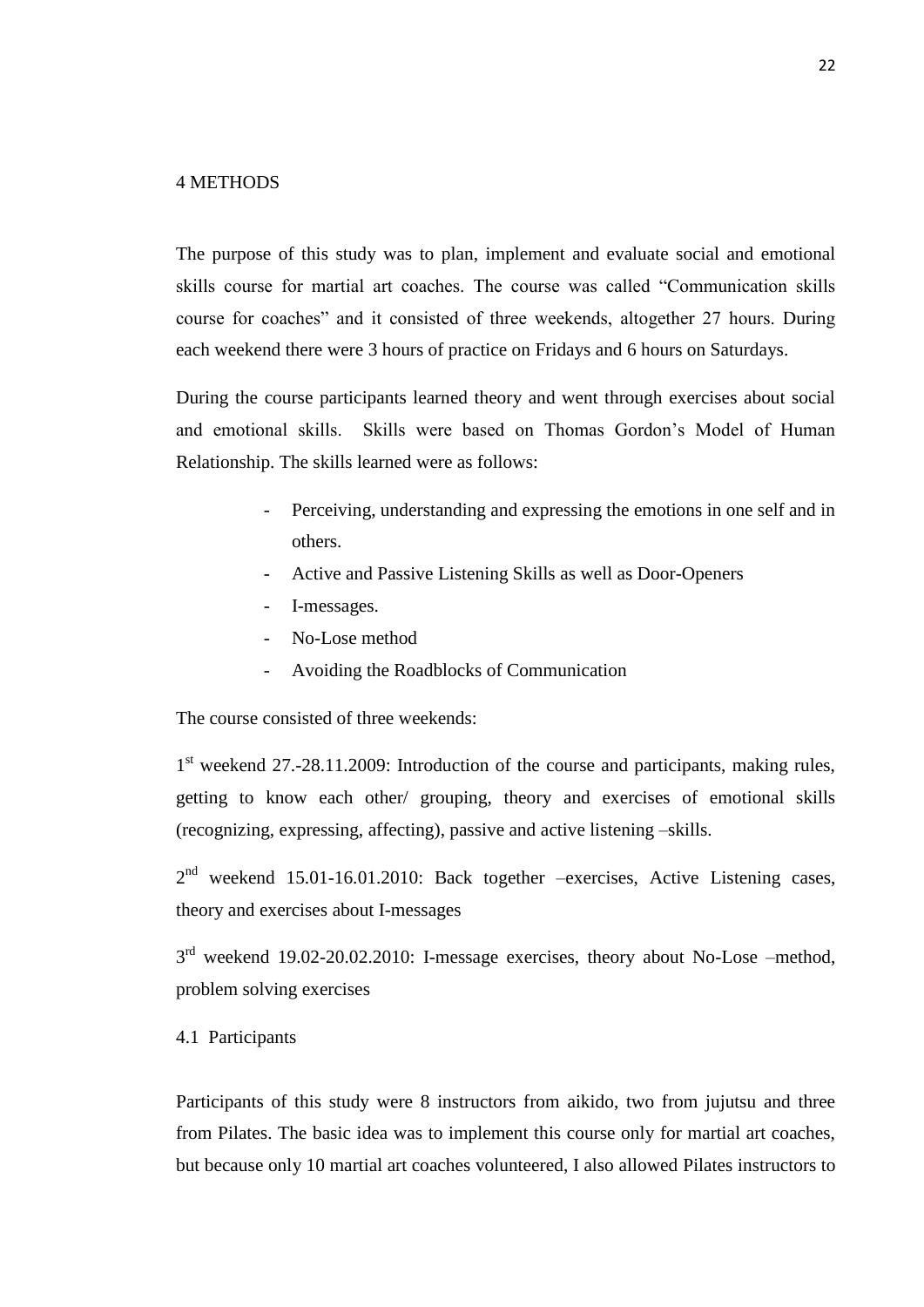come in. Recruitment was done by email, and by announcing the course in the local martial arts center in Oslo. Recruitment was done only locally for participants to have easy access to the course. The course was hold in the martial arts center in Oslo, Norway. Altogether there were 13 participants, 5 women and 8 men, teacher-researcher and a camera man. The ages of the participants varied mainly between 20 and 45, one of the participants was older (60). Two of the participants dropped out during the course because of personal reasons. There were 11 participants who completed the whole course.

Participants had different backgrounds in coaching. Some of them wanted to become instructors (3), some of them were working as instructors in daily basis (3), and some of them were instructing now and then (5). Only few of them had any kind of education in coaching and none of them had done any courses in social and emotional skills before. Some of the participants knew each other from before, but most were unfamiliar for each other.

## <span id="page-26-0"></span>4.2 Design and the methodological choices of the research

This study is a qualitative case study as well as an action research. This study can be seen as a practical action research, where the project is started by an outside developer, and it helps the participants to become aware of and shape their consciousness and practice (Metsämuuronen, 2000, p30). Action research is a cyclic process where understanding develops over time (Heikkinen, Rovio & Syrjälä, 2008, p36). Action research is based on intervention and it is practical, reflective and involving social process. Its purpose is to research social reality, so that it can be changed for finding better ways of action (Heikkinen et al. 2008, p27, p35). The purpose of action research is also to trust the participants and their ideas of development, and give them possibilities to learn (Heikkinen et al. 2008, p29). With an action research one studies, tests and evaluates actions and their effects (Heikkinen et. al 2008, p136.)

One important factor of action research is the spiral of action research with cycles of planning- action- observation and reflection. (Heikkinen et al. 2008, p80). In this study this can be seen in three main phases of the study: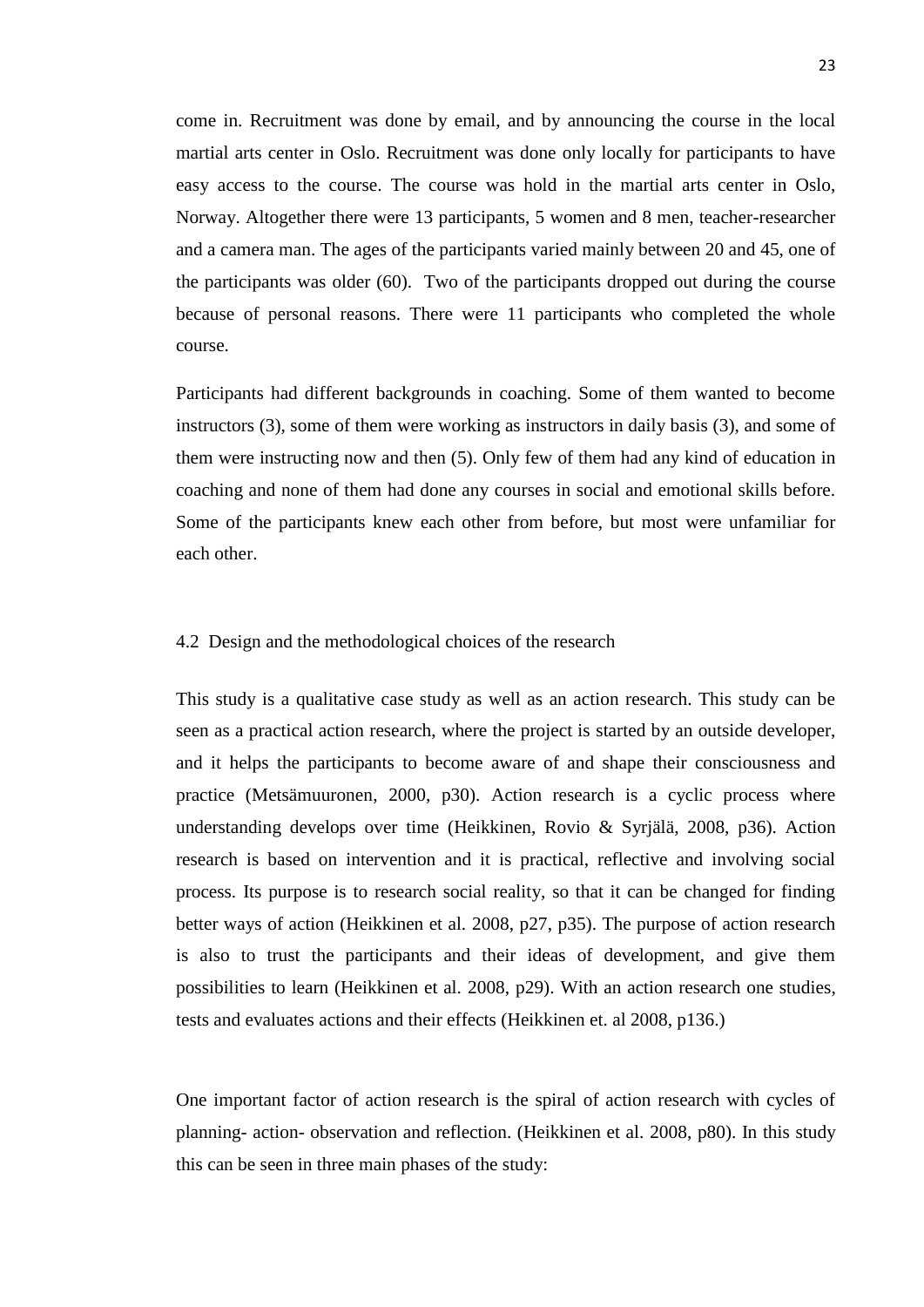- 1. Planning of the study autumn 2009
- 2. Organizing the "Communication skills course for coaches" in the autumn 2009 – spring 2010
- 3. Reflection and feedback from the course participants afterwards

There were also small spirals of action research between each meeting, where I planned the course before it, implemented the course into action and observed what happened during the meeting, as well as reflected the feedback and my actions after the course. These observations and reflections worked as feedback for planning the next phase of the course.

### *Planning the "Communication skills course for coaches":*

Planning of this course started in 2007 when I took part to a similar course in our department. That was a course for students of sport and exercise psychology. I found these skills appealing and wondered why I hadn't heard of them before, even though I had been working as a trainer for many years. This was the first step of inspiration to start planning a similar course that could fit for sport coaches. As part of the planning process I took also part to Gordon effectiveness training course (Nuisku –kurssi) by Nuorten Keskus ry to learn more of these skills.

The leading thread for the course is experimental learning, where the participants after hearing the theory, try it out in practice. Sometimes there are also demonstrations of the exercises beforehand. After exercises participants discuss first in small groups and afterwards with the whole group. Between the theory and exercises that demand concentration, there are some group building exercises in order to make the atmosphere relaxed and to make the group stick together. The plan was to use only short periods of theory and to try to include everybody in the exercises. Also Klemola (2009) built her program by using task specific "warm-ups", theory of the skills, demonstrations, discussions, practice and sharing the experience. CASEL is suggesting this way to build the classes in social- and emotional skills training programs. Demonstrations help to understand the skills and discussions and are most useful in teaching the skills.

During this research I worked as a teacher-researcher, being an active part of the course. When working as a teacher-researcher one can be more in a part of a researcher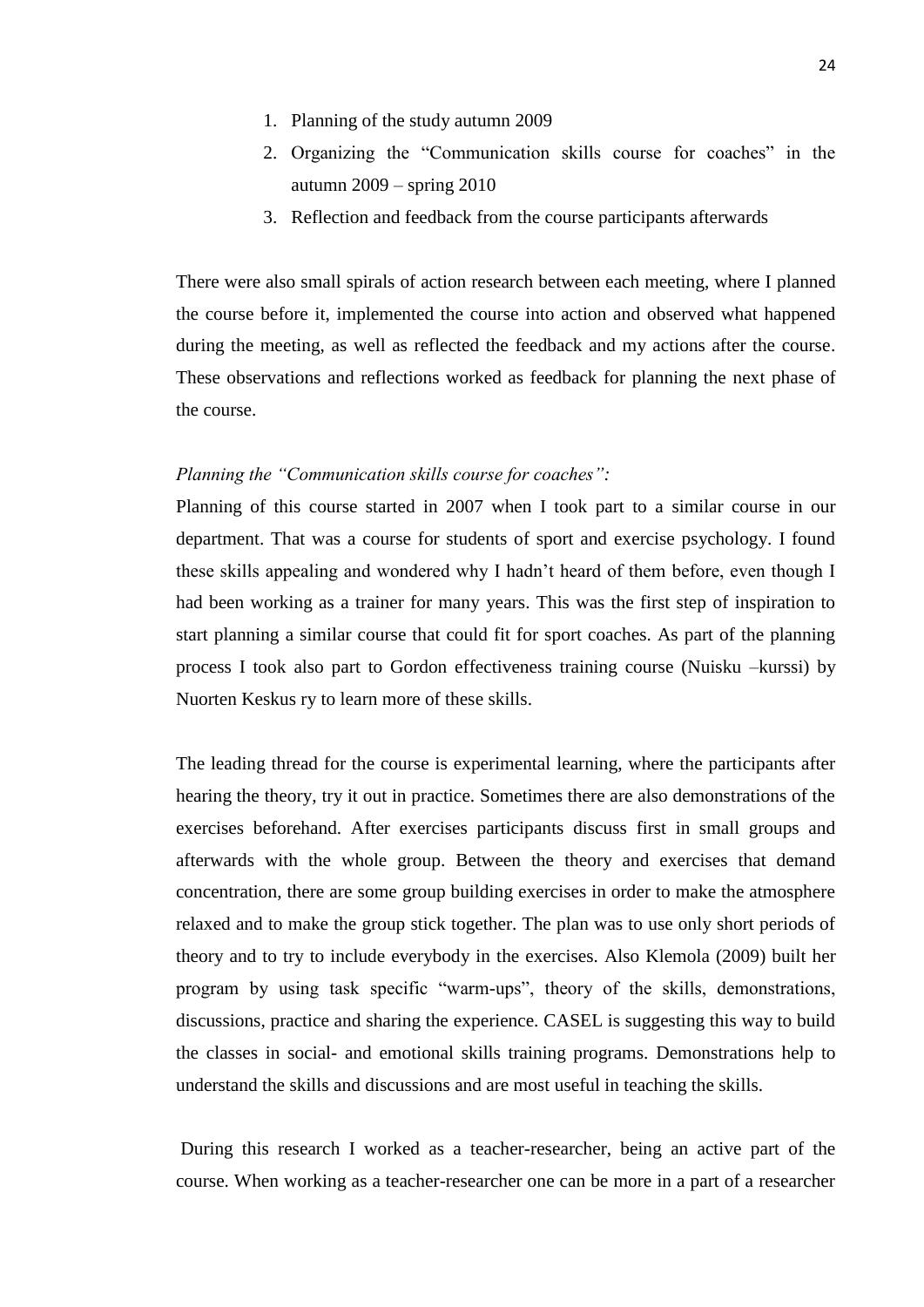(observer as a participant) or in a part of a teacher (participant as an observer). (Metsämuuronen 2000, p45.) Part of an action research is the observations the researcher is doing during the action. The purpose of participatory observation is to understand the subject of research and by that way to influence actions of the group in process. (Heikkinen et al. 2008, p106). Action research is a hermeneutic process where understanding from the research object is developing over time (Heikkinen et al. 2008, p20). In the field work it is important but challenging to be able to balance between participation and observation, to teach and to same time live the course with participants. (Heikkinen et al. 2008, p102).

## <span id="page-28-0"></span>4.3 Data gathering and analysis

Most important methods for data gathering in action research are participatory observation, researchers diary based on the observations and interview. In method triangulation different methods are used (Heikkinen et al. 2008, p104). The current course was evaluated all the time during the course using participatory observation. After the course evaluation was based on the video recordings from the course and feedback from the participants. New information was collected by reflecting own experiences, and conceptualizing and analyzing the material.

*Observation.* Working as a teacher-researcher during the course, and being actively part in the process as well as an observer during the exercises, gave me first hand information of the formation of the group, of the feelings expressed in the group, of the atmosphere in the room, and of the expressions of learning during the course. These observations I noted down to a researches diary. The researchers' diary lifts up researchers' observations, feelings, impressions, self-evaluations and it also builds interpretations (Heikkinen et al. 2008, p207.)

*Video recording.* The main data gathering method was filming. The material can be analyzed as it is or to be used as a supportive method for observation (Heikkinen et al. 2008, p106). The whole course was filmed by an outside camera man, who was instructed to try to disturb as little as possible, but to try to capture what was going on in the group at each moment. Participants became fast familiar of the presence of the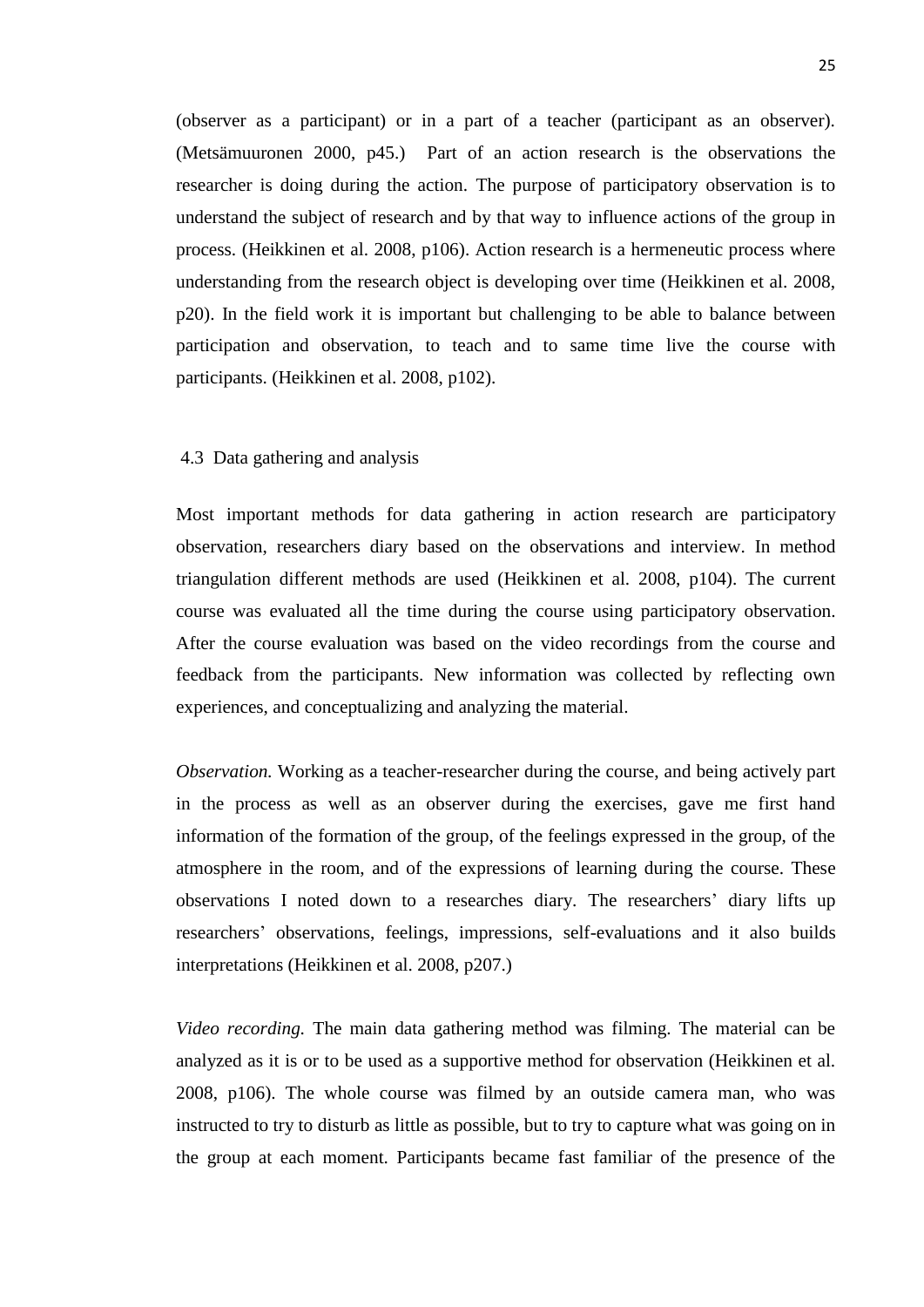camera and seemed not to be bothered about it. The films were transcript afterwards and written down word to word what participants said, but also what one could observe from the course via filming. From the combination of this transcription and a researches diary a detailed story of the course was written. That is presented in the results.

*Questionnaire.* Participants were also given a feedback questionnaire (APPENDIX 1) right after the course that concerned about what they thought was positive and negative aspects of the course, if they thought the skills learned were important for their work as instructors, and what skills they thought they learned well enough to be able to use in coaching. These answers are reported in the results.

The results are written in the form of a story about the course. The story is based on the films taken from the course and observations from the teacher-researcher during the course. A transcript of 91 pages with font 11 and line spacing 1,15 was written from the video recordings. Afterwards a narrative was written from it that is presented in the results. When a research is made into a story, it is called a narrative analysis. It is a story with a storyline, and the idea is to bring out the researchers and participants' experiences as authentic as possible (Heikkinen et al. 2008, p117).

## <span id="page-29-0"></span>4.4 Trustworthiness

In action research it is understood that the understanding of being a participant in a research is changing the behavior of the participants and affecting the result. This is seen as a natural part of the research and it is understood that objective information cannot be collected, but instead perceptions of the participating coaches and the researcher can be obtained. (Heikkinen et al. 2008, pp72-73)

The result is only one possible truth of the research subject. The researchers work is to tell the story as truthfully as possible (Heikkinen et al. 2008, pp118-119.). This is done in the results and the trustworthiness of the story is evaluated as a one possible truth as it is told by the researcher and the participants.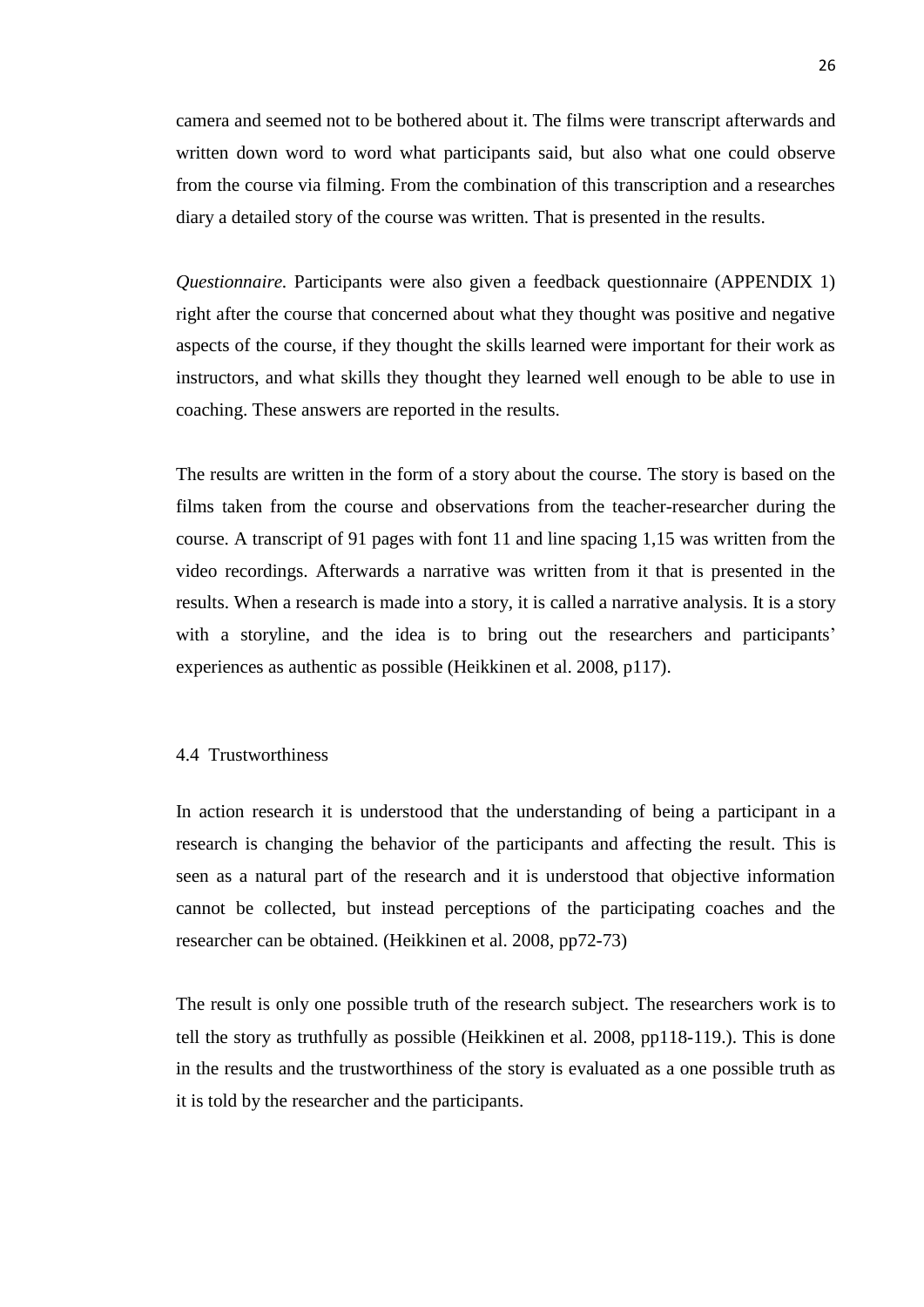According to Heikkinen et. al. action research can be evaluated by principle of historical continuity, principle of reflexivity, principle of dialectics, principle of workability and principle of evocativeness. (Heikkinen et al. 2008, pp149-160).

*Principle of historical continuity*: researcher is evaluating the history of the research object and the actual research.

*Principle of reflectivity*: understanding of the research object is developing over time. Researcher is reflecting her own understanding, her role in the research, development of her identity during the research and relationship with the study object.

*Principle of dialectics:* researcher should bring up different voices and interpretations as authentic as possible.

*Principle of workability:* research should have an effect in practice and it should be useful. Workability can also mean that the participants have become empowered.

*Principle of evocativeness:* research should evaluate the pros and cons of the project, also how it brings forward mechanics of power.

Researcher should also evaluate the ethics of the research; how the research is affecting the participants and the society, and if the participants can be recognized from the study. All these points are followed in the present study.

In addition to these points presented above, member clearing is lifting up the trustworthiness of this study. The results were sent for member checking to one of the participants. Participant agreed that the story written from the course was truthful and according to his remembering.

## *Ethical choices of this study:*

All the participants in this study were volunteers who gave their consent to participate. Anonymity of the participants is kept the best way possible in the results by writing the story in a way that recognizing individual participants would not be possible. Real names of the participants are not used and describing participants are kept as minimal. Data of the present study is stored in a safe locked place and destroyed when the study is completed.

Participants approved to be part of the study when volunteering to the course, and they were informed that they could any time pull themselves out from the study if they so wished. Also participating to each exercise and discussion was up to participants. They got also informed that the course would be video recorded, and the recordings only used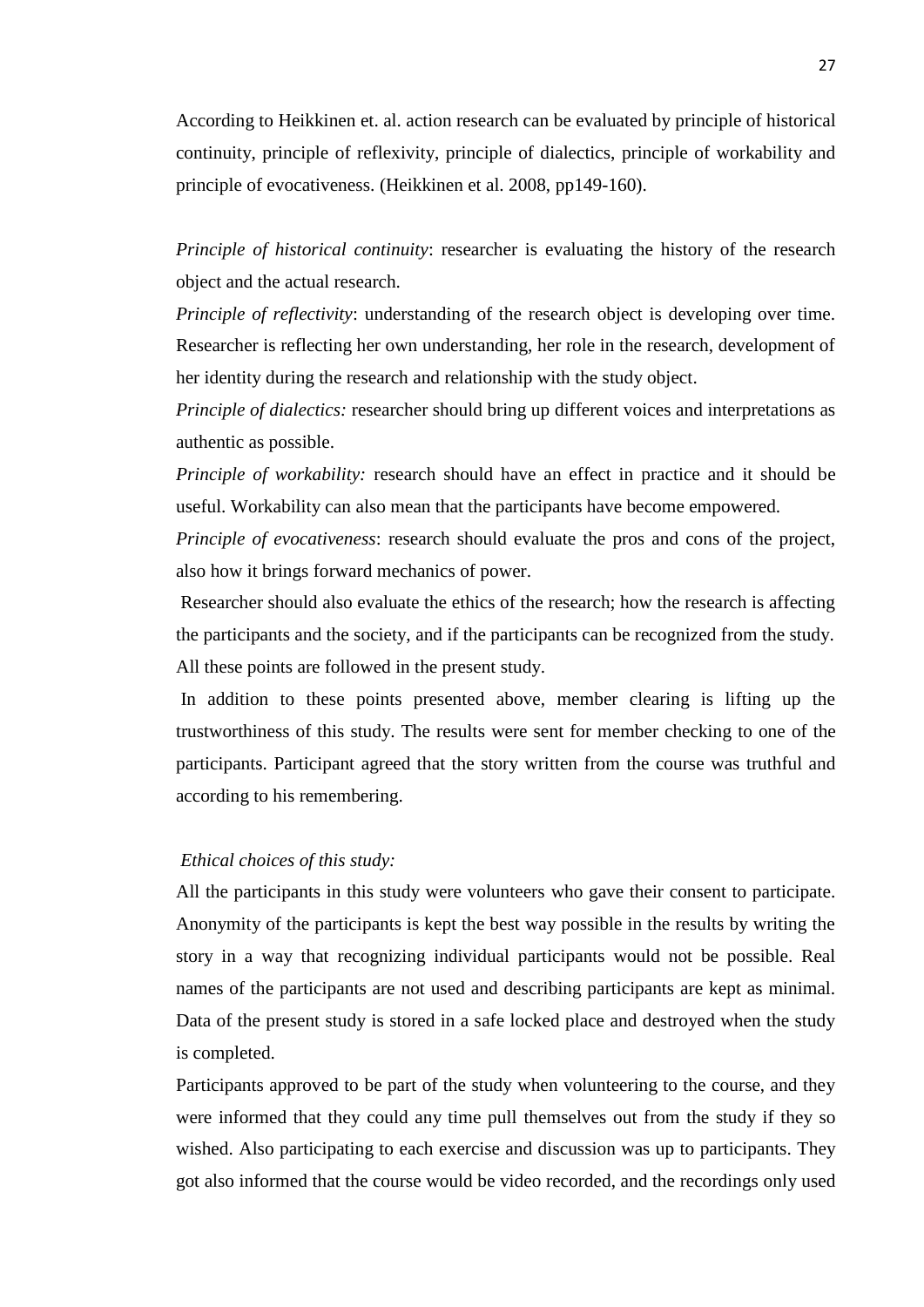for the research purposes. They could also inform the camera man if they didn't wish to be filmed. No-one refused to be video recorded.

In the beginning of the course, rules for the group were made. Everybody could come up with suggestions for a creation of safe environment for the group. The well-being of the participants was kept in the focus during the whole course, so that participants could come up with suggestions to how they wanted the course to advance by timing of the lectures, amount of pauses and exercises and so forth. Feedback from the participants was also collected after each meeting to make the course fit better the expectations of the participants. From the feedback of the participants that are presented in the results, it can be seen that the on participants perceived the course in a positive way and also learned new skills and, consequently, benefitted from the course.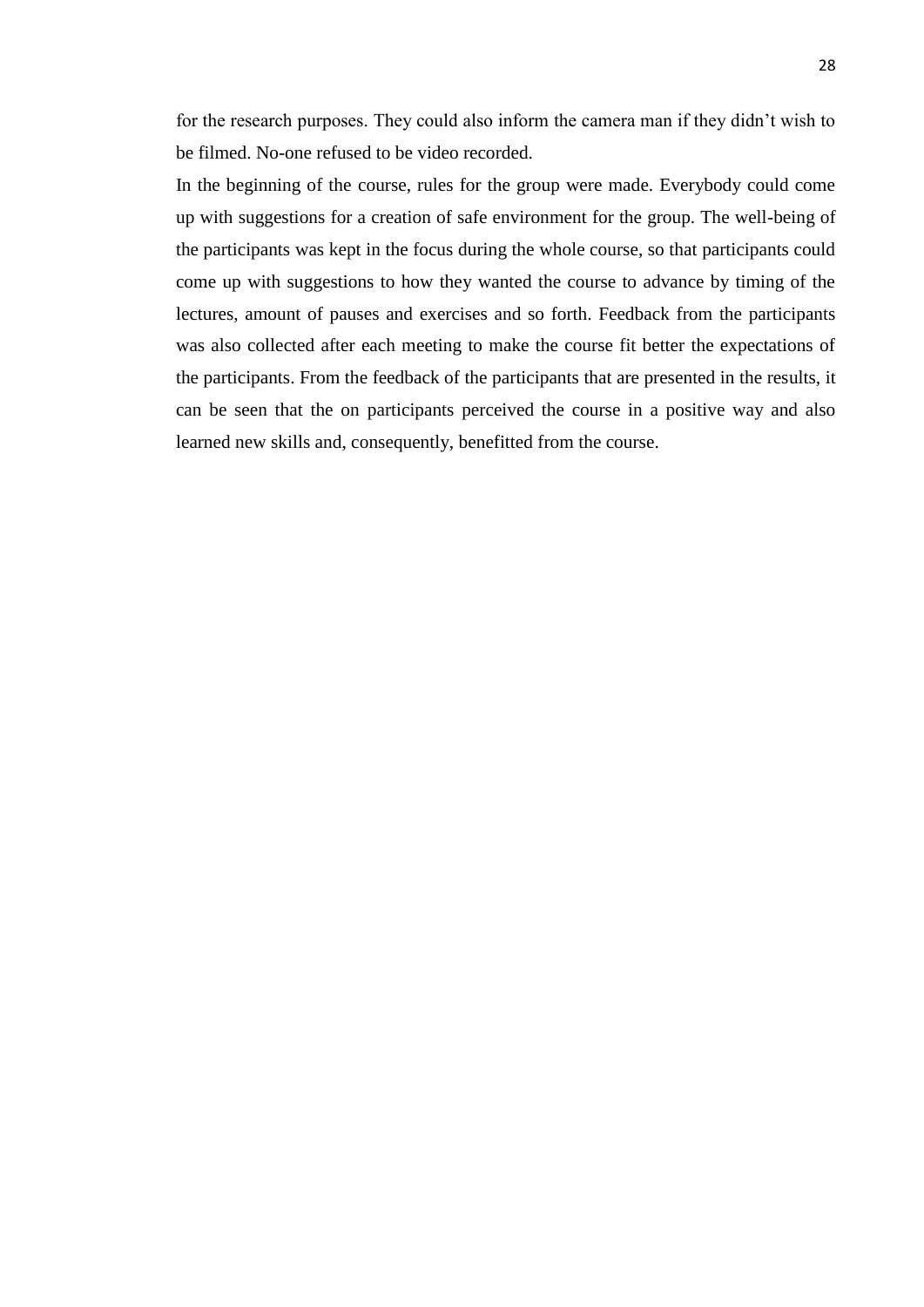# <span id="page-32-0"></span>5 PLANNING AND IMPLEMENTING SOCIAL AND EMOTIONAL SKILLS COURSE FOR COACHES

"Communication skills course for martial art coaches" was held in winter 2009/2010, and it consisted of three weekends. Each weekend consisted of Friday evening 18.00- 21.00 and Saturday 10.00-17.00, altogether 27 hours. There were 13 people in the group; 8 coaches from aikido, 2 from jujutsu and 2 from Pilates. The course was organized in the aikido training locality, on the outskirts of Oslo, in a room of about 200 square meters with martial art training mats.

## <span id="page-32-1"></span>5.1 Weekend 1

The goal for the first day was to go through the introduction for the course, introduction of the participants, grouping and getting to know each other, theory about emotional intelligence and interaction, recognizing one's own emotions and setting the rules.

Feeling in the room was waiting and a bit excited. The group was attentive. From the video I can see that I look quite anxious at the beginning but I start to melt after some minutes. That has also some effect to the group. I am actually quite amazed that they can concentrate so well after the whole week in the work even if it is so late.

## <span id="page-32-2"></span>5.1.1 Getting together

Our first exercise was to write to on board "What would you like to experience during this course?" I chose this exercise to get to know participants´ expectations about the course.

I have written "Welcome" to the board and under that "Fun" with big letters. My point of view is that it's easier to learn and remember and to grow as a group, if we have fun in the midst of learning.

It seems like people had a bit hard time to figure out what they would like to write. Maybe it is difficult to think what they would like to experience or they might be bit anxious how other group members would react to them. In the end we found out that participants would like to experience: warmth, communication, learning, inspiration, fun, reflection, experience, personal growth and new ideas**.**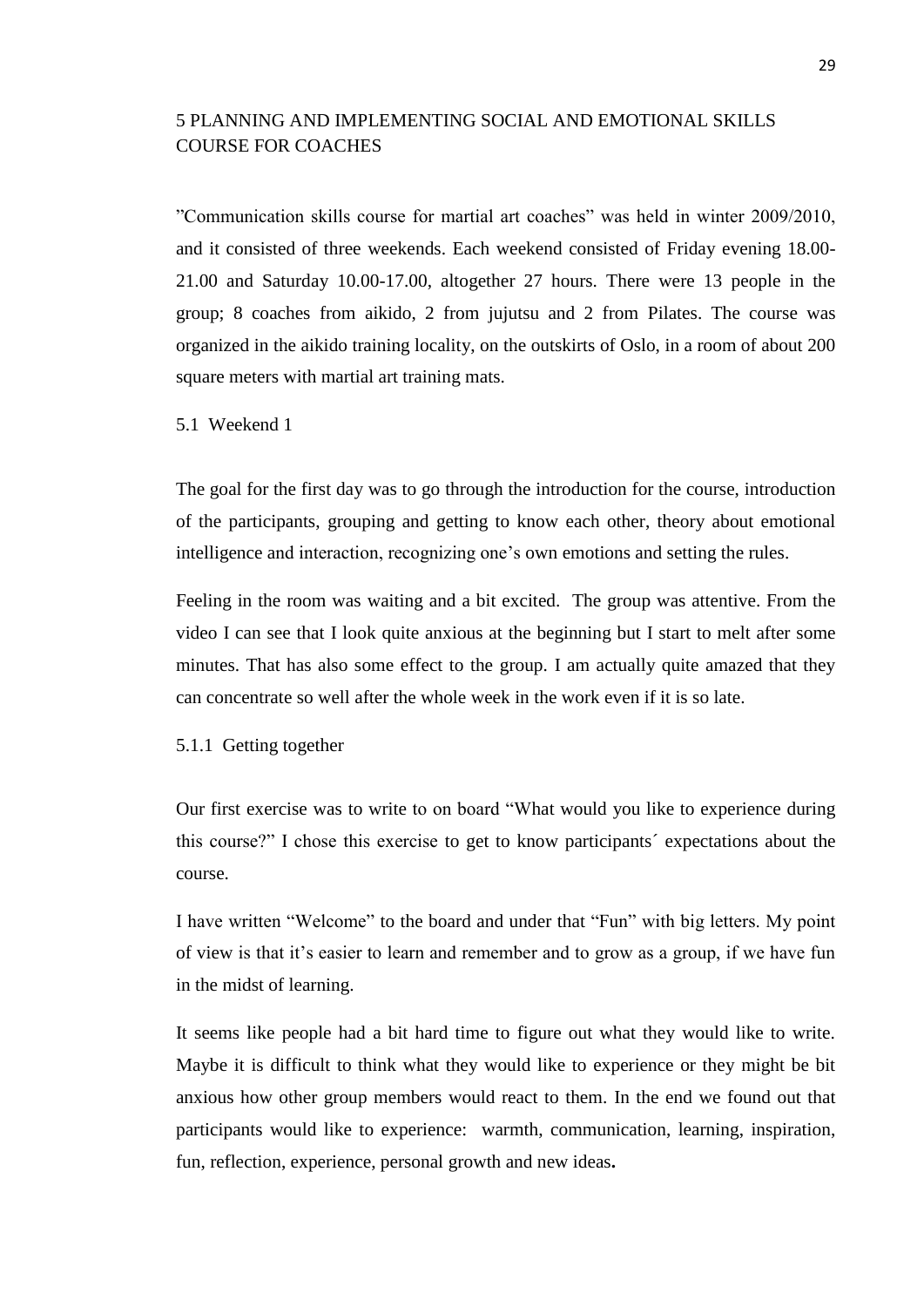The second task was that everyone writes their names on a card and had it on their shirt. I gave them also some stickers with smiley faces they could choose from; what represents them most at the moment. Participants should then tell about who they are and why they chose a specific smiley face at the moment. This created some laughter and atmosphere got lighter. Purpose of this exercise was to get to know each other, recognize our own feelings and to be able to say these feelings out. It looks like that all of these instructors are in a starting phase with their instructor career and eager to develop their teaching skills. Where are all the experienced instructors?

Next task was to write down 3 questions about "what you would like to know about another group member." This task is about getting to know each other better. Each participant wrote their questions on a piece of paper, and these papers were then mixed in a hat and given one to every participant. Their task was to answer these questions as honestly as possible. Atmosphere was waiting and a bit confused. It seemed difficult to find out what should be asked. Intensive thinking and writing was going on. Laughter. People were discussing and looking a bit tired.

These were some of the questions participants were pondering about each other at the start of the course:

- How can you be sure that you understand or that you have been understood?
- What are your barriers when you have to start communication?
- Have you ever been in a situation where your communication has been insufficient?
- How do you deal with insecurity?
- What do you find most challenging?
- What do you want to attain?
- What can you bring to this group?
- What are you afraid of?
- What makes you happy?
- What is your strongest side?

Questions were challenging for the group in the beginning phase. However, everybody seemed to be trying to answer honestly and thoughtfully to these questions. Atmosphere was a bit shy and holding back though. These are sensitive matters and maybe the assignment should be taken up later in the course. Interesting tough was that it was the participants themselves who brought these questions up.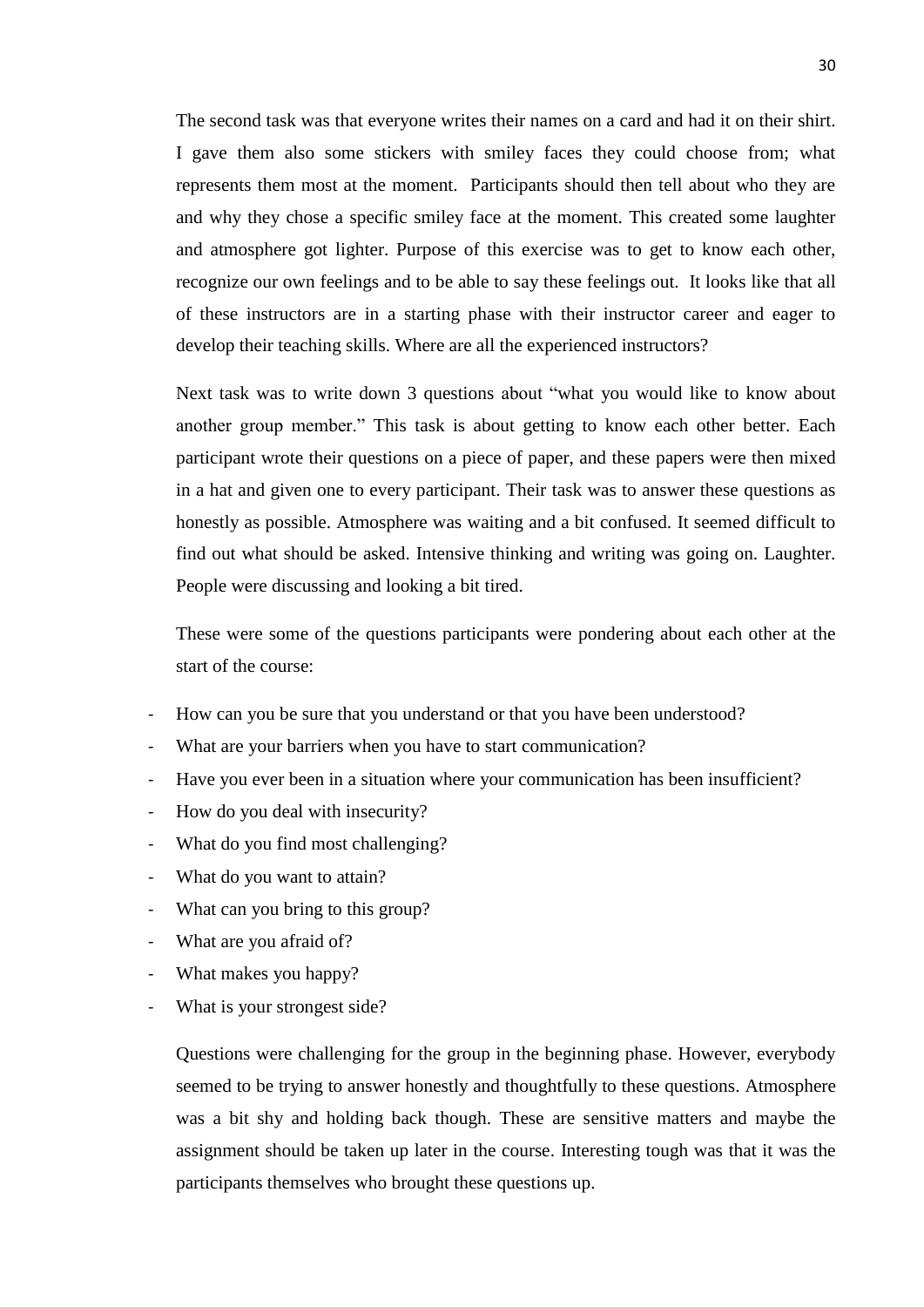#### *Rules of the group:*

Next I organized the group assignment, how to build the rules for the group. It is important to create safety in the group by building rules for the group. By this exercise we could also get to know each other better and understand what we were waiting for a group situation like this. I told a story that goes like this:

"Native American Indians had a very successful way to organize meetings and counseling. They were sitting in a circle and the one talking had a talker stick. Others were supposed to be quiet and attentive. When the talker was finished he passed the talker stick to the next person. If someone wanted to answer, they picked up an answering feather." The items represent the respect Indians had for the talker, in addition they show the turn who is talking. The idea was to have this in mind in later discussions.

Next, I suggested following rules for the group:

- 1) everyone is responsible for their own needs
- 2) to disagree is ok
- 3) we can skip

Following rules came from the group members:

- 4) respect for each other
- 5) Open mindedness
- 6) We are sharing personal matters, so we should keep what we have discussed inside this group

One person also mentioned that it is difficult to remember and behave if we have too many rules, so we should keep it simple.

Everyone seemed to agree on the rules. We wrote them down to the paper and hung it on the wall.

Afterwards we discussed about the difference that you think that you are put down by someone and react on that and really be put down by on someone. One person said that best is probably in any occasion to ask what is really the persons intention. If it is not to put you down, you will understand that you interpret something wrong. If the intention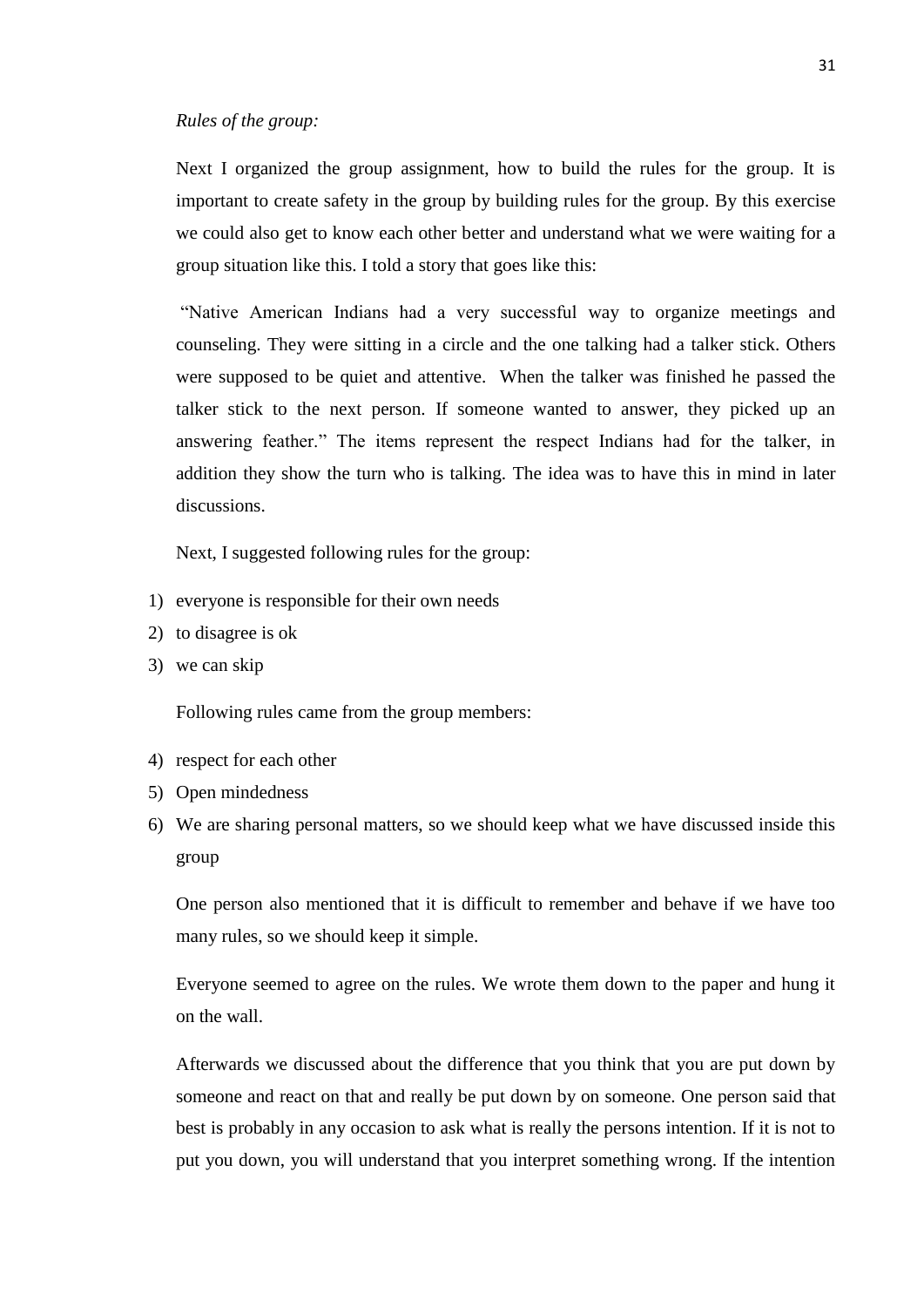is to put you down, the person will probably at least have to consider what he is doing. After this discussion there was a quit long, thoughtful silence.

After going little bit further with the power point presentation about the emotions, I asked the group members "What emotions are allowed or not allowed in Norway?" This question started a long and inspiring talk. Almost everyone took part to this talk and everybody seemed interested.

It seemed that the feeling in the group was very good at this point of the course. People seemed quite connected and interested.

I also asked what feelings they don't accept in themselves. There was not so much respond, they were mainly thinking themselves. Some looked tired and one participant was looking the time. Theory part seemed a bit too long because people were getting sleepy. So talk less, do more!

## *Feeling maps:*

Last thing we did this day was an exercise of recognizing one's own emotions. Task was to draw a picture of a person on the large board paper and by using different colors of note papers to tag in the picture where in the body you feel the following basic emotions: happiness, love, anger, anxiety, fear and wonder.

As I went around the room, it seemed like the participants were concentrated and excited about the exercise. There was conversation about the topic and most of the participant seemed to find where in their body they felt the emotions. I also described that we often put our hand to the place where we feel the emotions. We had to stop this exercise in the middle of it because it was getting too late in the evening.

Participants were hanging around at the room after we closed up and I heard them talking about the emotions and about the "maps" we made. They didn't seem to hurry anywhere. It took more than half an hour before people left the building.

My observations about the group: It seemed that there are some participants that are very motivated and they take part in the course a lot. But there are also some participants who seemed not motivated at all or perhaps they were shy. The participants who work with these things every day seem generally more interested. Most of the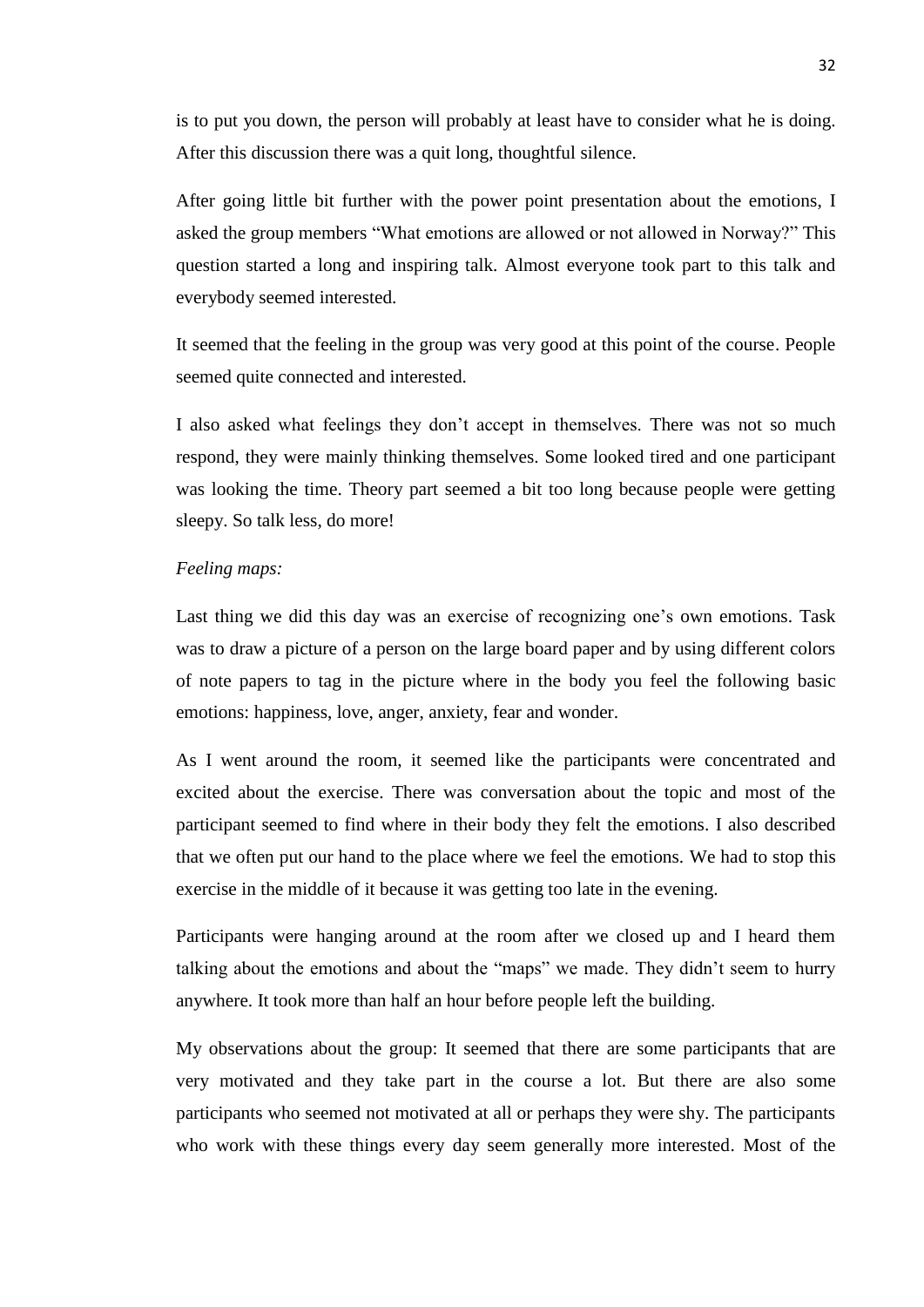participants seemed thought to be genuinely interested and took actively part to the exercises and discussions.

It seemed like the group got very fast used to the camera, even if it was changing the place all the time. Maybe it helps that the camera man does not bring himself forward. One thing that came up a lot is when discussing as a whole group was that there was only a few that were taking a part or maybe the feeling was unsecure. When working as pairs feeling gets lighter and everyone talks without a stop. During the starting phase of a course like this it is natural that some people need more time to warm up, and wait that the group gets safe to say their opinions and show their emotions.

5.1.2 The unsecure group

In the morning of the next day everyone seem a bit tired, I as well. There was much less talk than the day before. Everybody sat quietly in the circle.

We continued with the "feeling maps". After discussing in the groups for 5 minutes, participants seemed ready. Groups presented their maps first to the whole group**.**  Feeling was very tired, kind of a sticky.

No-one really wanted to start first. To get more clarity about where the emotions are felt and if the emotions are felt at the same place, I draw a picture on the board and everyone set their feeling cards on it. First we had decided the colors for each feeling: Love-pink, Happiness-green, Wonder-dark blue, Anger-yellow, Anxiety-violet, Fearlight blue. This exercise seemed also really difficult to get started, participants were like half asleep. They were sitting mostly quiet and thoughtful, not talking so much as day before. What happened with the yesterday's motivation!

Finally everyone managed to place their feelings on the map. It seemed like the feelings were about the same places for everyone. Anger=head, Wonder=head, Fear=head/chest/stomach, Love=chest, Happiness=chest/stomach (legs for one person), Anxiety=stomach

# *Norwegian foot play:*

I was tired of people sitting around and looking unmotivated, so I asked if they were tired. There was only long silence as an answer. So I decided that we jump up and do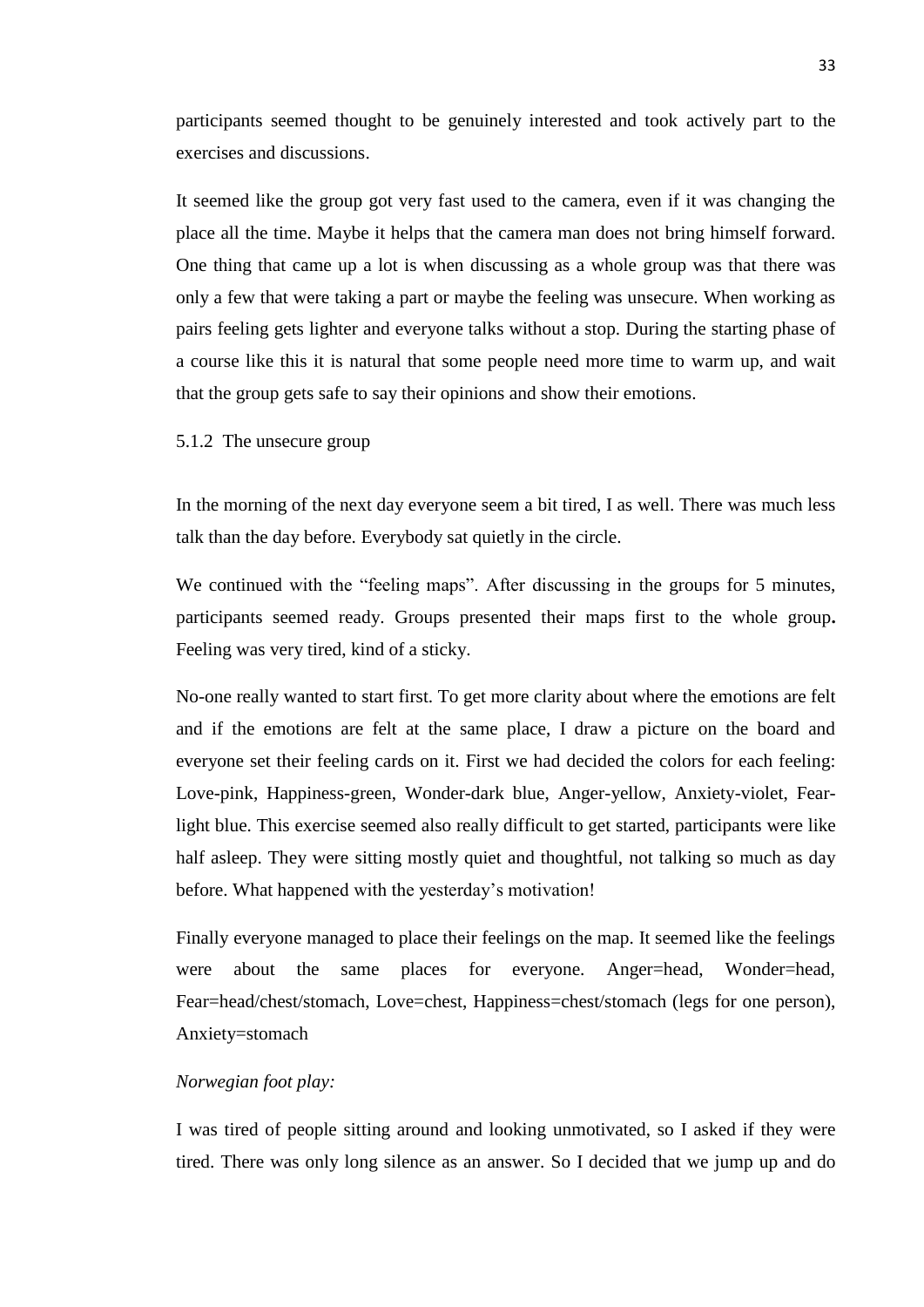some awakening exercise, called Norwegian foot play. That play is good for waking up but also for connecting the group and is fun!

Norwegian foot play: People are standing in a circle, holding hands. First person steps to someone's toes. That means that person has to move that leg and step to someone else's toes. So it continues so long that the group cannot move anymore or someone falls out. Group is divided into two smaller groups of six persons. Generally very fun and very good balance practice! Everybody seemed to have fun and they started to wake up! When we got back to the circle, quietness returns. Maybe group was very unsafe at that moment.

# 5.1.3 Recognizing the emotions

Next exercise was about recognizing the emotions of others. I had brought with me some cards that were pictures from paintings of some well known painters. There was one card for each pair and all of the cards were different. In all those cards there were people expressing feelings. I asked the participants to choose a partner they had not worked with so much this time. First the participants were discussing about the feelings and story of the painting with their partner. There was a lot of talking and thoughtful faces, also laughing. Everyone seemed to take part and this exercise managed to break the small groups that existed in the circle we had when we discussed with the whole group.

Afterwards we went through the thoughts the cards evoked with the whole group. The pair who had the card was explaining first and then the card went from one pair to another. That caused bored feelings and looks because people didn't really know what they were talking about. So the last three cards were first passed in the circle so that everyone could see them, then the pair whose card it was started to explain, followed by others. It seemed that people were a bit excited and scared of what to say! Some of the participants passed this exercise or talked very little. Others talked very much and had a lot of ideas.

During this exercise we were discussing how people recognize feelings. We also talked about that feeling spreads out easily in the group or between people. It was VERY QUIET and difficult to get conversation going on!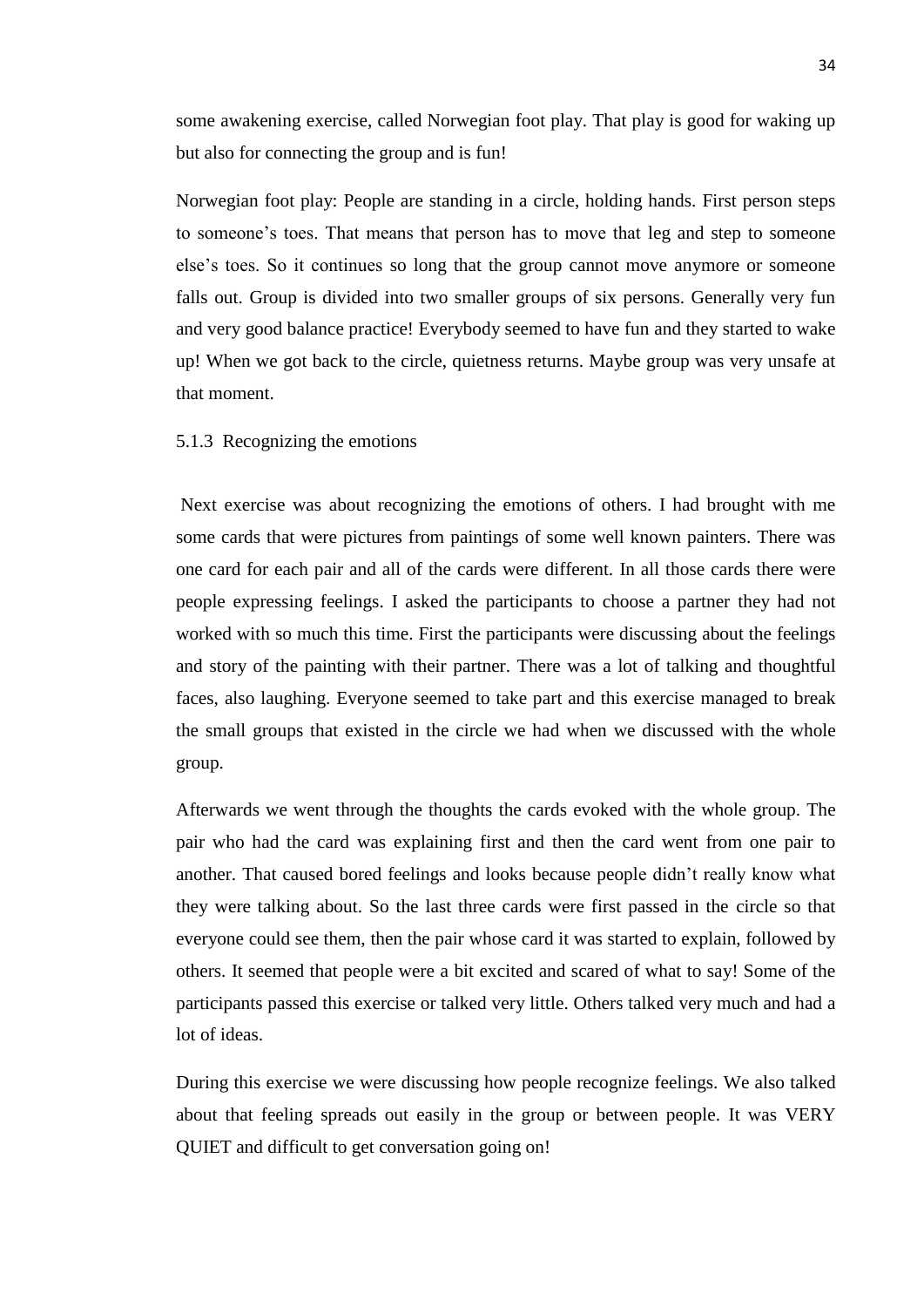I asked the participants what kind of mood they think it was in the group at that moment. I thought myself it would be tiredness. Answers were: wonder (laughter), excitement, and fear to say something wrong. Some participants thought also that the group was more settled and more relaxed.

I asked the group if there was something we could do to make the group safer, so that everyone could say their opinion. Participants thought that the reason for the unsafe group could be the language we were using (English), so everybody was holding little bit back. So we agreed that it was okay to speak Norwegian. I was holding the course in English and those who felt comfortable discussed in English. Most of the discussions with the whole group were done in English, when most of the discussion in small groups or pair happened in Norwegian.

# 5.1.4 Listening skills

I explained the theory about the roadblocks of communication. I also read some examples from the book. Participants thought that it was confusing and roadblocks were too general. Participants seemed bored or that they didn't seem understand. Perhaps I should have maybe had more own examples directly from coaching!

However, participants raised up themselves some topics they wanted to discuss about: they came with examples in how they understand listening or not listening the emotions of others in our society. This can be seen for example adults not listening to children, or answering with preoccupied thoughts that are not according to the present situation. One should rather try to see where the person is at and accept that. To be accepted as one is and to feel okay to feel what one feels, is a wonderful feeling, says one participant.

## *Passive listening:*

We went through theory about passive listening and practiced it by telling about how our day had been. Our partner was listening the story passively, concentrating on how he expresses himself with the body language. It really seemed that participants were listening. They were talking quite enthusiastically, laughing. It seemed that they just wanted to continue. I felt I should go around more and listen, but when doing so I felt I disturbed the talk.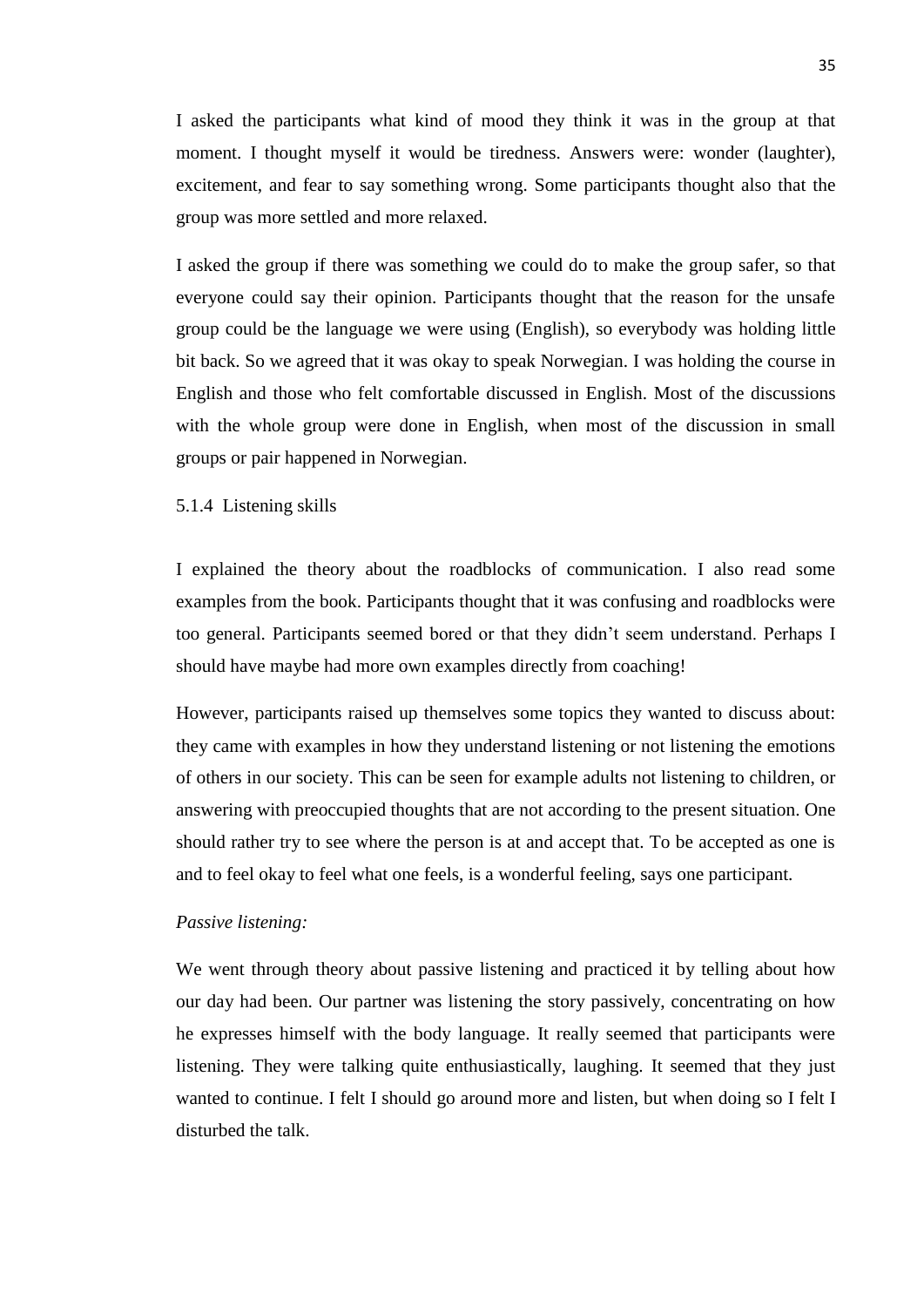Participants were commenting that it is difficult when you cannot talk. I tried to make them understand that this exercise was about practicing our body-language and the way to be present with the other person. Essence in it is to be able to be quiet in your own mind and really listen what the other person is saying, without preparing your own story and answers while listening.

# *Acknowledgement responses:*

We did similar practice with acknowledge responses. The task was to tell about something really great that had happened. The task of the partner was to use encouragement to help the one telling the story to tell more. The exercise was starting slowly but when they got into speed it was difficult to stop. The exercise created a good atmosphere and everybody was talking enthusiastically. They found it though difficult to share with everybody else afterwards.

# *Active Listening:*

We used similar exercise with Active Listening. The task was to tell about some difficult situation that had happened to you. The task of the partner was to use Active Listening to help the talker to understand his feelings. It looked that they understood it. People seemed to talk easily. They learned more about the other person and the topic. Some participants commented that one gets to know what is going on in the person, and it is good to solve it in the better way. There is also the possibility for one to feel the same feeling. One person says: "Something released inside me as well. That was maybe from a different situation."

# *Feedback:*

Participants commented that he course was fun with lot of activities. That makes people to open up and makes the course open minded. Then it is easier to talk about how you feel at the moment. One also gets more focused, since it's not so theoretical.

Another person commented that it was really interesting to learn about body language and he sees that this is very helpful for his work. He also thought it is useful to refresh other things as well. Some commented that it is not natural with acting when doing the cases.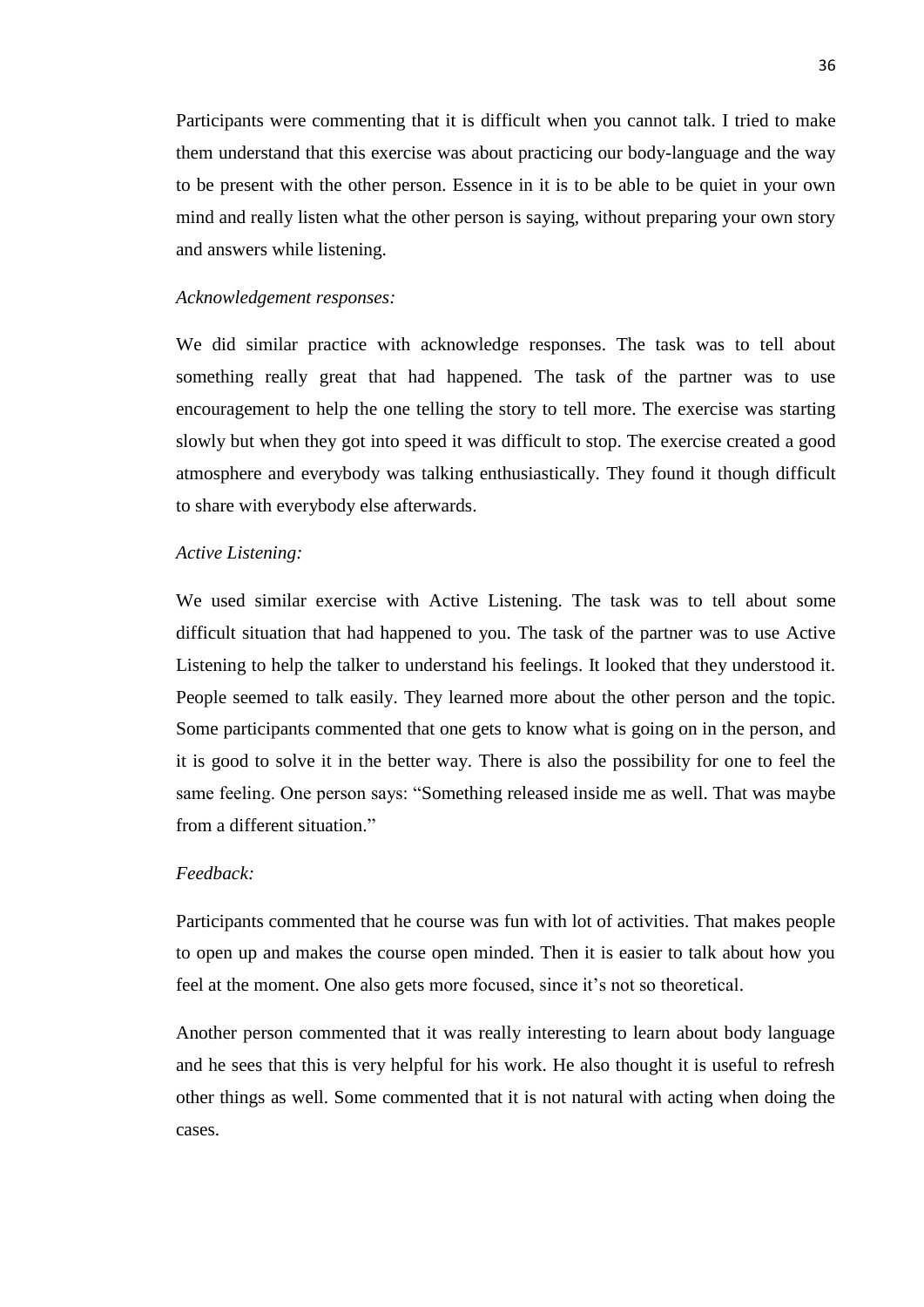It seems like the group has become safer during the first weekend. The shyness of the beginning of the course has changed to an interaction with quite deep thoughts. Perhaps the listening exercises, making rules for the group and participants genuine interest in discussions has helped with this. Talking about emotions when meeting a group first time is a challenging task and exercises about emotions can feel quite unsafe for the group in the beginning. How to make these exercises safe as an instructor would be relevant to think beforehand when organizing a course of social and emotional learning.

## 5.2 Weekend 2

There were 7 participants present this weekend. For those who weren't present (6 participants), I organized a meeting for one Saturday, where we went through the theory and exercises for these both days. I have decided to follow here the main group and what happened during their time in this course. This because some problems with video camera with the other group and because there were more participants with the main part of the group.

The goal for this weekend was to refresh the skills learned in the first weekend, to learn about Active Listening and sending I-messages and also to make the group connected and safe. Participants seemed very positive when coming in but I sensed that there was a little bit of excitement in the air.

# 5.2.1 Connection

Most of the participants of the martial arts are aware of the concept of connection. This seamed at least clear for the group present. Connection is something we need in martial arts and in communication. Connection creates a bridge through which the information is delivered between the people. In martial arts connection created by a grab, for example, enables one to feel the movement and intention of the partner. In higher level of practice, connection is already created before the physical contact, when one is examining the bodily expressions of the other person to get a hint of the coming attack. When communicating verbally or non-verbally with a person, we need a similar connection, which could be defined as an aware attention towards another. When we are attentive and in the present moment, we give a greater chance for ourselves to pick up the information presented by the other person.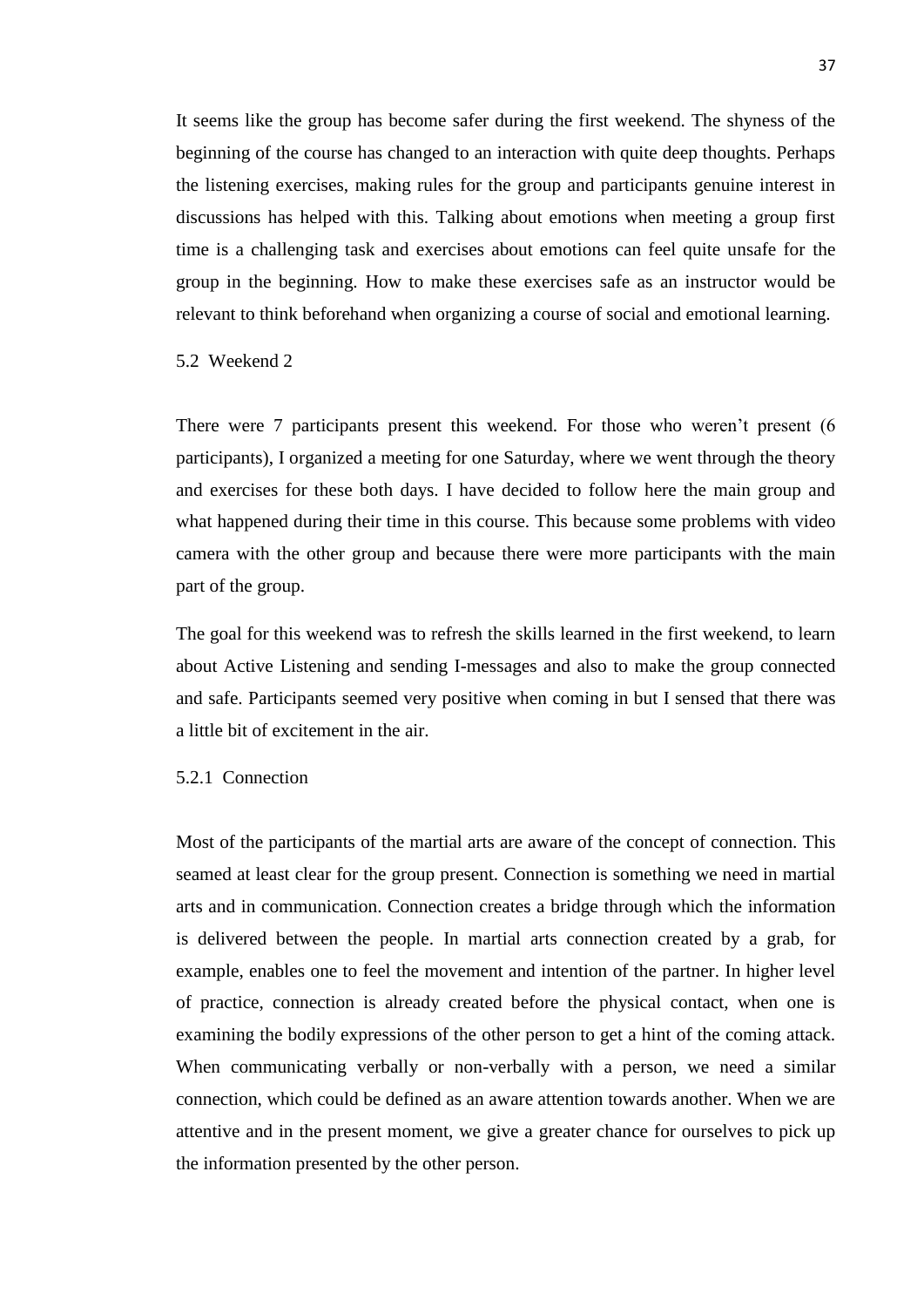## *Connection exercise:*

As a warming up exercise we were examining this and combining the physical connection (shaking hands) to verbal communication between two persons. The aim was to deepen the verbal communication with a physical contact and to create an aware connection between two people by holding hands and looking in the eyes.

Participants walked around in the room. When they met a person, they shook hands and tried really to connect with each other. They kept the hand shake and eye contact during the whole conversation. The idea was to ask how the other person is doing and answer truthfully. This gave us the possibility to know where all the participants were at that moment.

What I noticed was that quite many of the participants used door-openers during this exercise. When I said how I felt, many of them answered 'Really?' That's a kind of open-ended question or a door-opener that allows me to tell more about how I feel.

The feelings participants announced were: excited, tired, happy, excellent, exhausted, lack of energy, little bit stressed and tired but happy. I perceived genuine contact with everyone. Participants were talking with each other, they seemed really be meeting. Participants felt also that they got good connection with everyone. We discussed that when people normally ask how you are doing, they don't really want to know the answer, because if you say something about your real feelings, they will just change the subject. Some were also wondering that if someone says to you something negative, for example that they feel bad, how should you react then.

"Now we have got connected, and we can get to know each other a little bit better!"

# 5.2.2 Cards

I put different pictures on the floor and participants can pick up the two that tell most about them. Everyone rushed to the cards, someone picked a card in one instant, but for some participants there were some difficulties in choosing. People were laughing and they seemed to have fun. No-one wanted to like to start telling about themselves first, so I went ahead first.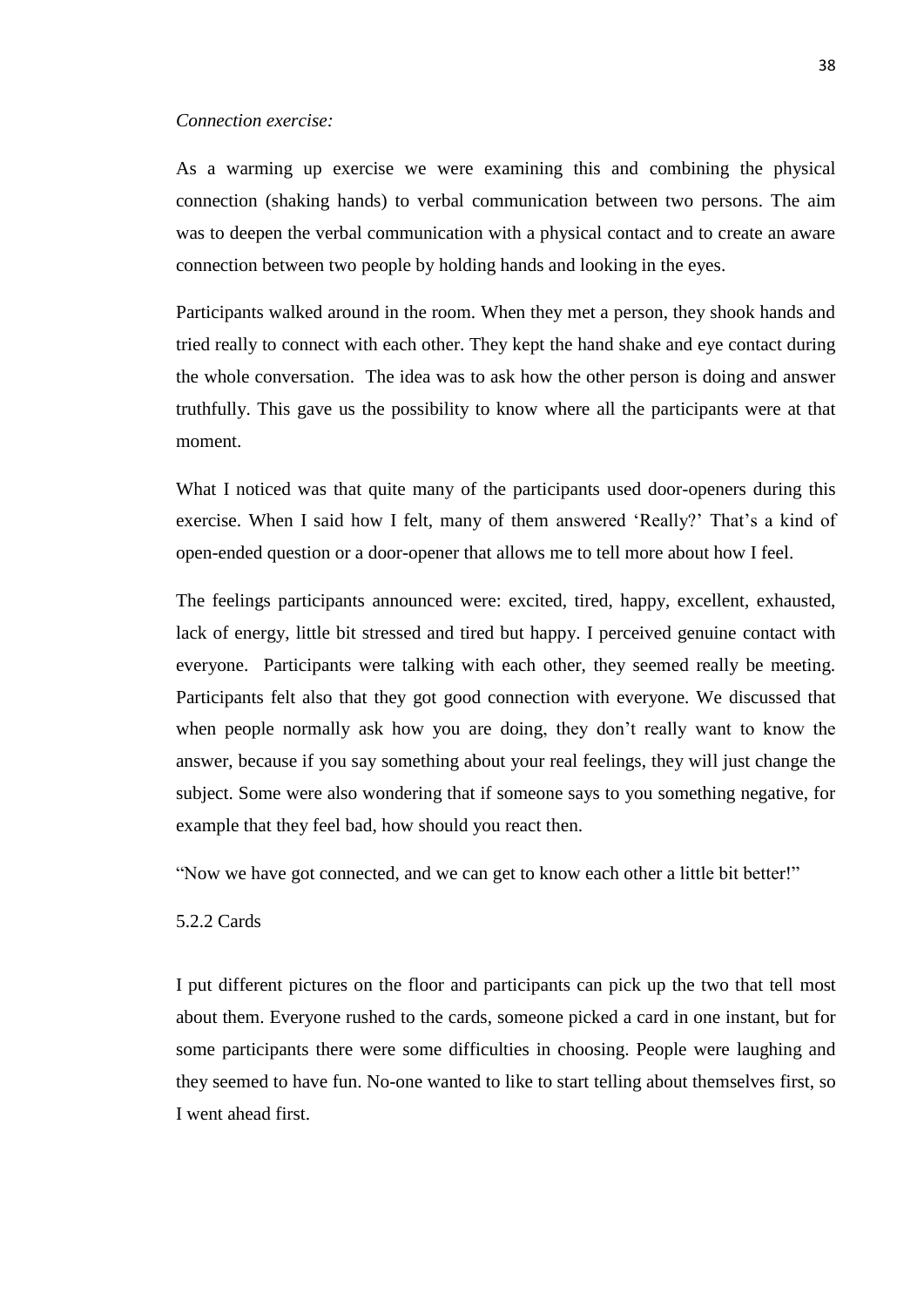People were participating attentively and respectfully. They were telling quite personal matters of themselves, openly and surely. This exercise seemed to bring closeness and understanding in the group. Group seemed safe now.

We went forward towards the goals:

Last time each participant set a goal that they should concentrate on between the courses. But no-one remembered the goals they set last time! They hadn't been concentrating on them. I felt disappointed but I tried not to show it. Participants seemed a bit shamed, uneasy. I had taken the papers where they had written the goals down, so they maybe didn't remember them. It needed to be better planning with the goals! And follow up during the weeks!

Suddenly I got really aware of the time. That it went really slowly. I thought that I cannot fill in the whole class. I was almost panicking. So I jumped to the theory. We went little through of what we had last time. Atmosphere was clearing and everyone seemed to listen.

## 5.2.3 Active Listening cases

I continued by reminding participants of Active listening and how it works. I noticed I should use better examples that link it directly to participant´s experience as instructors. It looked like people are bored or tired, so I asked if they want to have a break. They didn't, so we decided to just go through everything without a break. In this exercise one person acted as an instructor and the other one as a student. Participants got one paper each with an explanation about the situation. Then they should try to play their part as good as they can and try to solve the situation. I instructed them to act out the feelings so that the case would become as realistic as possible. There are altogether 6 cases they went through with their partner.

It seemed like it was difficult to start, some were just sitting quietly, and some seemed disturbed if I came around. Some felt it was difficult to act, they were asking the wrong questions, or they made it too easy for their partner and solved the problem right away. After a while when participants had got warmed up in acting, it seemed that solving the cases started work out better. Everyone seemed really to try at least. People seemed to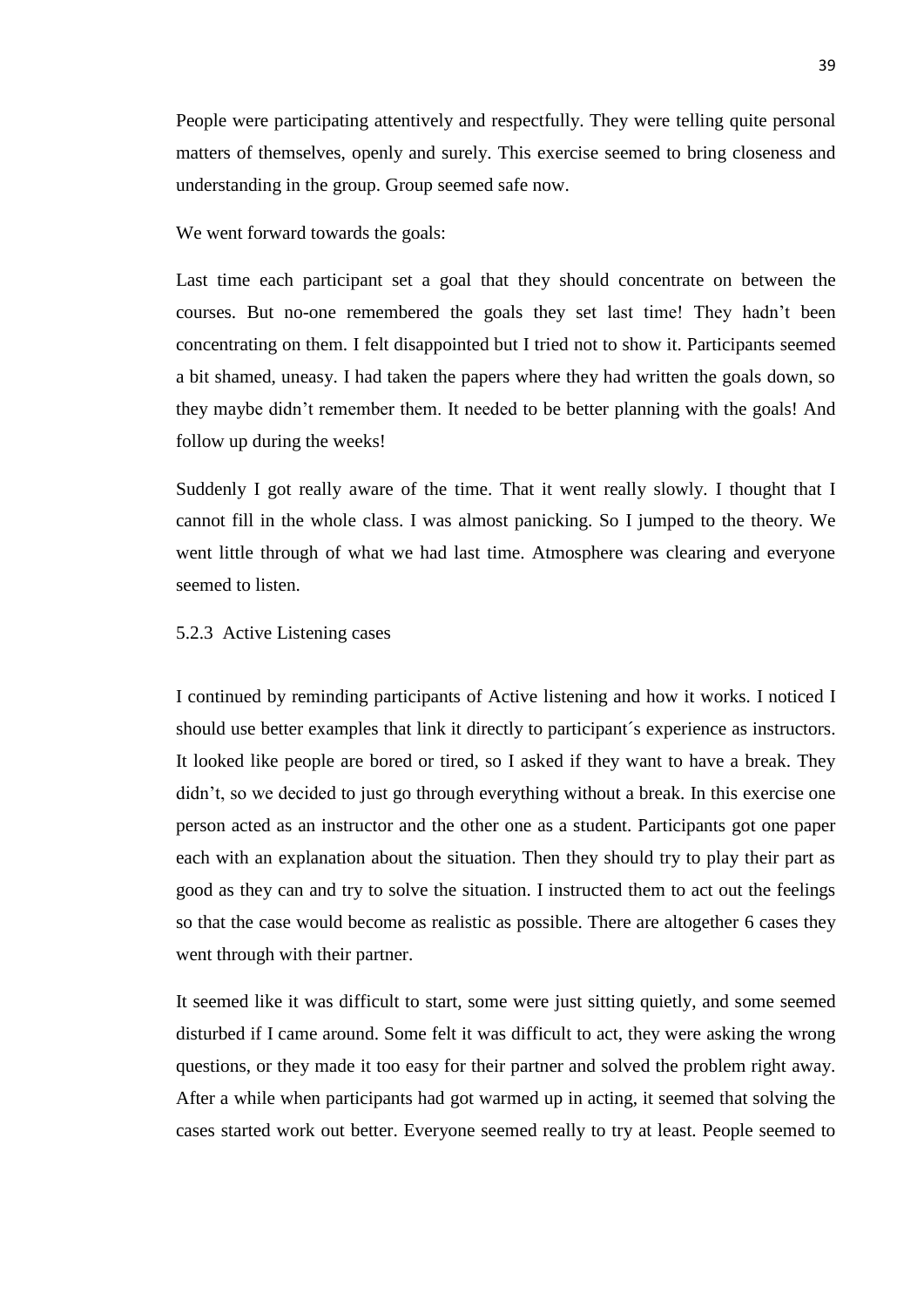have lots of difficulties, but also realizations and fun. They seemed to be able to link it to the training.

One person commented this type of problem solving method:

"Sometimes you find out (the problem) without asking, maybe I should ask more, but are afraid to touch the tender subjects. I usually get the idea very quick, but maybe I'm afraid to get into it directly."

And another participant thought that:

"It's better to keep asking around the subject than backing out. Try to avoid giving solution; maybe you should do this or that. And talk with him instead"

There came up some difficulties instructors meet in their daily work. At least in Pilates the classes are constructed in a way, where the instructors need to keep up the flow all the time, and verbally instruct the group and at the same time show the movements or correct the whole group or individuals. Afterwards participants are running to next classes or instructors are starting new classes, so there is no time to solve problematic situations (if for example atmosphere in the class doesn't seem to be right). It seems to be difficult to establish a personal connection to the groups they are instructing. Participants can also jump in to the classes or drop the classes whenever they like, that makes instructors insecure of what this means. "You can choose the class you take (the participant), so everything has to be perfect. If you do one mistake, they just drop you."

People were just sitting around, talking, waiting but having a good time. I closed up the exercise by asking their experiences about this exercise and if someone has something to ask. Some people seemed the exercise was difficult, especially when one played the part of the instructor. Some commented on recognizing similar situations in their work as an instructor.

Afterwards we were filling in the Active listening stairs and I gave instructions to fill them in once a week between the courses. The idea was to follow the progress and also keep the Active listening in mind all the time. As I came to notice, this was not working out at all, because participants didn't commit on filling in these stairs. People seem thoughtful when writing their papers. I get caught up in a conversation with one participant and it lasts quite a while: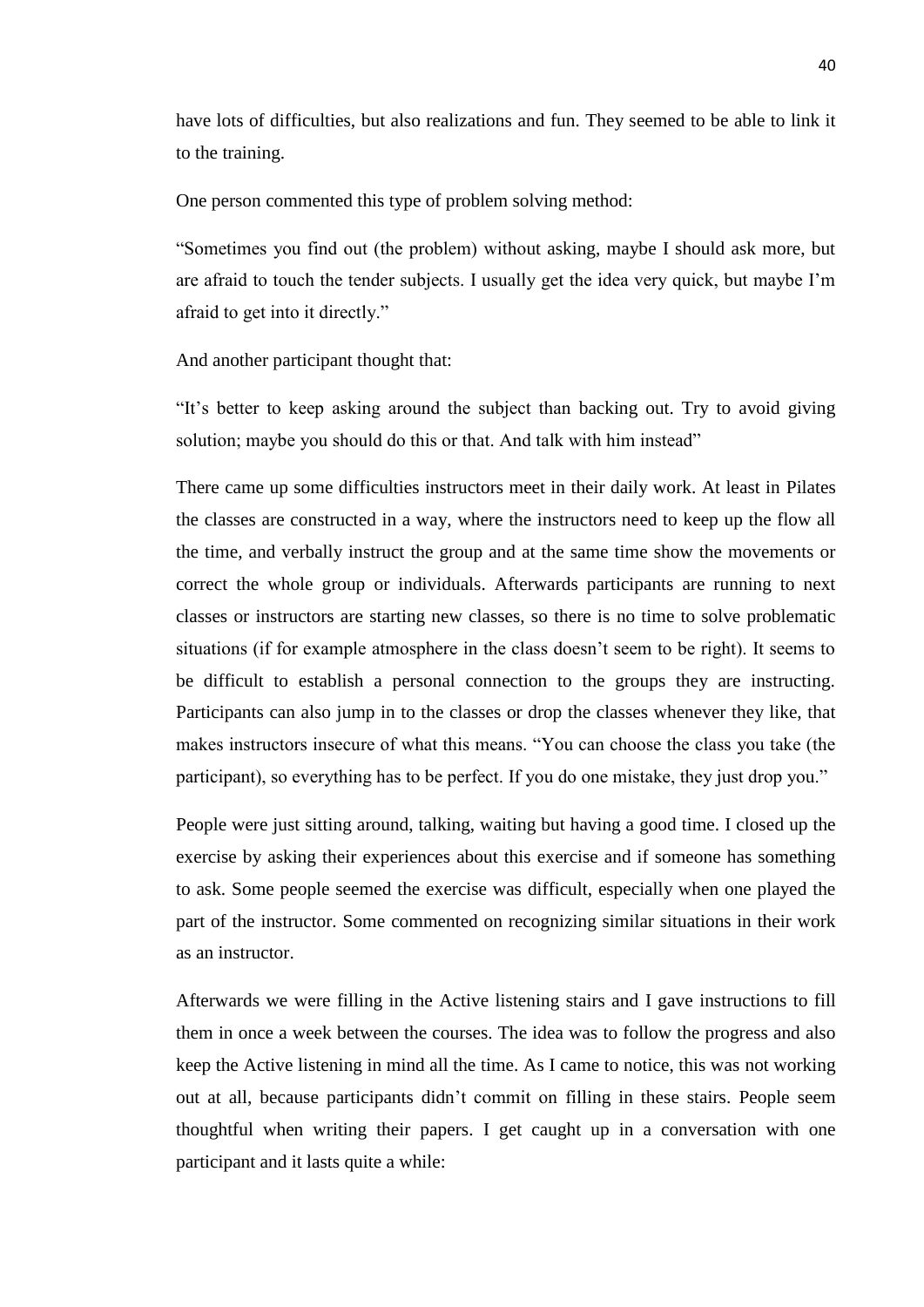We discussed about a situation where a person had asked advice from this participant, and he has tried to use Active Listening. I said that in a situation where the other person is clearly asking for the advice, it is okay to give it. It is a different situation if a person is giving out advices without asking. This participant agreed and thought it is best if one finds it out for oneself. There are many situations in coaching when a coach tries to give advice but it doesn't really sink in, before the student realizes it himself.

This participant felt that there was no room for it and that the person giving advice kind of fills up all the space in the person asking the advice with all his ideas, and then for this person it would be difficult to start to build it up from the inside and it remains only something from the outside. It's just like plaster; the person doesn't own the ideas himself.

He thought it can be hard to open up and create a room for discussion, so that it's natural for the students to give something in a meeting, but it's also that the coach shouldn't always be asking questions, because then it becomes like an interview. So the coach should try to establish an intercommunication, to throw the ball back and forth. The coach can try to act as an example, but should have a responsibility in what he says and how he acts, because he is an example and affects the student. Sometimes he can affect the student negatively, so it requires a lot of awareness.

I noticed that the other participants were lying around, waiting, and looking tired and bored. They had been just waiting or talking with each other, while I was discussing with this participant. First I didn't notice this and then I had hard time to stop the discussion in between. This kind of discussion should maybe happen after the class, but it's not always so easy to handle because this was a spontaneous talk that needed active listening. I instructed the participants to fill in the goals about Active Listening for the next time. We would decide the goals about sending I-messages the day after.

To end the day with relaxation and connected feeling so the participants in the group would feel connected to each other when departing. Then starting next day could be easier. That seemed to work well and everybody look relaxed. It was silent and positive atmosphere**.** It was good stop here for the day. I gave homework to think about a play/game that is good for team-building. Everyone was going slowly out from the room.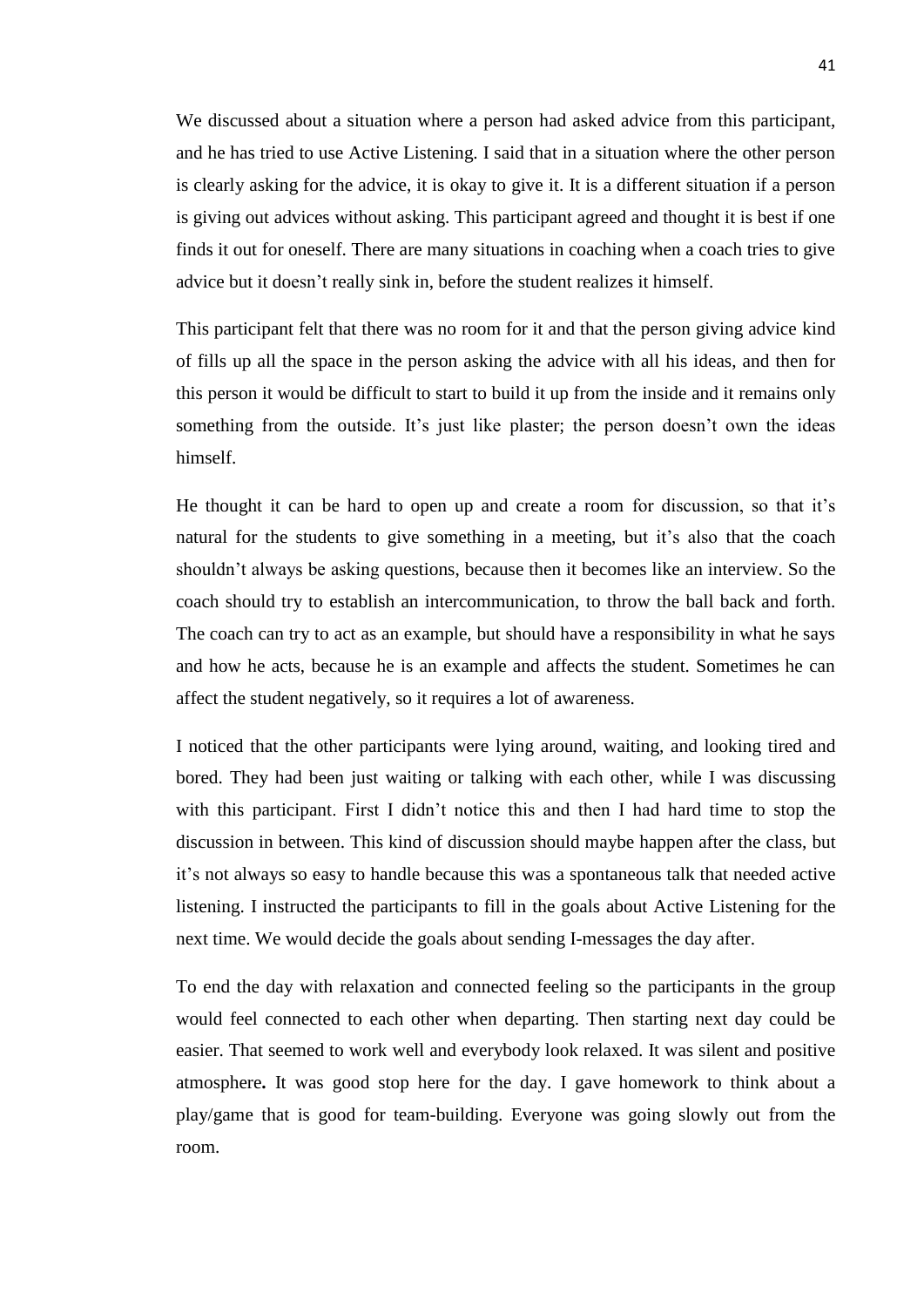Next day three participants could not participate and one only for a half a day. We started with exercise because everyone seemed tired. It took a lot of time to get started today.

# 5.2.4 Meeting with a feeling

The idea with this exercise was to get reconnected with the people in the group and also to get to the present moment by activating the sense of feeling. Here we went one step deeper from the meeting exercise we had the day before, because in this exercise we had our eyes closed and the communication happened only through the physical contact of our hand shake.

In this exercise the participants were guiding their partner around the room when he had his eyes closed. When two people met, they shake hands and tried to guess who they were meeting with and how was that person feeling at that moment.

People seemed to concentrate and have fun. Afterwards they said that it was difficult and maybe they didn't feel the feeling so much, because they were concentrating to guess who it was they met. Some people could feel little bit. One person got an impression when he was touching a wet hand that it was nervousness, but the person having a wet hand denied that.

# 5.2.5 Getting centered and saying your need

Being centered is an essential part of martial arts. When you are centered, you are balanced and you can use your energy effectively. Here I compare being centered physically to being centered mentally, meaning knowing yourself and your opinions and being able to say them out with a secure feeling. During these following exercises we were experimenting how a feeling of being physically centered affects to one's ability to say out one's meaning**.**

So we continued with different kind of I-messages. To use these messages you need to know yourself and be centered in yourself.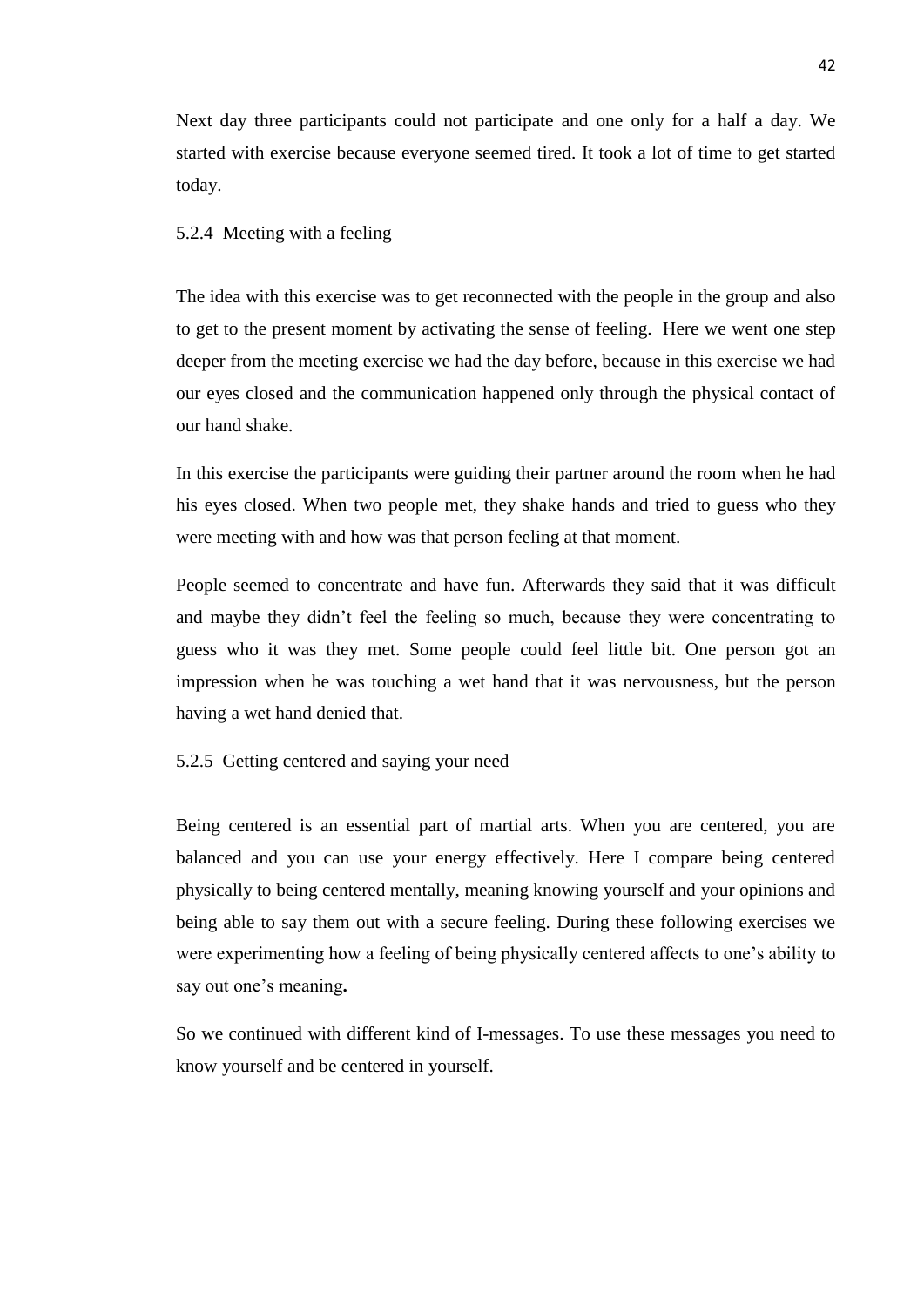### *Centering exercise:*

This exercise is sometimes used in Aikido: One person is standing legs shoulder wide and trying to have a relaxed posture. The other person is walking around and pushing the person standing. The one who is standing tries to find he's center. The person walks around and pushes from different places (back, legs, shoulders etc.). But the idea is not to push so hard that the person would fall. Participants can have an intention that they are building each other up. And when they are pushing, they should try to get centered as well, because if they don't have a center, it's very difficult to push.

Participants paired up with a partner they hadn't been working with so much this time. The feeling in the group was excited before exercise. Feeling during the exercise was concentrated and silent. They seemed to have fun but they took their task seriously. After stopping the exercise people started to discuss intensely. It felt like there was a good, safe feeling in the group. I got feedback that they feel great, energized, expanded and grounded. Participants also said that they felt centered in the center they wanted to be in.

Consciousness or awareness is very much concentrated on in martial arts. It is a way of being in the situation and knowing what happens around you, but also the way to get to know yourself better and to develop as a human being.

### *To express one's needs:*

As we went on we tried to keep the center we had found during the exercise about Imessage and saying one's need. So I asked people to think the following questions: what is the thing you need from this group, from these people here, so that you can have the best possibility to learn? I informed that they should try to use the experience from the previous exercise and have in mind to stay in their center while speaking out their need.

# The answers that came up were:

Participants needed to be safe and secure; they needed more clear messages and direct messages from other group members. They wanted people to be open and try not to bring too many readymade opinions in the group. Some participants needed honesty. But they understand that it's important and difficult, because it requires trust and open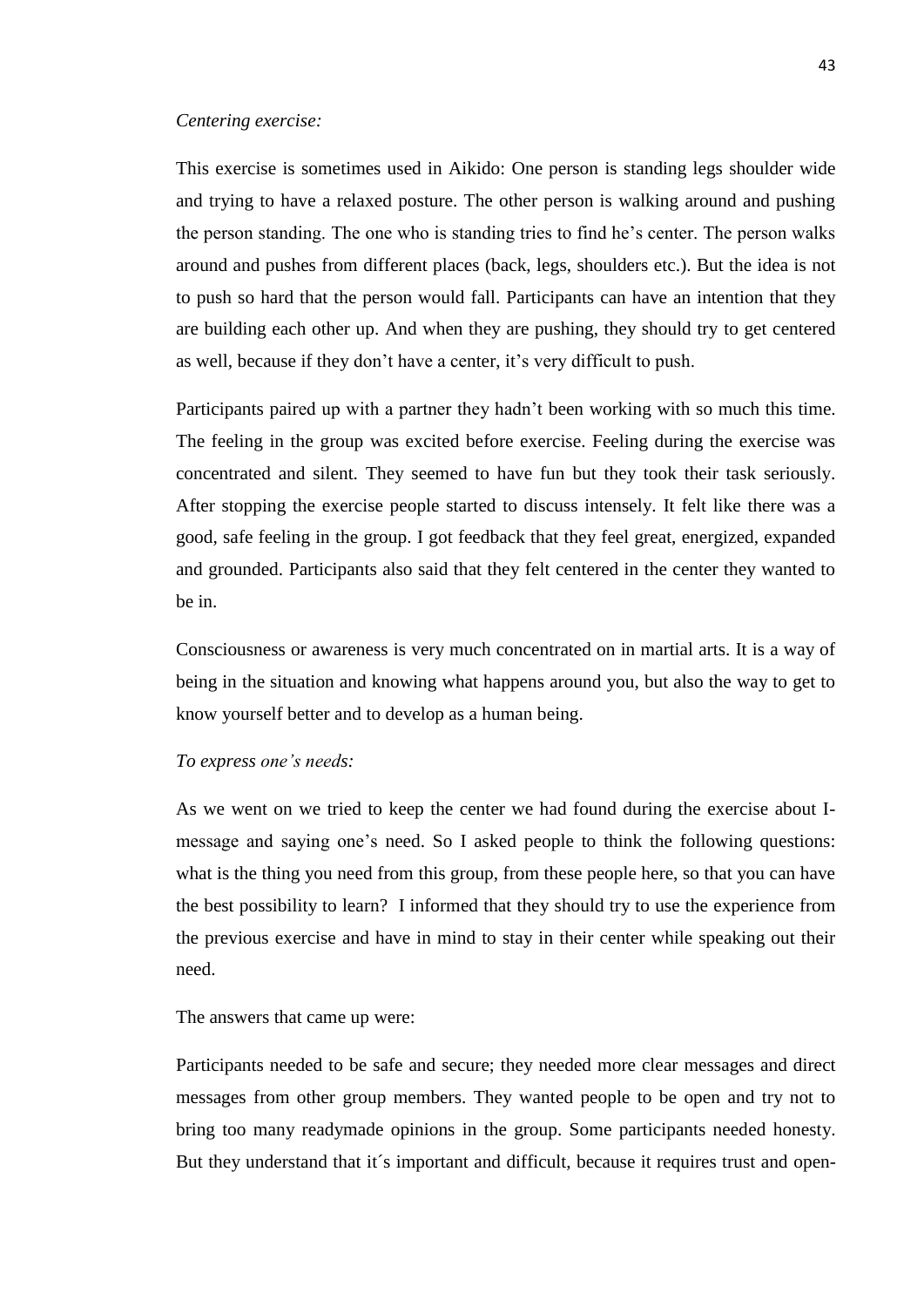mindedness. Some participants also asked not to judge anything before you try to understand what has actually been said.

During this discussion, participants took up a topic about respect:

Respect is thought of something really important, essential for the working of the group. Some experience it as openness from the other participants. Respect is also an essential part of martial arts, where people learn to use potentially dangerous techniques and practice them on each other. In a group respect is seen to be accepted as one are. One participant says: "If I have a bad day and I'm aggressive and angry and someone still keeps open, he has to respect himself and know himself good enough to understand that this is not my shit, that's his shit, so maybe we can change it." One participant also reminded us that to give respect, you also have to have some respect for yourself.

It seemed not to be too easy to talk about one's own needs. I noticed that participants were speaking very quietly when telling about their needs. Participants noticed this too. It might be difficult to say the needs out loud. Some commented that you might feel it's too egoistic or it might hurt someone else's feelings. And not all needs can be met at all times. One participant didn't see how things could work if everyone would just demand to get their needs met at all times. I reminded them that we practice this as a part of Imessage and also how to be able to say your need out in a problematic situation.

One participant said out that she understands that this way of communicating is more like getting the message through, when you have a basic need that is not maybe been understood. Then you don't just expect that the other person understands but you find out. One participant pointed out that we are sometimes not aware of our needs, because we don't really put them into words, so we just feel unfulfilled and realize we don't have the guts to put our wishes into words.

The other person commented that the most interesting question for he is, do we actually really know what our needs always are. People want everything, but what do they really need? He saw that openness and honesty might bring understanding to it.

I felt there was lot of good points, but the energy of the group was going down at this point. People were also asking for having a break. But I decided we try to do one more exercise before the break just to try to lift up the energy and create something positive.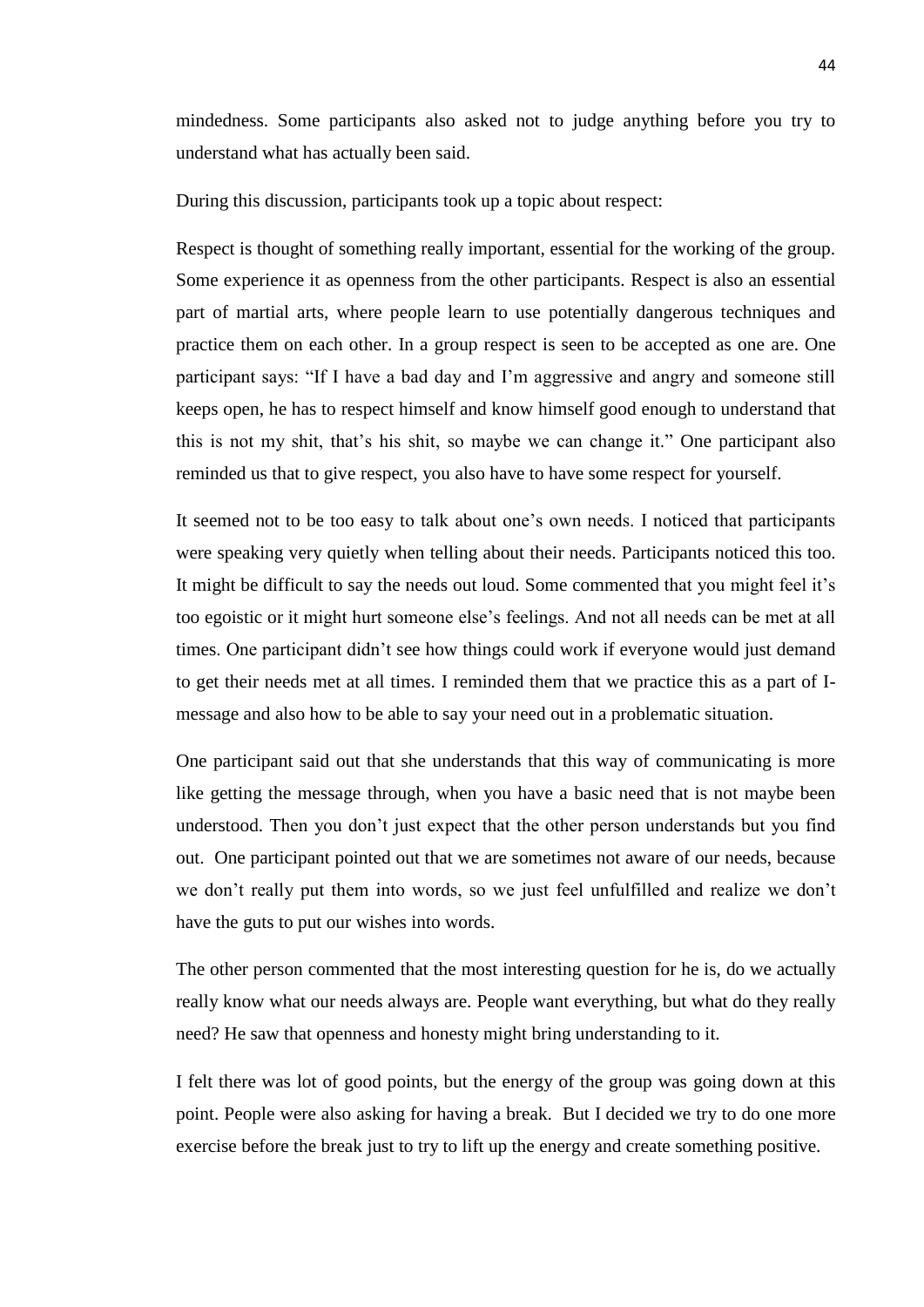### 5.2.6 I-message

### *Positive I-message exercise:*

Everyone gets a sheet of paper taped on their back. Then they should go around and write something positive in each other's backs in a form of: I feel or I experience, instead of you are. The sentence should be put in a way they experience the person, something positive, nice and cheering up.

Some participants were making jokes about the exercise, everybody's laughing. The atmosphere started to change already. People were going around, writing on each other's backs. There were long queues, people writing and waiting. It looked funny. Energy of the group seemed to go up, and people seemed to have good time. Atmosphere was anticipating, excited. They looked thoughtful. After the exercise everybody took their papers and read them immediately and eagerly. Participants seemed to go for the break with good feeling and lifted mood.

## *Sword fight:*

After the break everybody was lying around, looking tired. Just to get some energy going, I gave a soft sword for everyone. These swords are used in the children training in our aikido club. People started to run around and to hit each other with them immediately.

The idea of this warming up exercise was that we tried to hit with the sword, and block the hit from the others. Not with full power. We played everyone against everyone so that the game would get more challenging. If a person got a hit they should do push-ups or sit ups. From my experience, what has worked well with children is that if they get hit on the arm, they put it behind their back or if they get hit on the leg, they jump with one leg. If they get hit on the stomach, they do 5 sit ups and if they get hit on the back, they do five push-ups.

Everybody seemed to have good time, immersed in the sword fight. People seemed to have fun, but they were getting tired after a while. This practice also took some time, because we played it so long that everybody had dropped out. At least we were now awake and could continue with the theory.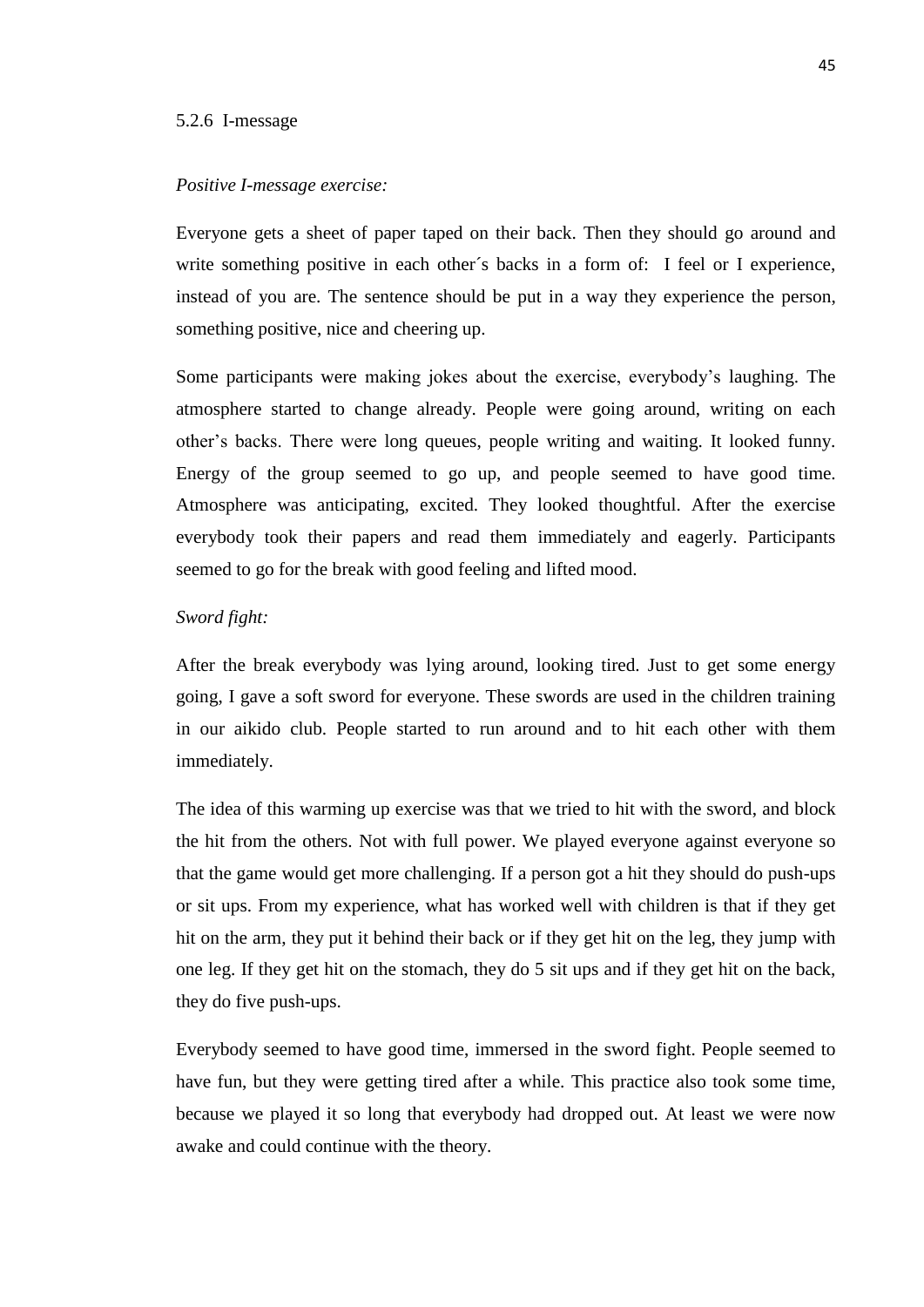### *Problem solving I-messages:*

I explained the theory behind the problem solving I-messages: instead of labeling the person, you tell about the situation and your feelings. The idea with this exercise was the same that with the Active Listening cases last time: to practice situations where one is the coach and the other one is the student. I had prepared several cases of challenging situations that might happen during the instruction. The task was to try to send an Imessage and then sift to Active Listening and try to figure out why the student was behaving like she did. I also instructed participants to try out consciously what happens when You-message is used. Very often we are thinking that something is somehow, before we find out how it really is.

One participant commented that it's very important to say things in this way, because then there is nothing to discuss. If you tell that the situation makes you feel like this, noone can say it's stupid. We made pairs so that participants found out a pair that had a similar thumb to their own. People had fun with finding their pairs, which they managed to do after a while. I went around and listened to the cases. Participants seemed to have some difficulties and road blocks of communication were used a lot. This is though natural in the beginning phase of learning the skills. It needs practice to master the communication skills as well as martial art. Here are some examples of how the participants managed to solve the cases. It is noticeable that participants have learned to use I-messages but are also eager to offer solutions to the problems, instead of listening actively to the student:

# *Case 1:*

Student: You have to hurry to catch the last train after the training and you have no time to put the things you have used in the training back to their places. Instructor stops you when you are on your way out.

Coach: One of your students always leaves things he/she has used all over, so you have to put them back to their places. You stop him/her when she/he is on the way out. Tell how this affects you and makes you feel with I-messages and Active Listening.

Coach: Why are you just leaving this behind?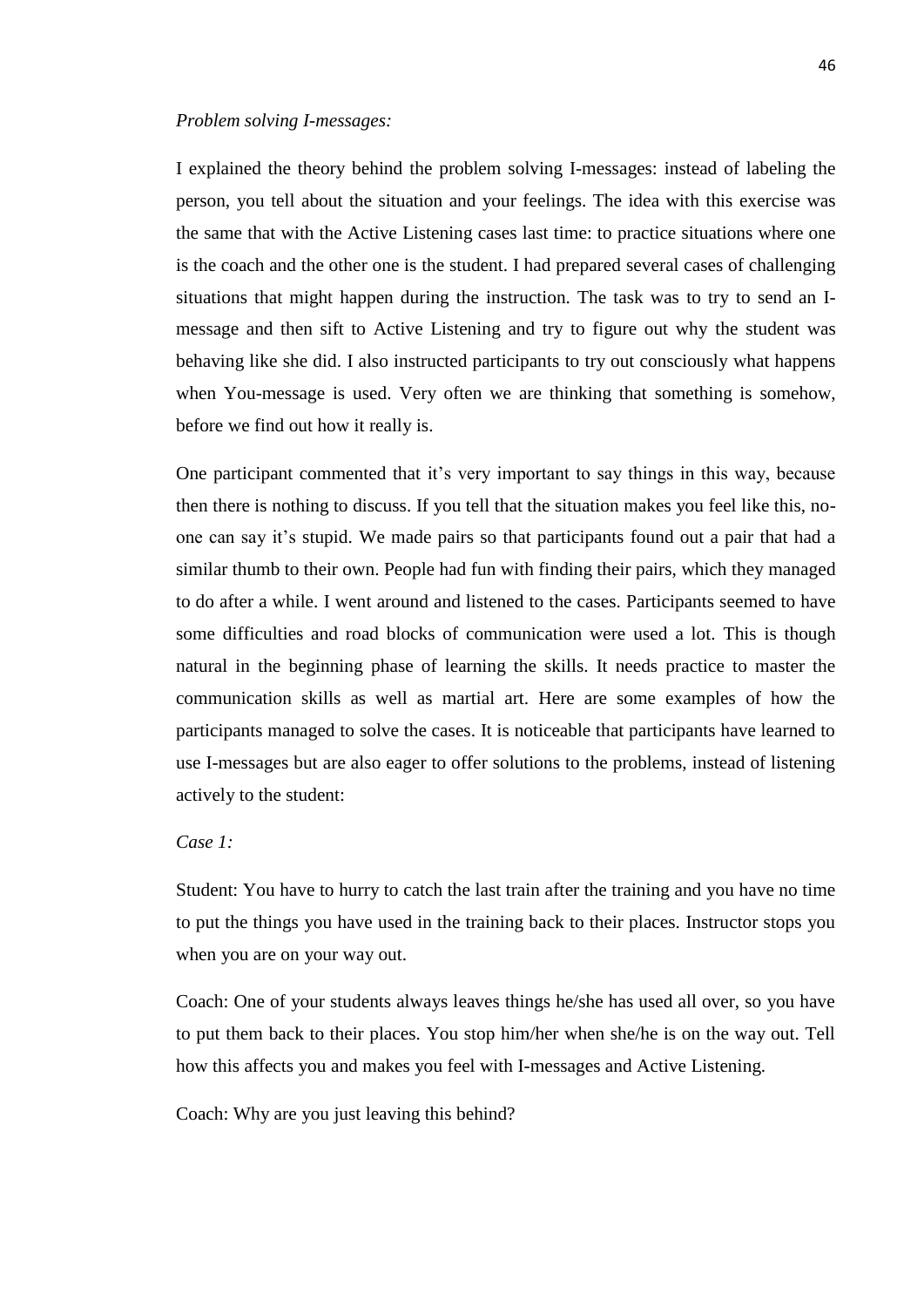Coach: I think it's little bit frustrating for all of us to try to keep nice and tidy place here when you just leave your things behind, and I get a bit irritated by it. Is it possible that you could not leave your things behind?

Student: But I have to catch my train here, I'm sorry.

Coach: But we are tidying the place for everybody, everybody is tidying up.

Student: Okay, I have no time to discuss; I have to catch my train. Can we talk about this when I'm home?

Coach: We can talk about this next time.

*Case 2:*

Coach: One of the children is running in and out from the class to toilet and this is disturbing your teaching. There is a rule to ask first and he/she is not following the rule. How do you act in this situation by using I-messages and Active Listening?

Student: You are feeling very excited because you have birthday today and all your friends come to birthday party after training. You will be 10-years old! You need to run to the toilet all the time.

Coach: When you are running out without saying anything, it is very disturbing for me and it is actually disturbing me, so I hope that you could say when you are going out. But is it something special?

Student: I have birthday today...

Coach: Congratulations!

Student: I get friends for a visit, that's very exciting!

Coach: Are you nervous?

Student: It says here (looking at the paper)…

I gave also instructions to try out what happens when they use you-message. Under is the same example as above, but with you-message.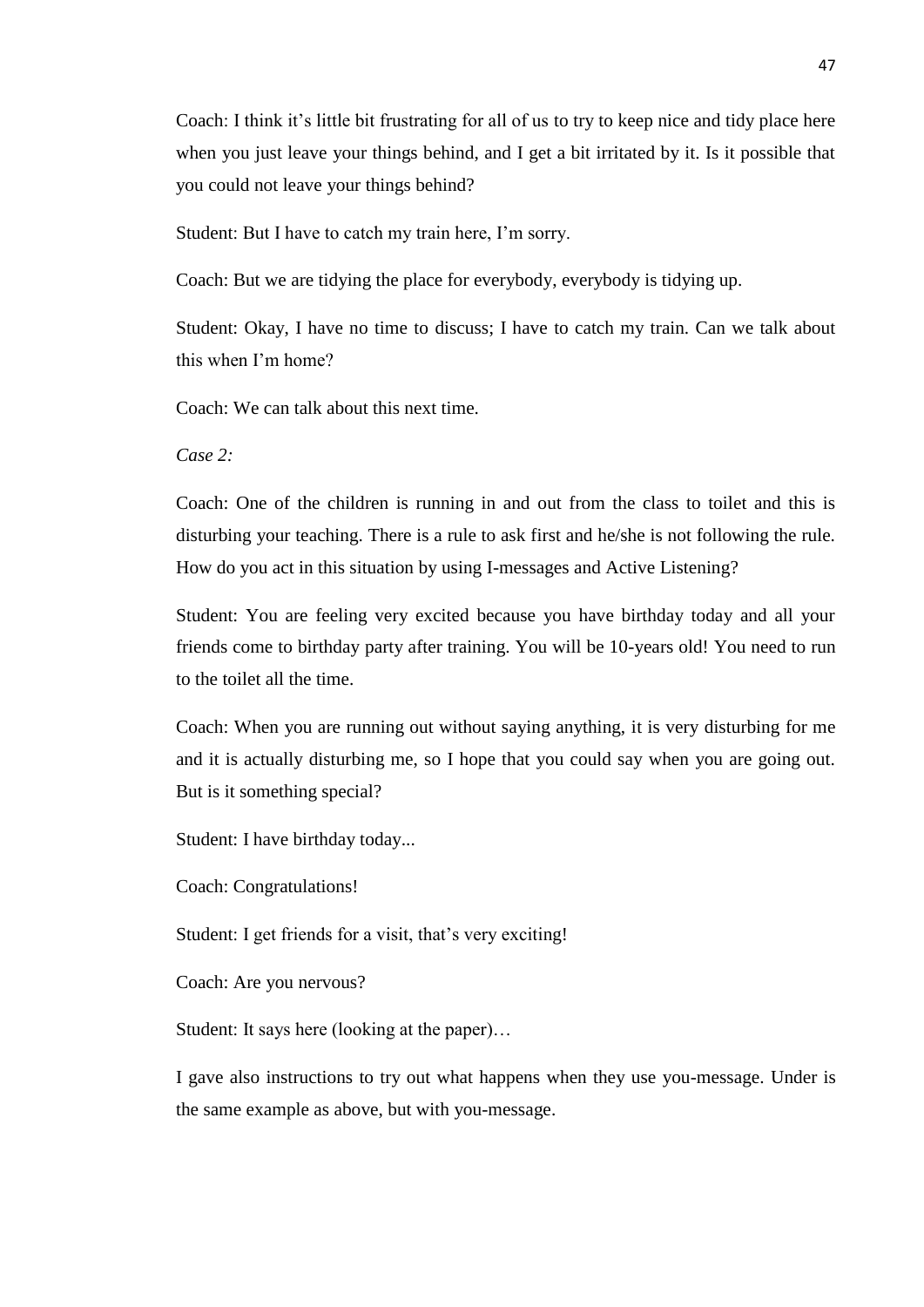*Case 3:*

Coach: I'm trying to teach you something!

Student: But I have to go to toilet!

Coach: Why?

Student: Because I need to pi!

Coach: Ok, but do it fast then!

Participants realize that in this case they didn't find out that the child had a birthday. That the coach was stopping the communication by allowing himself to get angry.

### *Discussion with the whole group:*

One participant did notice that he used to just stop talking when students were disturbing him with their talking. Then everybody's attention went to those students, which made them probably feel ashamed. He saw this was not actually a very good way to handle the situation. Instead he found out that he could say his message, if it has importance to everyone, in plenum instead to only one person. Then there is a bigger change not to create bad feeling for the student. Here is an example from him: 'If someone has borrowed something from the box, it's good to put it back, because when the next person needs it, he will find it there'. He thought this is a good way to get the message across without hanging out one person. One person commented this that it is a good way, but we cannot use it if everybody knows who has done wrong.

The same person commented that you might also say that you see that something is wrong, and if the person wants to talk about it, even if you might feel anger. He thought this might give an opening for the person to go forward.

One person commented that if you get irritated or angry as an instructor and you shout to a person, then you are actually putting it on the person, even if it's actually your problem, your feelings. But when you are saying how the situation is, then you are talking about the situation and not putting your feelings on the other person. Another participant commented that he can see this in the school when he is working as a teacher. It's easy to say to a student that they are disturbing when it's actually he that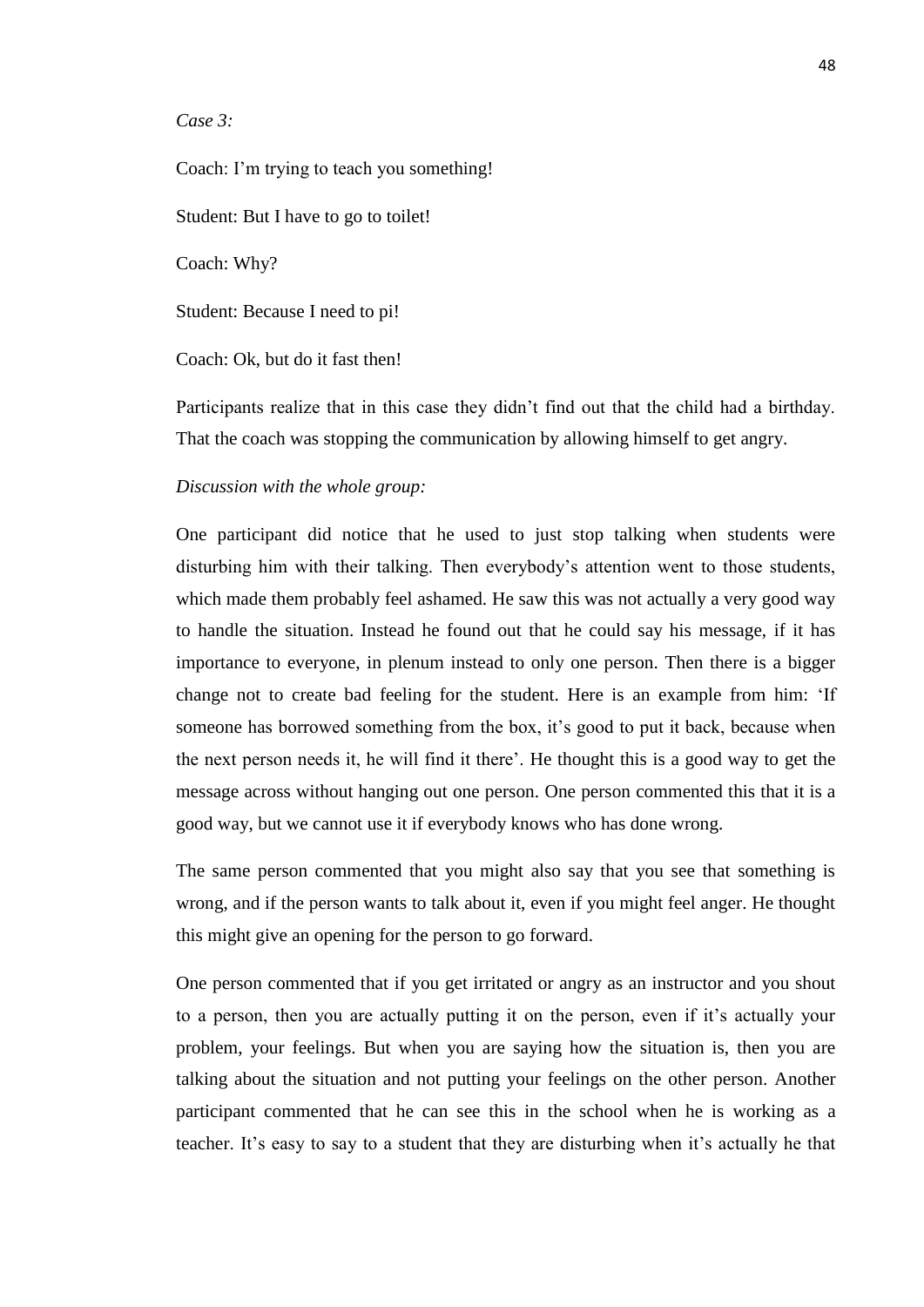gets distracted. He also commented that you have to concentrate extra when practicing I-messages, and to be able to use them in the real life, one has to practice it first.

Another participant saw that I-message is about holding back a reaction and that's why it's more difficult. It's maybe easier in a class, when you don't have that kind of relationship, but with your parents or boyfriend it's easy to just react immediately.

### *Own cases:*

Our next task was to find out in what kind of problematic situations one can encounter at their work as a coach and create a case about it. Afterwards participants should practice the case and show it to everyone.

While others were planning, I discussed with one participant: he felt that trying to be honest in the feeling when playing the cases is challenging. It testes one's reaction and how one would solve the cases. It is easy to fall in to the old patterns instead of thinking of new ways of solving the problems. The old reaction can be that if someone confronts, we start to block. This situation can also be seen in aikido when one is doing a technique. If you try to force your technique on someone, the person starts to block, but if you are blending your movement to the movement of that person, the technique happens like itself. The idea of aikido is that power is never put against power, but the idea is to work together to create a movement. There seems to be lot of similarities in physical and verbal communication. And doing a technique or guiding someone to a technique is a kind of communication through the movement.

At the same time people seemed to be planning intensely. I went around and asked how it is going. They were sharing with me some problems they have faced as an instructor. It will be interesting to see the cases. Two participants had already found out a case and they are showing it to everyone. Other groups get homework to finish their cases for the next time.

## *The case:*

Student is doing a movement, where he sits on his knees, should hold his back straight and bend backwards from his tights.

Coach: You should keep your back straight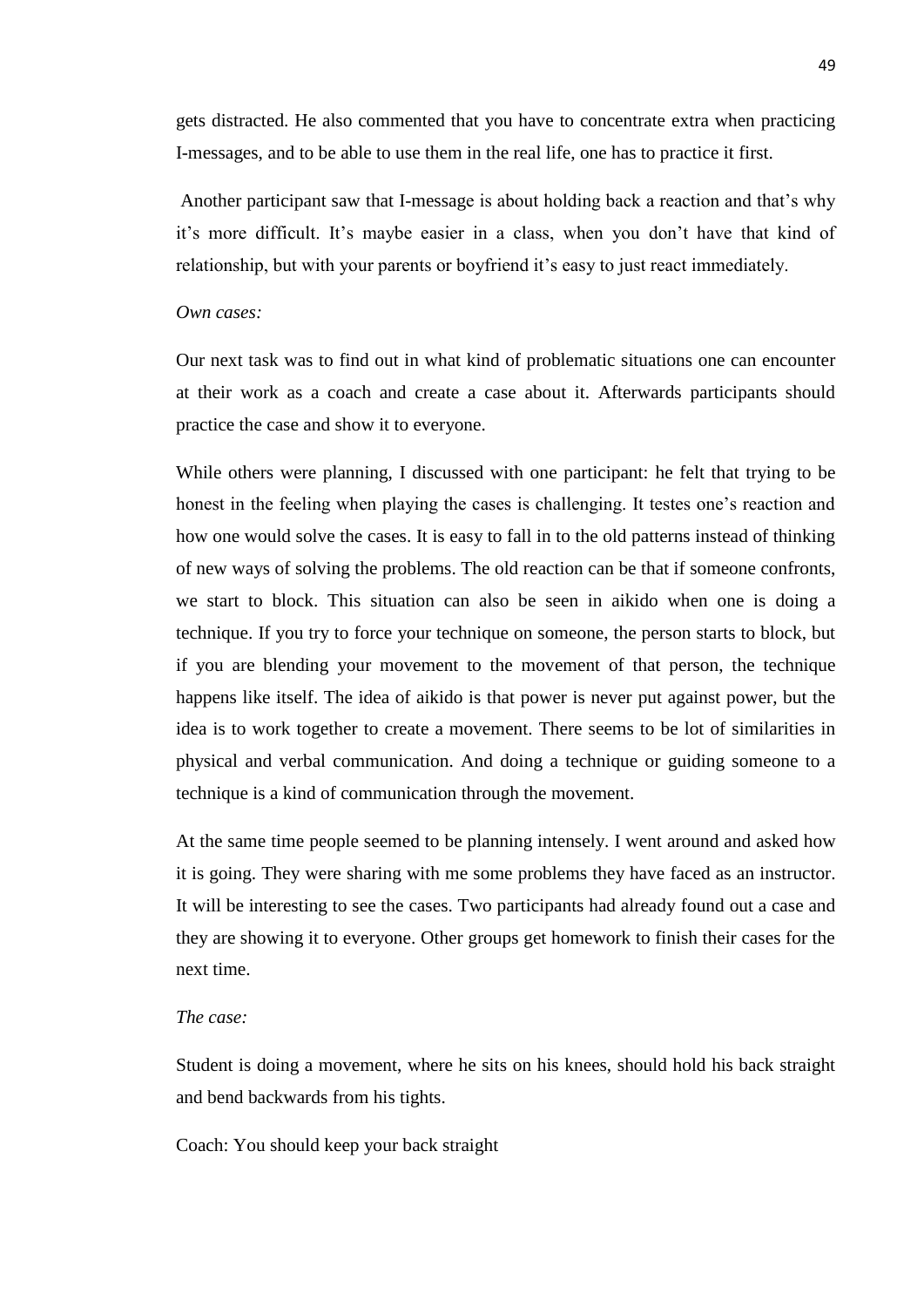Student: But my back is straight

Coach: It's not completely straight.

Student: Yes it is, I can feel it, its working good.

Coach: It's not straight, I can see it.

Student: Yeah, but now it is straight, I can feel it, it's very good now, you can just go now, I can do this myself.

Coach: I feel that when I give you correction, that you don't really like it and it makes me insecure if you want to hear it or not.

Student: I don't want to be corrected.

Coach: Can I ask you why you don't want to be corrected?

Student: I just don't want to be corrected when it's so many people. I just don't want to be corrected in front of all the people.

Coach: So you would prefer if I give general corrections and you try to follow them than hands on correction?

Student: Yeah, I don't like when you stand beside me and tell me what to do.

Coach: Okay, I will avoid that.

In this case the two people had totally different standpoints though they were in the same situation. One person in the course told about a situation where one instructor was really pushing people without hearing their point of view. This ended up in that they didn't like the sport. They could have maybe continued if the instructor were more open to hear what the people had to say.

## *I-message stairs:*

Afterwards we filled in the I-message stairs. The idea was to fill them in once a week between the courses. People felt that it was difficult to find only one of the scales to get into. Some of them saw some situations where they were down the scale and then some situations where they were doing better. One person told that the more serious problem or the need is, he is getting higher on the scale, because his involvement is bigger.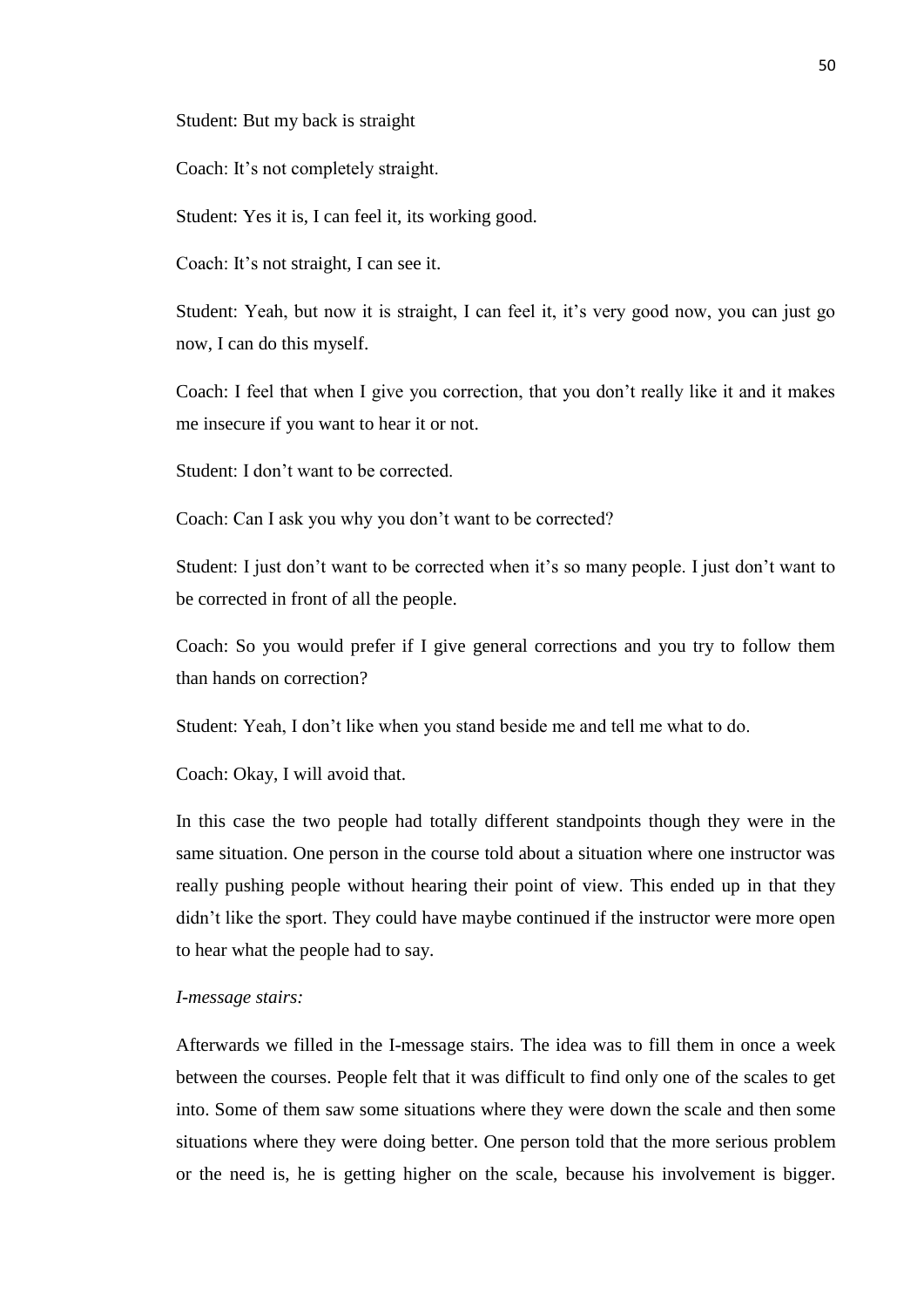When he is getting more down in the scale, his involvement stops and he gets slower with his reactions. Some people felt that using I-message feels very professional and not very natural. That might be because there are not so many people using it.

I feel energy of the group was going quite down in the end. And then I just ended it there! It was very empty, low feeling in the room. That is not good! I should have ended it in another way.

Only half of the group attended for this day, because of work and other issues. It might have some influence to the group.

I got feedback from the group that exercises were really good, but there could have been some better discussions (more people attending to them). They also asked some more concrete examples. I also got feedback that it was a good feeling and better confidence in the group. They felt they had learned new things and that they could apply these techniques. Some felt that the exercises had been difficult but rewarding. There was a positive and good feeling in the group.

5.3 Weekend 3

9 participants. There were two participants that had dropped out from the course, one because of the problems with the work and one because he didn't feel the course was his thing. There were also two participants who couldn't come for this last weekend, but went through the exercises with me on one evening.

The goal for this weekend was to remind the group about all the skills we had gone through, and do group-exercises where we try to use and develop these skills.

Start seemed a bit difficult this day: participants were talking quietly and were not very eager to tell about their experience between the courses. So I thought that the participants hadn't been concentrating too much on the communication skills since our last meeting.

# 5.3.1 Becoming aware

After a while some participants noticed that they had been using Active Listening unconsciously at their work and free time. One said to have become more aware of how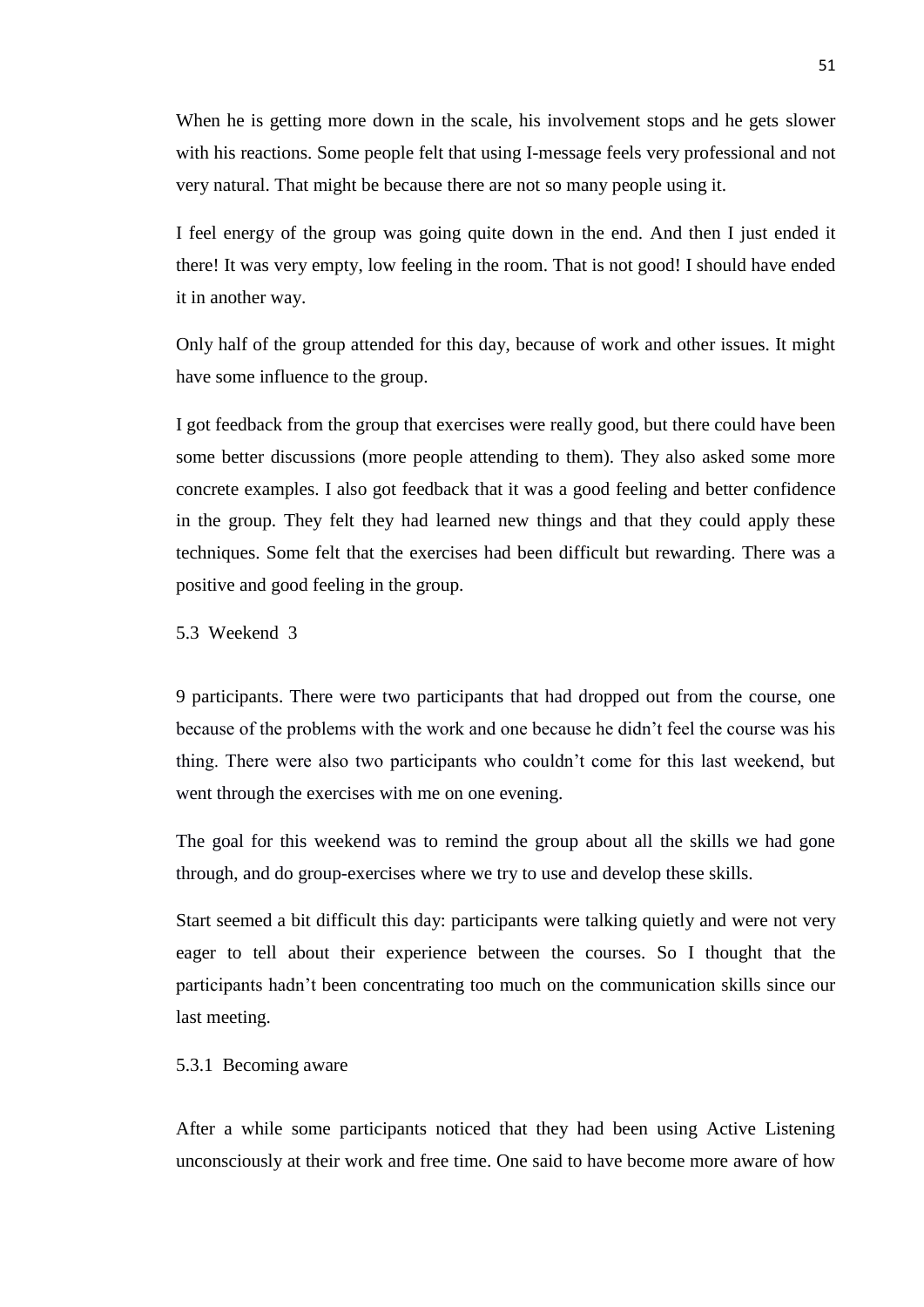he is giving orders in the classroom if someone is misbehaving (working as a teacher). He found Active Listening working in these situations. Another participant felt that she had become better in not giving ready answers to the problems of her student´s. One participant thought that in general this course has made him aware of not presenting solutions all the time, and actually accepting just to listen, that one doesn't need to actually solve or fix someone else's problem. He thought it is ok to just to listen and to be there. He was not sure though if he had made any conscious change. The same participant also said that he had become more aware of the source of the emotions he feels. He could now understand that the source might be found inside himself, instead of blaming others or outer circumstances. This he understood, makes it easier to deal with the situation, and this is one of the things he saw this course has helped him with. To this another participant commented that he has also noticed this in his work, that he had become aware of if there is an emotion coming up, which he knows belongs to him, he can fix it there and then by changing his habits.

One of the participants understood another one´s explanation wrong about using Imessage. He understood that he takes the problem into him and leaves it without solving. So the participant gave the following example of his use of I-message between the courses:

"I'm giving them a good explanation of what their behavior is actually doing: it's causing me to lose a track of what I'm doing, it's causing me to have problems having the class, so they know why they shouldn't misbehave. If I just say that you should be quiet, and then they don't know why they should be quiet, they are just getting told to be quiet. So I think as long as they understand it and they know why and then they know they don't start to do the same things over later. But if you just say "You be quiet!", then three days later they have forgot it and they start to make it again... I focus from them being a problem to me having a problem. It's not that I'm saying that you can blame me because you do that."

To this one participant commented that he has noticed that this course has also pointed out that there are different perspectives to the problems: there is the behavior of the student, then there is your reaction to that behavior, and then there is you two in interaction. He said he used to think before that if he has a negative feeling, that is the fault of the other person. Now he has realized that the reaction is not a direct cause from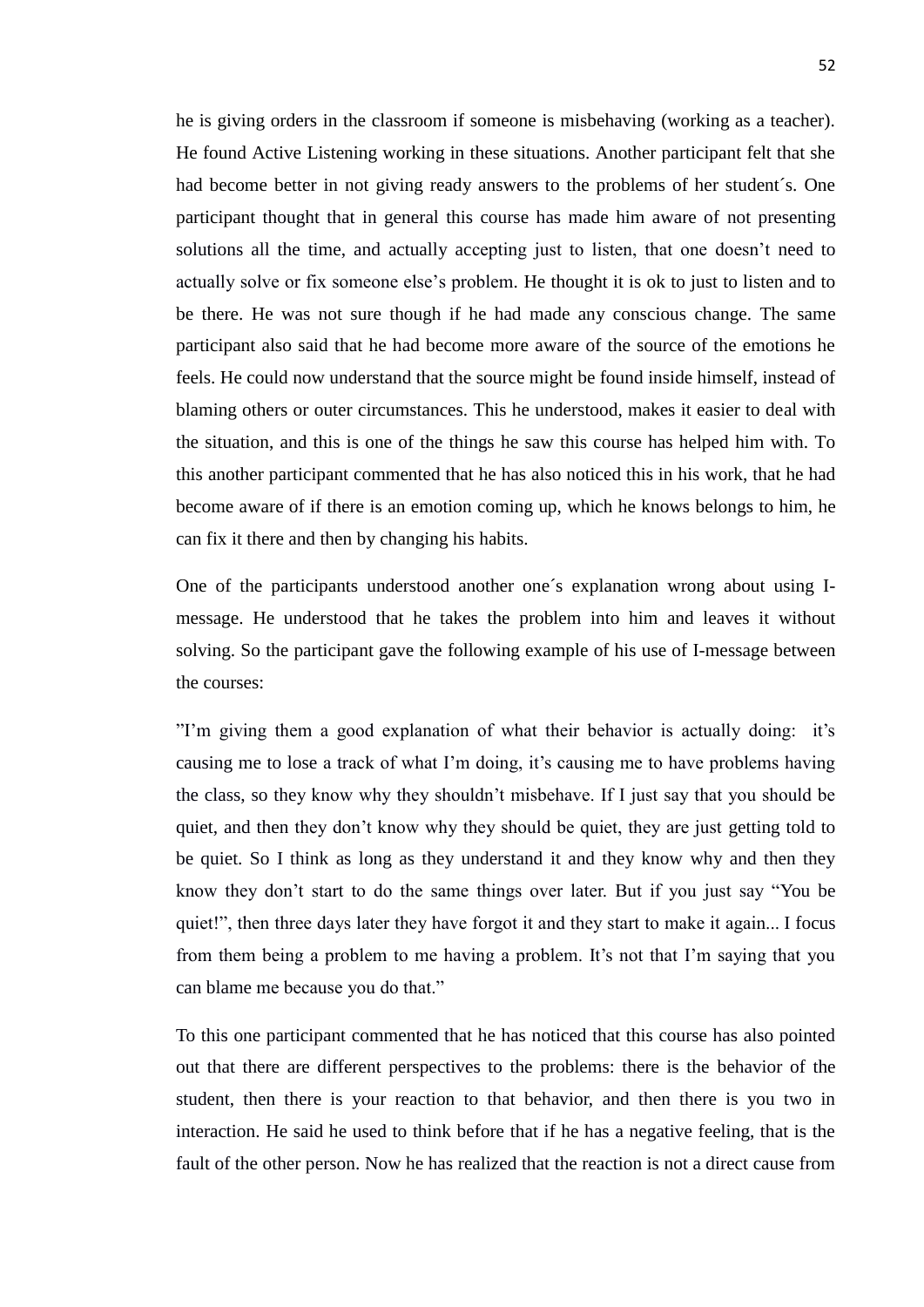the behavior, it is something one can choose himself. He has also noticed that one reacts often in an unconscious level. To make one more aware of that, it is easier to use some of these methods we have been learning in this course. At his words: " Okay, there is the behavior that is not good and should be fixed, but I don't have to make this my emotional problem, I don't have to make it so that emotions rise in me, or if it does, I can see it and notice what's going on". He suggested that by this way one can make some distance to his own emotions.

Some of the participants started to look bit tired and not concentrated, so we went forward to a physical group-exercise.

## 5.3.2 The Chair Exercise

The task was that all the members of the group should be on the same chair at the same time, all their limbs of the ground for the period of 10 seconds.

The task started as a chaos. Everybody seemed to be talking at the same time, no-one listening to each other. Some people were staying in the background, some people were more active. One person took the initiative by suggesting a solution. Another one tried commanding the group with little effect. They tried first so that one person was sitting on the chair and others around. Next plan, everyone with one leg on the chair and helping each others with arms seemed to work after some try outs. There were some people taking more charge but when I asked afterwards they all felt that they had been heard and everyone was doing the exercise together. They seemed to have good time and going back to sit on the circle didn't seem so fascinating. Although it seemed that in the beginning everybody was talking over each other, everyone was scanning and listening. One participant commented that everyone was doing the same and agreed on one thing, so even if people weren't actively listening what you were saying, you felt like they were still noticing what you were thinking.

#### 5.3.3 Confrontational I-message

We went back to memorizing how one uses I-message in problematic situations. One participant had some funny comments that made the whole group laugh. I reminded them of the exercise we had last time, where they should make out their own case and show it to everyone. No-one had their partners present, so we started the exercise all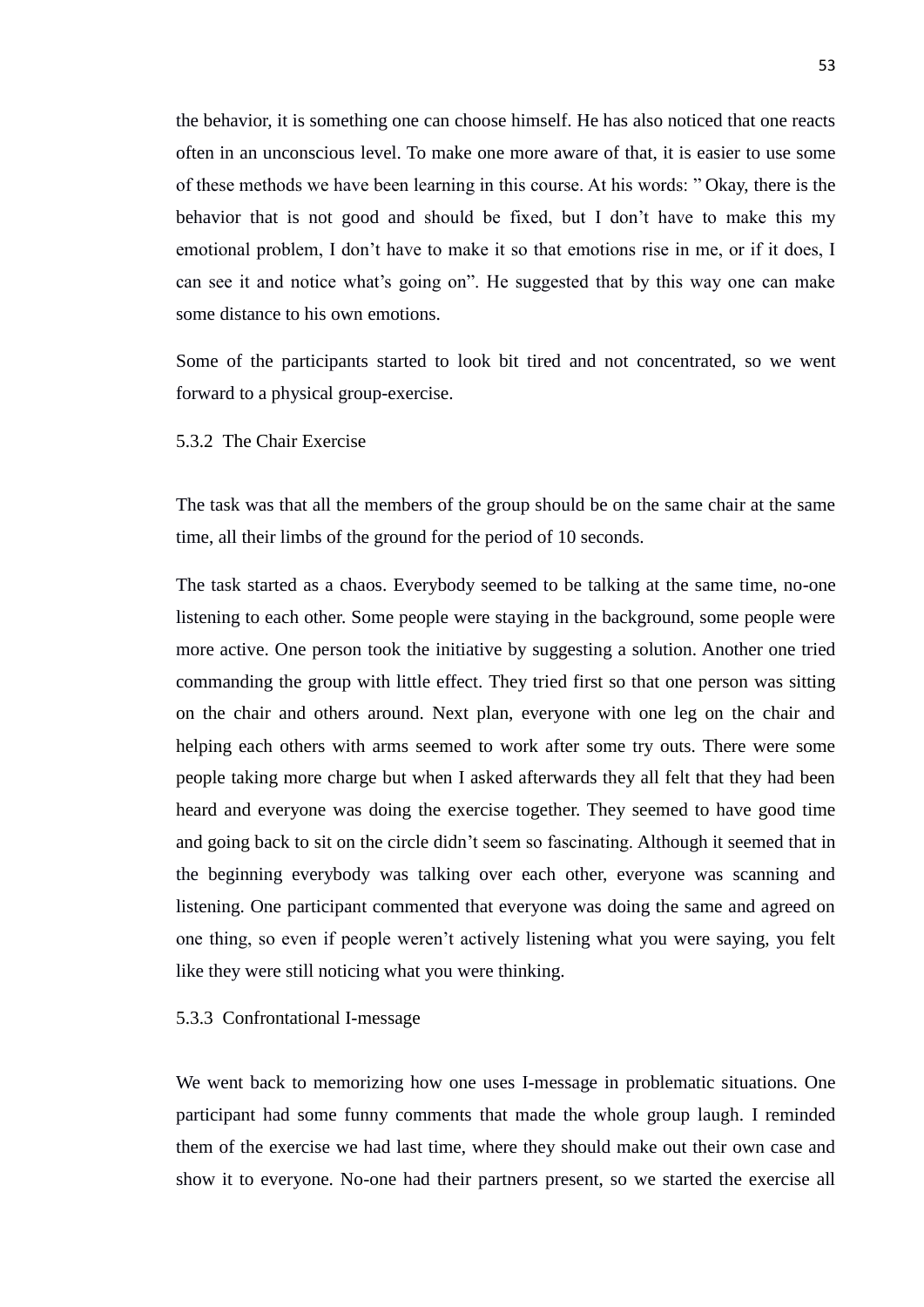over again.

*Case 1:*

Per cannot sit still when the class starts.

Coach: I have noticed, you are often restless when we should start the class and that you are not really with when we should bow and like that. Have you noticed that yourself?

Student: And?

Coach: I have at least noticed it and you have probably noticed that we bow every time we do aikido, so I was thinking if you think it's strange that we do like that.

Student: Yeah.

Coach: You think it's a bit strange?

Student: Yeah.

Coach: Do you know why we do it?

Student: No.

Coach: That I can understand you feel is strange, because we don't do like that in our society, but we can see it in a way to respect others and that now we have started, now it's aikido that matters, not any sms, no school, football or what happened in the school. Now we train aikido and then we don't need to think the other stuff. And the way we start is that we sit quietly and we concentrate, and then we bow to each other and we bow to the founder of aikido (picture on the wall).

Student: Okay? To a picture?

Coach: Yes, to a picture. But more than to bow to a picture, we bow to what he represents.

Student: And what does he represent?

Coach: He has found out aikido. He's an indirect cause that we are sitting here today, and he has found the system we practice.

Student: So we see him as a god?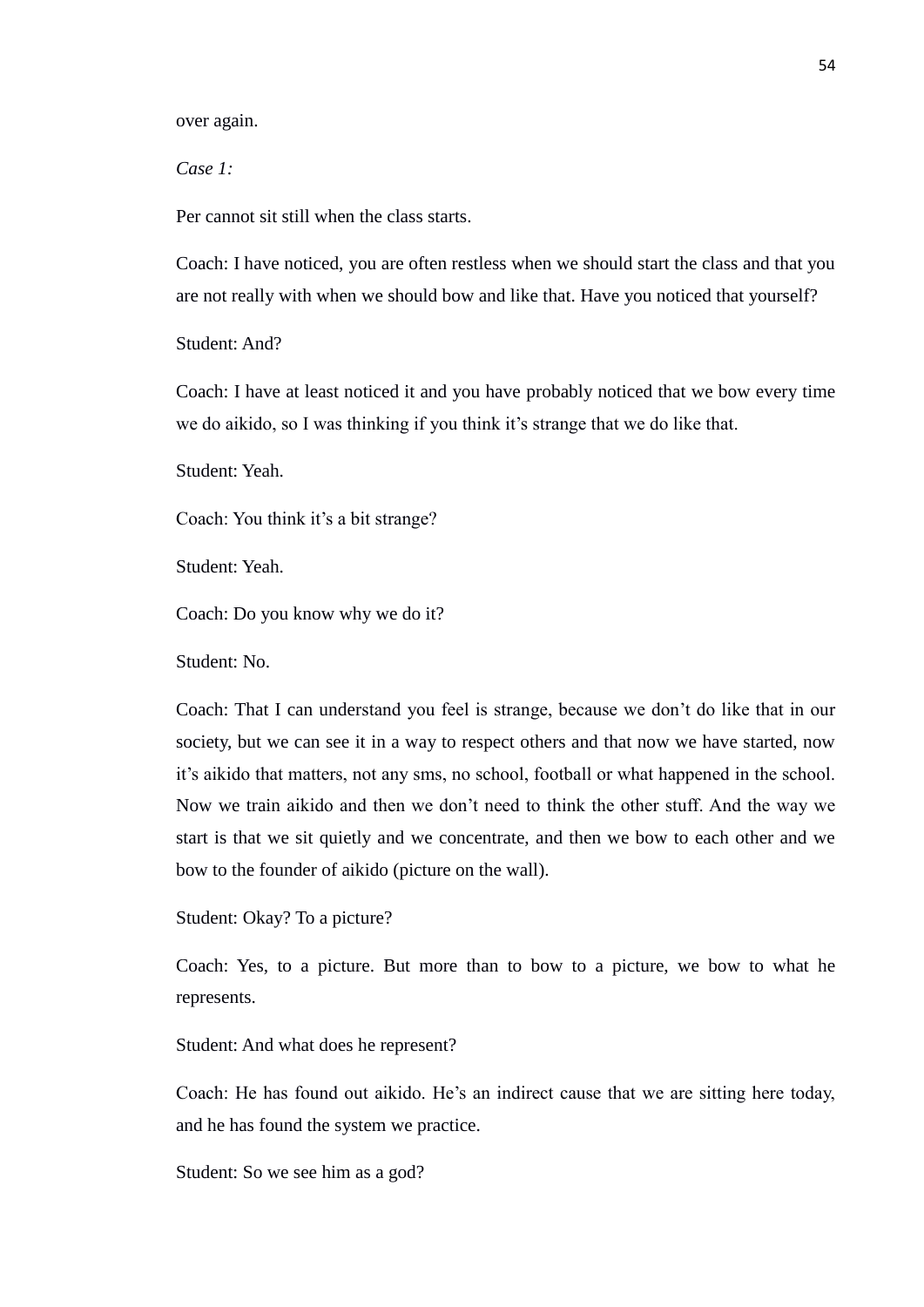Coach: No, not at all. That you don't need to do. We bow to him to show respect and also to be humble because there is so much that we cannot do yet. Otherwise it's easy to come to training and think that I can all these things already, because it looks really easy, but sometimes we need to remind ourselves to be humble with what we are doing and have respect for those we practice with.

Student: Ok.

Coach: Do you get something out of what I say, or?

Student: Maybe I should try..

Coach: I feel sometimes if someone is restless when we should start the training, it causes restlessness in the whole group. Everyone has their problems and thinks about their things, but when we come together as a group, it's important to think that we should work as a group. Try to forget about the problems one has and to get to the group feeling. Then you can float with the energy of the group and get something out of it. That's why we train together.

Student: I hope we would stand on the mat and not float...

Coach: The best is if you float, but you can stand too...

Student: Ok.

Coach: I'm happy that you understand!

# *Discussion:*

I gave feedback to the group that I noticed it was the instructor in this role-play who was giving most of the solutions to this problem. I agreed that was okay to explain why we do what we do in aikido but it is best if the student gets more room, and becomes an active part in solving the problem. This could happen by the instructor listening more to the student.

The group doing this case explained that what they was focusing on was to figure out what was the concrete problem in the case, and they saw that one cannot just sit and send I-messages. They also thought about how to use I-message. They said it more impersonally first, because they thought the group was more in focus in general. They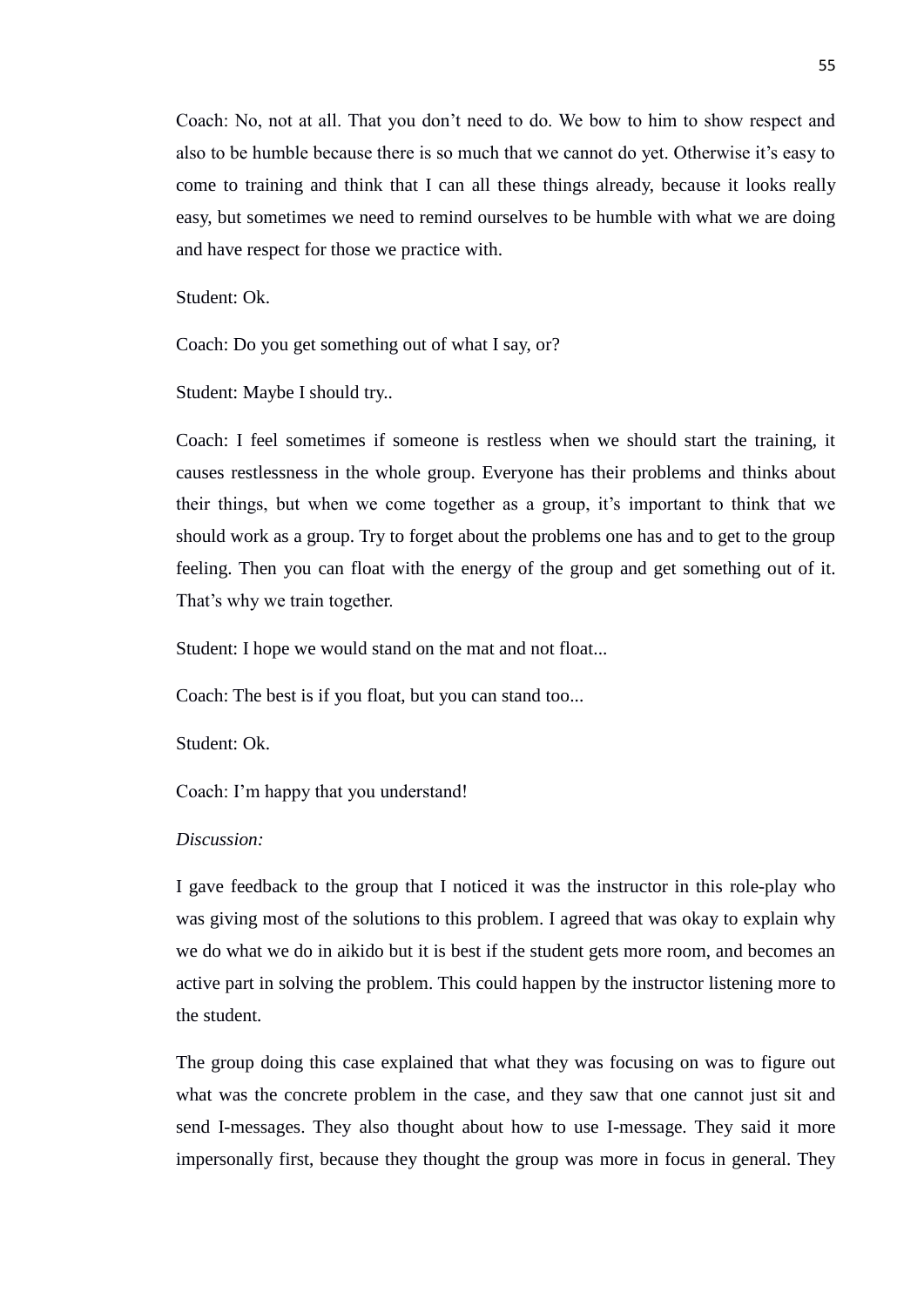showed that they can construct an I-message afterwards, and they saw that they could have used it more during the role-play. They saw that it's a motivation by itself if a person understands what he does has a negative effect to oneself and to one's learning situation.

The discussion continued that if the student in this play doesn't have any opinion, or doesn't care and doesn't involve himself with any kind of suggestion, the coach would have to keep going somehow, and would have to make some kind of suggestion himself. The participant playing coach in this role play didn't see the point of always finding the reason to the problem, if it's not really necessary in the situation. But in a different situation, he agrees completely, that you might want to find a solution to the problem.

The person who acted a student in this role play thought that sometimes the intention behind can be different, so the instructor should keep an open mind for the solution, to try to understand. Kind, warm attention, sincere and concrete intention behind, and actually to be aware.

I explained that even if we have some kind of intention behind our actions, it is in times misunderstood by the way we try to express this intention. The coach may have a good intention by explaining or telling someone what to do, but maybe that intention is understood wrong.

One participant thought that it's in any situation of communication; there must be an effort to try to open up some kind of receptivity, because one can't just send the message and expect it should be understood. One has no guarantee. Maybe it is possible to understand the words or the intention, but one has to open up some kind of receptivity, information going back and forth, so one is in a way creating a vibe, to be able to communicate, and sometimes one needs to send a message "don't do that". That is essentially the message, and then it can put in other words, like I-message is about. But he felt that there has to be some kind of basic understanding going on, that one should have before one even starts conveying a message. At least to know that your partner is listening, what you can do by asking questions. He saw that in a natural situation it is very difficult to construct a message in this way, because there is so much going on. But he felt this is essentially about creating a room, a space where you can meet. This he thought is possible to create by listening. Then one has to also invite the other person to this space, and this is to be done by asking a question (door-opener). If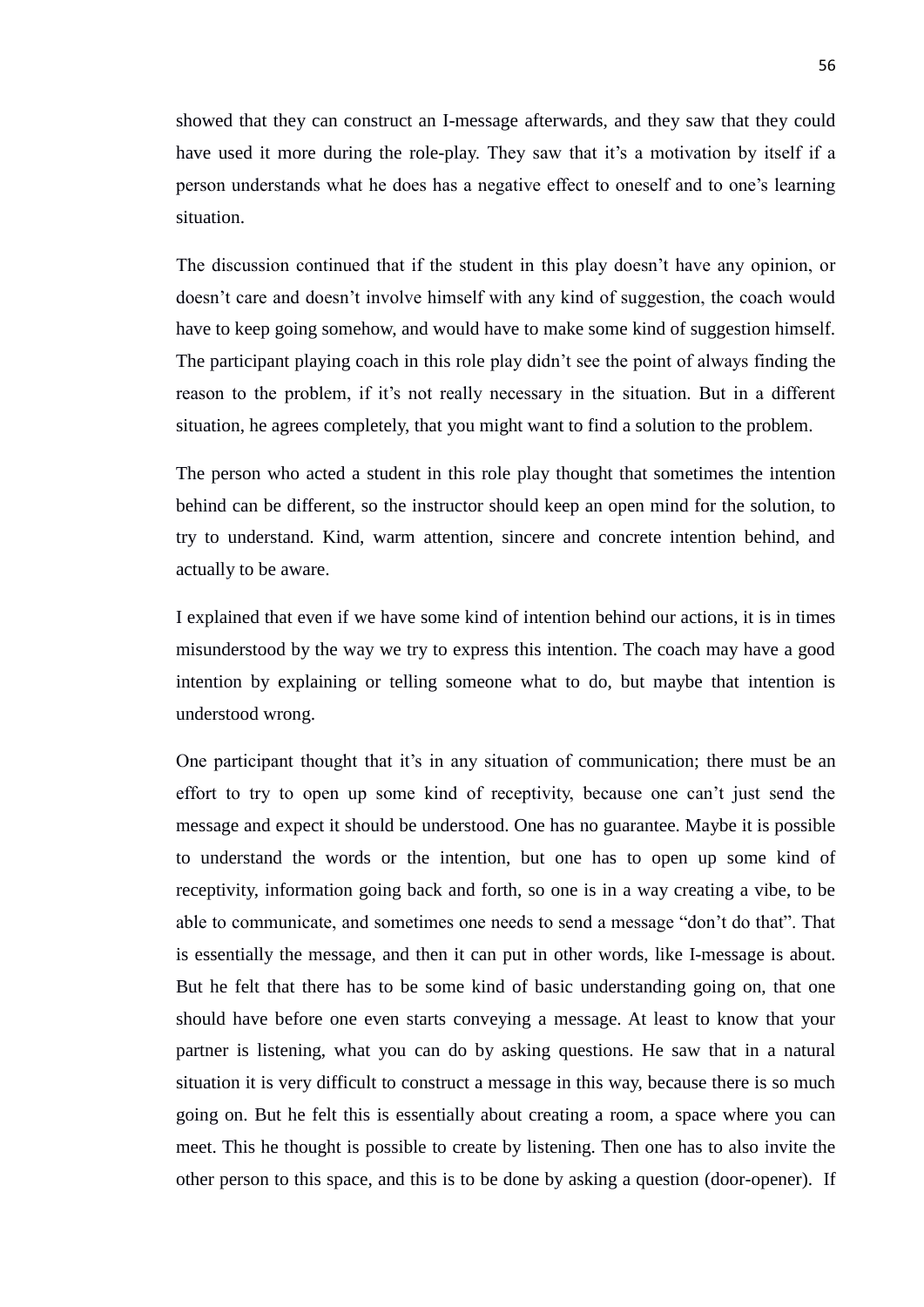one has a problem that should be solved, then first he thought one has to create this space and then you can address the problem. This is when one needs this kind of knowledge (I-messages) so that one won't be too hard.

*Case 2:*

Coach: I'm training kids and one is just lying down, so I try to find out what's going on here.

Coach: Hi! When you are lying there like that, the other kids have difficulties to concentrate and they also want to lay on the ground like that. Is there a reason why you are doing it?

Student: I'm just bored..

Coach: You are just bored. When you are lying there, I feel it is difficult for me to teach the others and I get so worried about you. Is there something important you haven't told me?

Student: I'm just bored...

Coach: Do you think there is something that is fun in aikido?

Student: To play catch and run.

Coach: Could I make a suggestion? Maybe we can play catch and run on our knees, so that we go on our knees?

Student: Yes!

Coach: Should we do that?

Student: Yes!

### *Discussion:*

The one playing student in this role play told that they talked a lot about children (when practicing this case), that it's not so often they tell the real problem, so it's difficult to get into a solution or find out what the problem really is. That is why you have to maybe come to a solution that is affecting the whole group without focusing into the problem.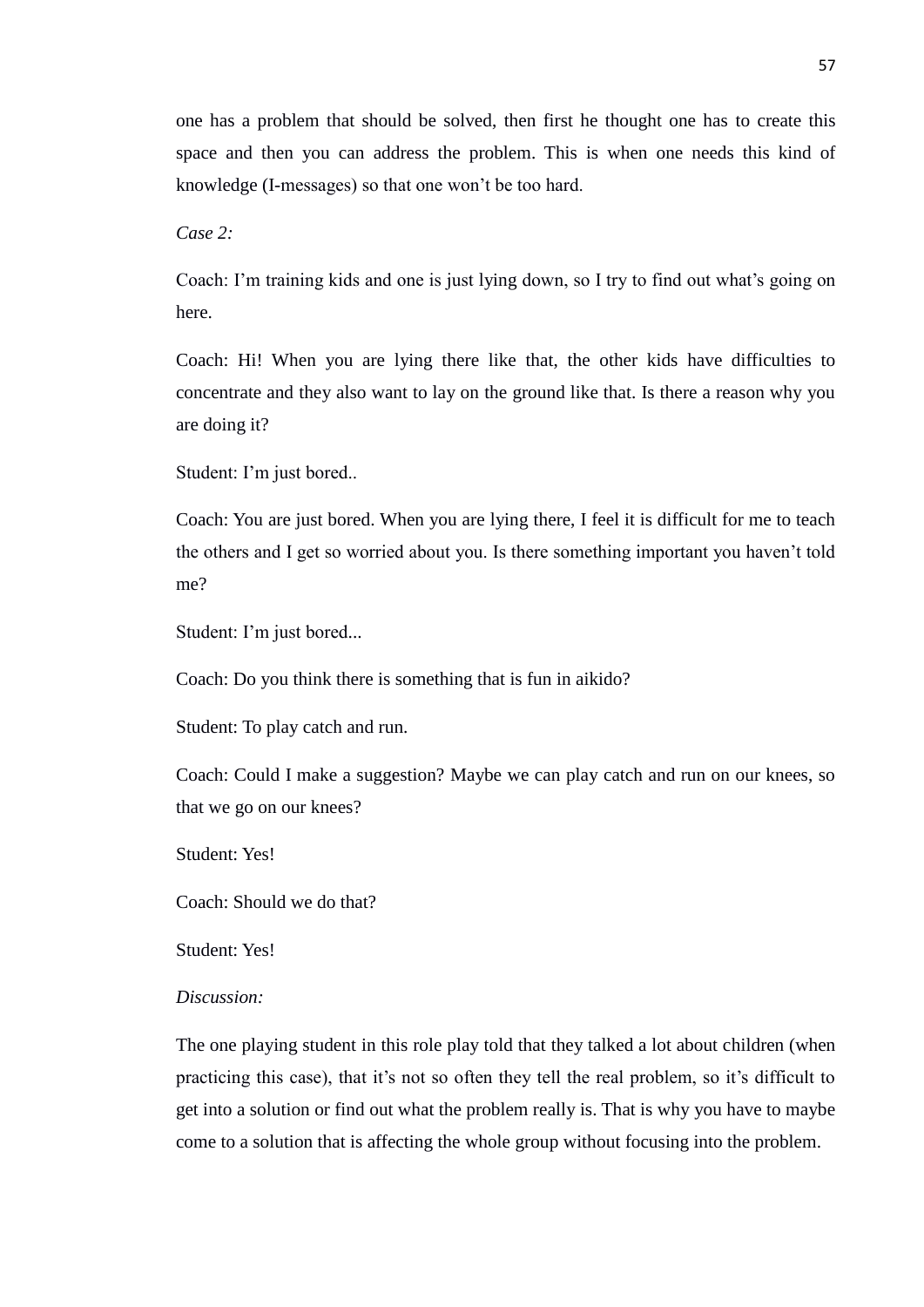Others commented that this is true especially with small kids. That it maybe doesn't work out with the I-message, and if you show that you get irritated, they see it. This participant believed more to figure out a positive solution instead figuring out the problem and digging oneself into that.

The one playing coach in this role play thought that it's often fast solutions we use in the group situations and we take the problem afterwards. She thought that all the kids should feel that they have been seen, heard and understood in the level that is all right. And sometimes with kids it is very difficult, and you have to just let them lay there on the ground if they wish. And some of them actually do it.

Another participant told a story about a little kid:"There was this kid who had a long walk in the forest and said: "I cannot go any longer" and the father said "but you can run!" And then he was just running and running without getting tired at all."

One participant commented that children should learn I-message in school, because it's not used too much. She thought it's a very good thing to learn, and a very few in our society actually can it. She said:"When emotions come, you blame or you go with them. Both of them are very easy. I can blame you and then I make myself better, but that's not better."

We closed up for the day by massaging the shoulders in a circle. Participants got silent and seem to enjoy the moment.

# 5.3.3 Roles in the group

It seemed that participants haven't concentrated on their goals or stairs during the break now either. So we started the day with the theory about roles in a group. I asked participants to write down which role they take in this group. Some people felt they have different kind of roles than normally, some have similar. Some felt roles are given and some felt they are taken. I also asked them to think if there are roles they wouldn't like to be in. One person commented that the person he is, is the same all the time but if the task has an importance to him and he feels confident, he can take a more active role. I also instructed them that during this day they can consciously try out roles they don't usually take. But during the day, for some reason, we didn't follow up this at all. We were also going through theory about group cohesion and together goals. We had been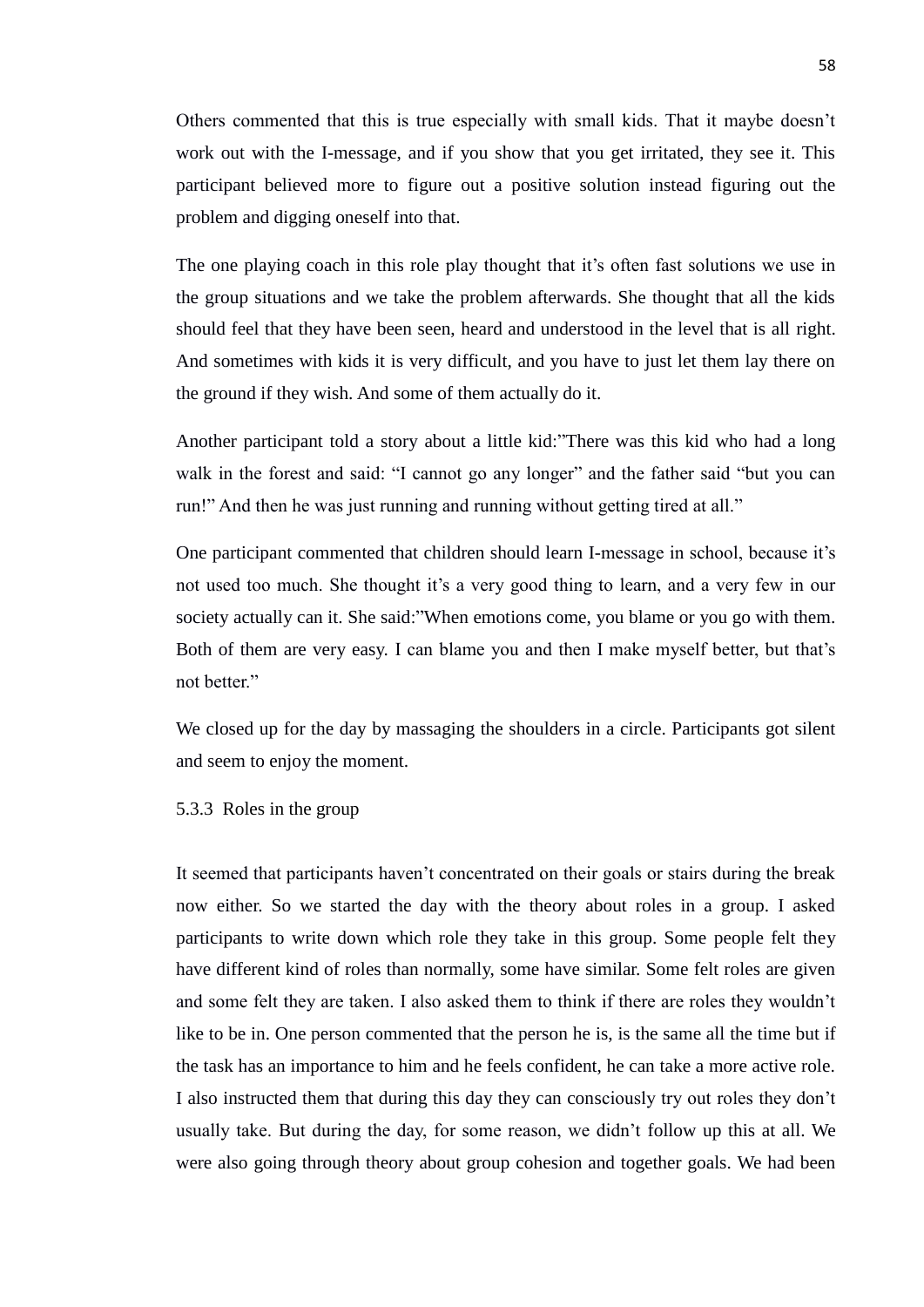before working on goals of each group member, and now I took up that we could make a goal for the whole group.

These were the suggestions that come up:

- That everybody gives the best of themselves for the group but also has the respect for each other
- To cooperate
- Just to do the best thing for your group as a person.
- I try to sum it up by: be your best and support everybody to be their best.

That got support in the group. But it seemed like there is not so much enthusiasm in the group towards these goals at the moment. And I was anyway trying to push some answers from them. It didn't work too well, participants were looking bored and preoccupied in eating.

We went back to the theory and through conflict of needs and conflict of values. After a while we had a break and people wanted to do exercise instead of hearing lectures.

5.3.4 Legs and arms

There were 3 groups of 3 people. I gave a number of legs and arms that needed to be connected to the ground. The group needed also to be connected to each other at all times. The task was to move to the other side of the room. The tasks were 3 legs and 2 arms, 5 legs and 4 arms, 1 leg and 3 and 2 legs and 2 arms.

Some groups found out how they should move immediately. Others used more time and tried out different methods. They seemed to have very fun. Each group figured out their own things and didn't do the same than others.

Everyone seemed really engaged and having a good time. Some took more leader role than others but generally it seemed that they were discussing together. There were no competition between the groups and they seemed to support each other. They also used a lot of creativity! After this exercise people were really awake and didn't seem to want to go back to the theory. Small groups seemed also well connected.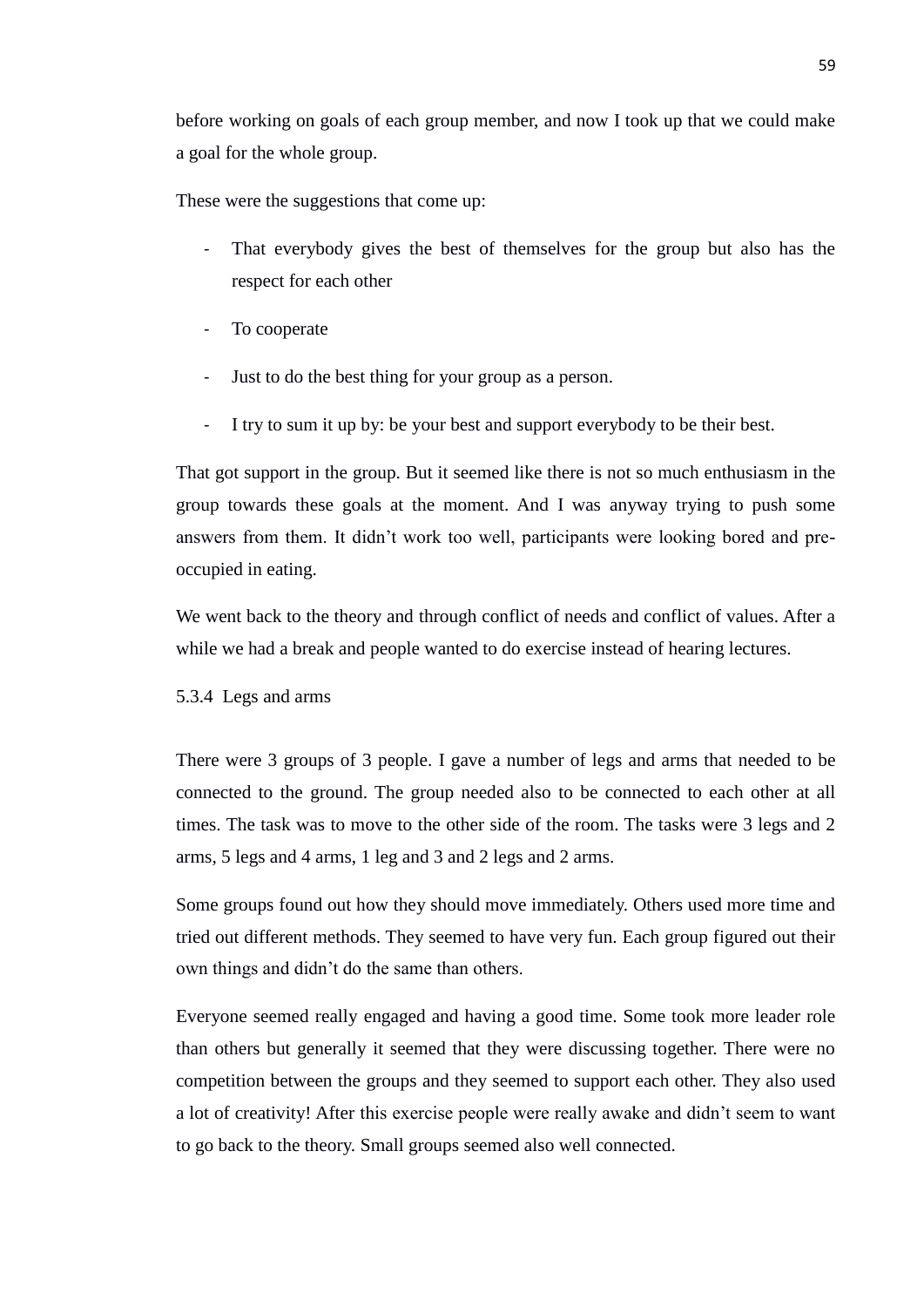One participant commented the exercise that no-one had any pressure for anything, so everybody had to just try out. So they couldn't say that"you have to this and this", they just had to try. Another participant commented that it was very good to be connected like this. And it was very interesting to see what others came up with.

## 5.3.5 Own cases

Last time we had cases of Active Listening and I-messages. Now we took one case, only the instructor part and participants discussed with their partner about the problem. The idea was to practice win-win method.

The feeling in the group was thoughtful, everyone was with. We had been doing the exercise for long time now, but everyone was still with 100%, wholeheartedly, concentrated. It looked like people were having really interesting discussions.

We went through the cases in the group, and here are some examples:

# *Case 1:*

Every time you try to instruct something, one of your students says «but if». That makes you think that you might not be a good instructor and he tries to test you all the time. You feel insecure. How do you solve this so that you can create a good feeling between you two. Use I-message and Active Listening.

The group tried to come up with a concrete example about why the student says «but if» all the time, and the one they thought it could be because of fear.

They used a concrete example, a hip throw, koshinage. Many can feel that technique is quite hard, so they fear the coming throw. That might cause the action of the student in this case to distract an instruction or a technique to avoid it. The group thinks that in this situation instructor has to be sure in his role and communication:

"The thing with the I-message is that you shouldn't put the blame on, because I think we both in this situation feel insecure. Instead of saying that I'm insecure, we say that I feel insecure about what you are meaning, so we say almost the same thing."

After they had done Active Listening they found out that the student was especially afraid of this throw. The coach talked with him about what they could do that he could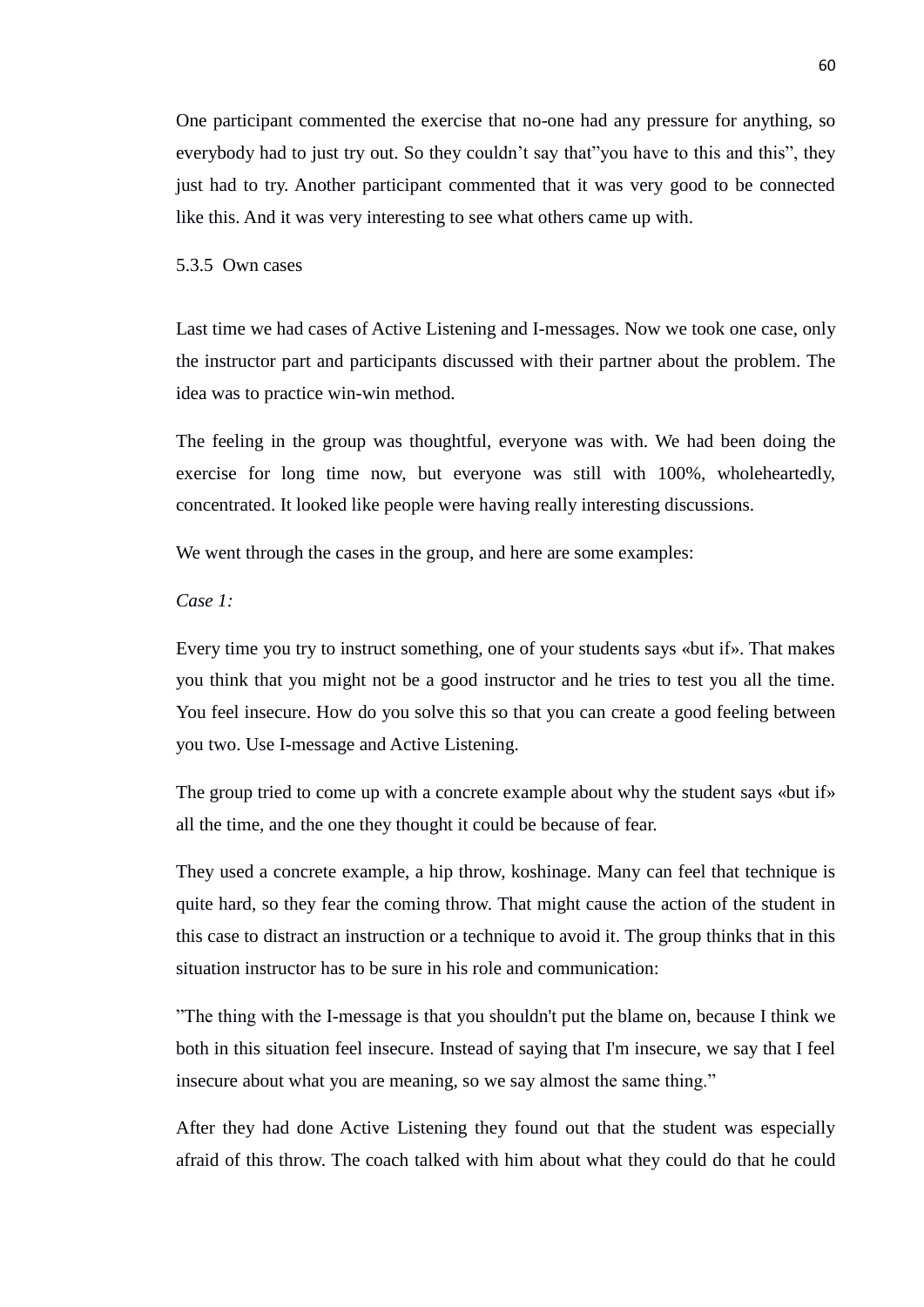feel safer, and they found out to explain that in this particular class there is lot of different levels and it is not any competition and everyone practices on the level they are on, where they can take care of their own needs. The coach agreed then with the student that he could do the throw but he could go up on the back of the thrower but didn't need to do the fall, and if he would feel safe, he could fall by himself.

# *Case 2:*

This group had a case where a kid was carving with a key to the floor instead of paying attention to the instructor. They recognized that the need of the instructor was to take care of the equipment and not to have any damage to the equipment, and also to be able to teach a proper class without being disturbed. And then the need of the student depends on why he/she is carving. They thought that the student might be bored, more because of he/she doesn't understand everything and cannot pay attention because he/she doesn't understand the technique properly, and then she starts getting bored and starts drawing things. They used I-message and Active Listening, talked to the student and figured out that this was the reason.

Then they tried to come up with some solutions and one of the solutions could be just to say: stop this and pay attention! But they saw that would cause a big unbalance of power so they felt that they needed to get the attention of the student over from what she was doing to the actual instruction. One solution was to take the student up and use the student in the demonstration, so that she could actually get something out of the technique because the instructor would be paying a lot of attention to the student and showing everything. That might help the student to understand the technique better and taking away the risk of getting the equipment destroyed.

One group was thinking that in this case if it is a person that likes the attention, maybe they can ask him to teach the technique and include him in the teaching. And if it's obvious that the student doesn't understand that she is disturbing, they would use Imessage and help her to understand that she is creating disturbance in the whole group.

This group realized that the challenge is often to understand why. The reason behind why the students are acting as they are acting**.** They saw that if it's just a person with too much energy, it would be easily solved by including him and giving him ways of letting the energy out. But if there are deeper problems, then there is the possibility to talk to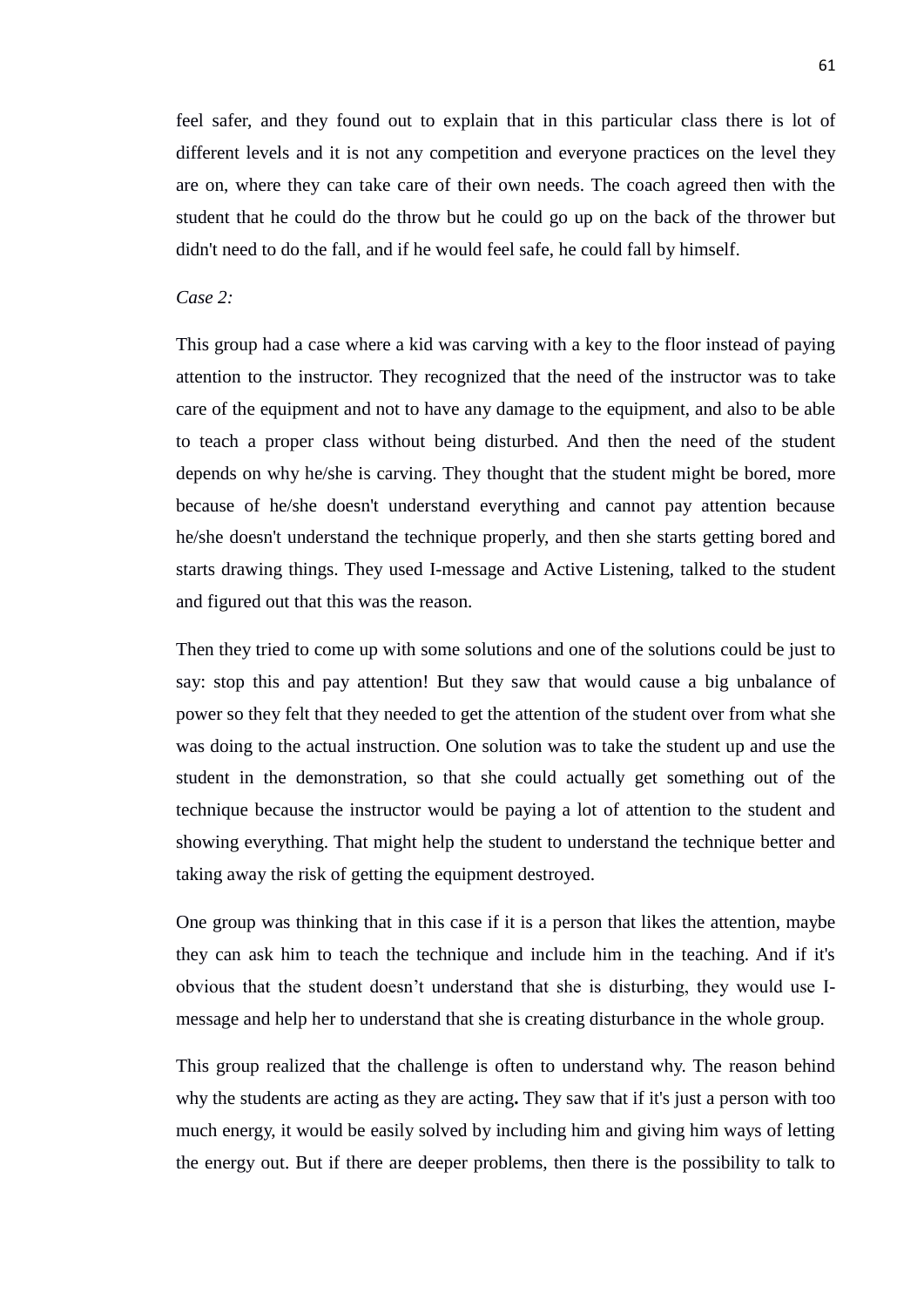the family or talk to the student outside the class, in order to create some kind of solution. This group was also discussing if one should actually discuss personal problems in aikido class. The one argument against it was that it's also nice to have a space in which you don't bring your personal problems, to find a way to make the class go smoothly without including the baggage what everybody carries with them.

Another participant commented this, that one can be an instructor by helping the person in another way, because it is not possible to help everybody in all their problems. But it's always possible to help them by contacting someone else who can help, or find another solution for helping.

Another participant commented this case; that most irritating for the instructor is to have students talking while the instructor is trying to instruct. He thinks it's very difficult to find good solutions to it. He thinks the only solution is awareness; that you are here and now as an instructor, and also tell to your students that they should be aware, and to be here and now. He sees that this is the only way to tell them that they should follow you.

I agree that to be here, in this moment, completely for the other person, is most of the time enough!

# 5.3.6 Bed of balloons

The last part of the course consisted of three different problem solving exercises; Bed of balloons, Paper tower and Survival exercise. One of these exercises, Bed of balloons, is shown as an example here:

We arranged the group in one small group of three and one group of four. The task was to make a bed of balloons. Each group got 10 balloons and the idea was to blow, tie and set them into their place by using only one arm each. In the group of four there was one that could use two arms (but not in the tying of the balloons) and in the group of five everybody used only one arm. The task was to blow so many balloons that it would be possible to place one person laying on them without supporting him. The person should lay on the balloons for a half a minute, without the balloons to explode.

People were laughing and didn't believe that would be possible.

It looked like everybody just started to blow the balloons without any plan. Then they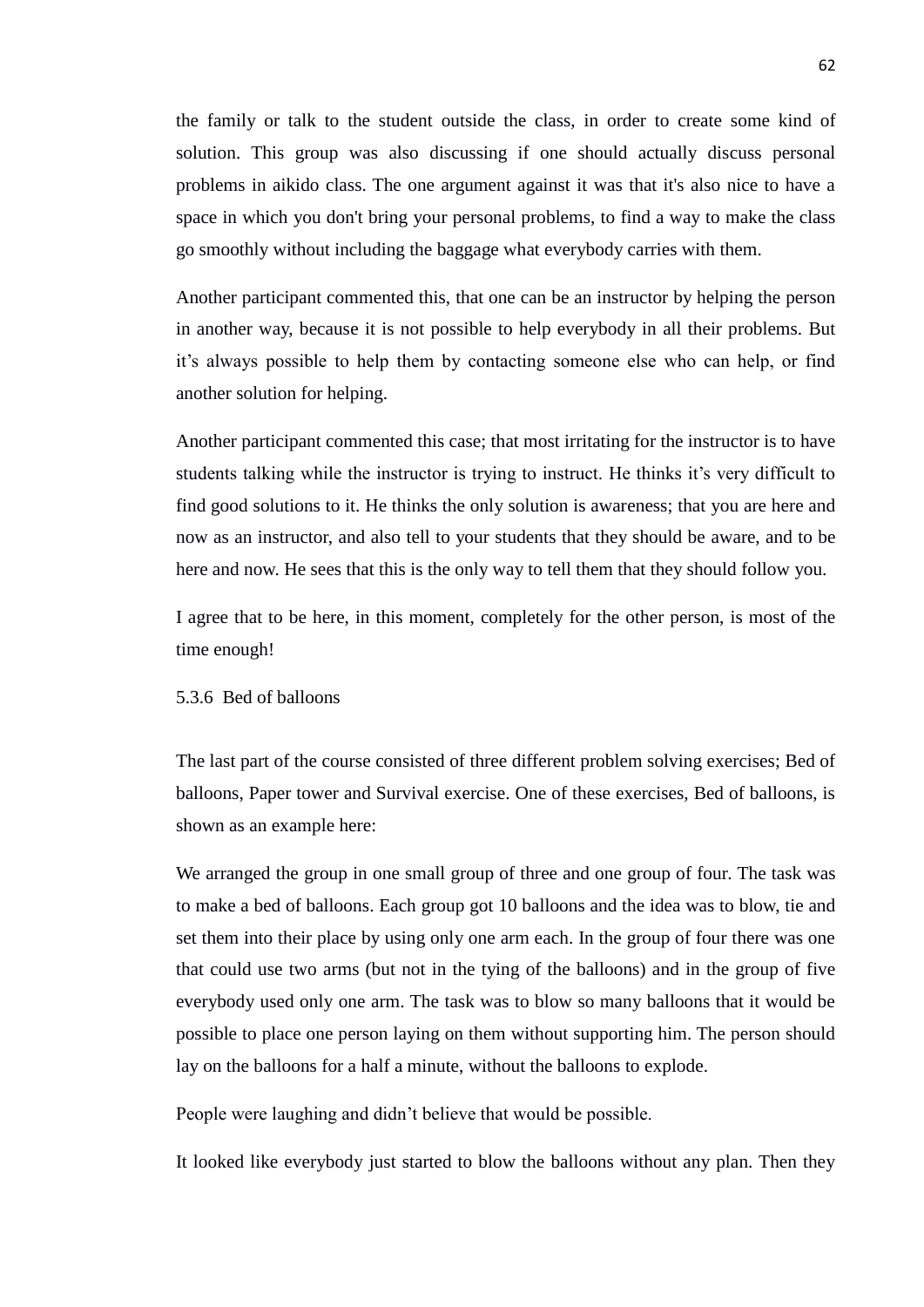just stood there with one balloon in the hand. At first they tried to do the knots by themselves, without helping others.

In the group 2 one member was trying to bind the balloons by having them between the feet and helping with the mouth. In the group 1, the person who could use the both arms, had two balloons, one in the mouth and then two people trying to do the knots. One holding the balloon and one trying to do the knots.

The group 2 started after a while to figure out how to work together. One person was giving instructions to another. He was holding out a finger and doing the knot around it. Another person in this group was sneaking with two arms and working by himself. One person was laying on his back, balloon between his knees, trying also to do the knot by himself. And it worked! Another one was knotting the balloons with two hands. After a while they had started to work by themselves again. And the one that sneaked with two hands was still trying by himself and making it in the end. In this group one person tried to suggest that everybody should lay on the ground and the one on the balloons is laying in the middle. Nobody heard her suggestions. One person was putting a sitting pillow on the ground. Then everybody started to put their pillows around the balloons.

The other group had gathered the balloons together and the smallest person was laying on them. The other group was ready at the same time. They had put the pillows around and one person was laying on them on his stomach.

Afterwards everybody wanted to try it, and they made it! Only the biggest person was left, and finally the group managed to help him on the balloons. He thought that the balloons would explode, but they were holding him, and everybody laughed and applause. Not one of the balloons was exploding. Everybody looks happy and empowered.

Afterwards it happened a spontaneous act that everybody in the group became involved in: All the participants took each of their balloons, or several of them, and started running after each other, putting the balloons on each other's heads. Some participants were throwing and kicking the balloons all over and across the room. Everybody was laughing and seemed to have a really good time. The whole group seemed to get crazy, and the atmosphere became emancipated.

We ended the course with Trust Fall: we made a "bed" with our hands and each group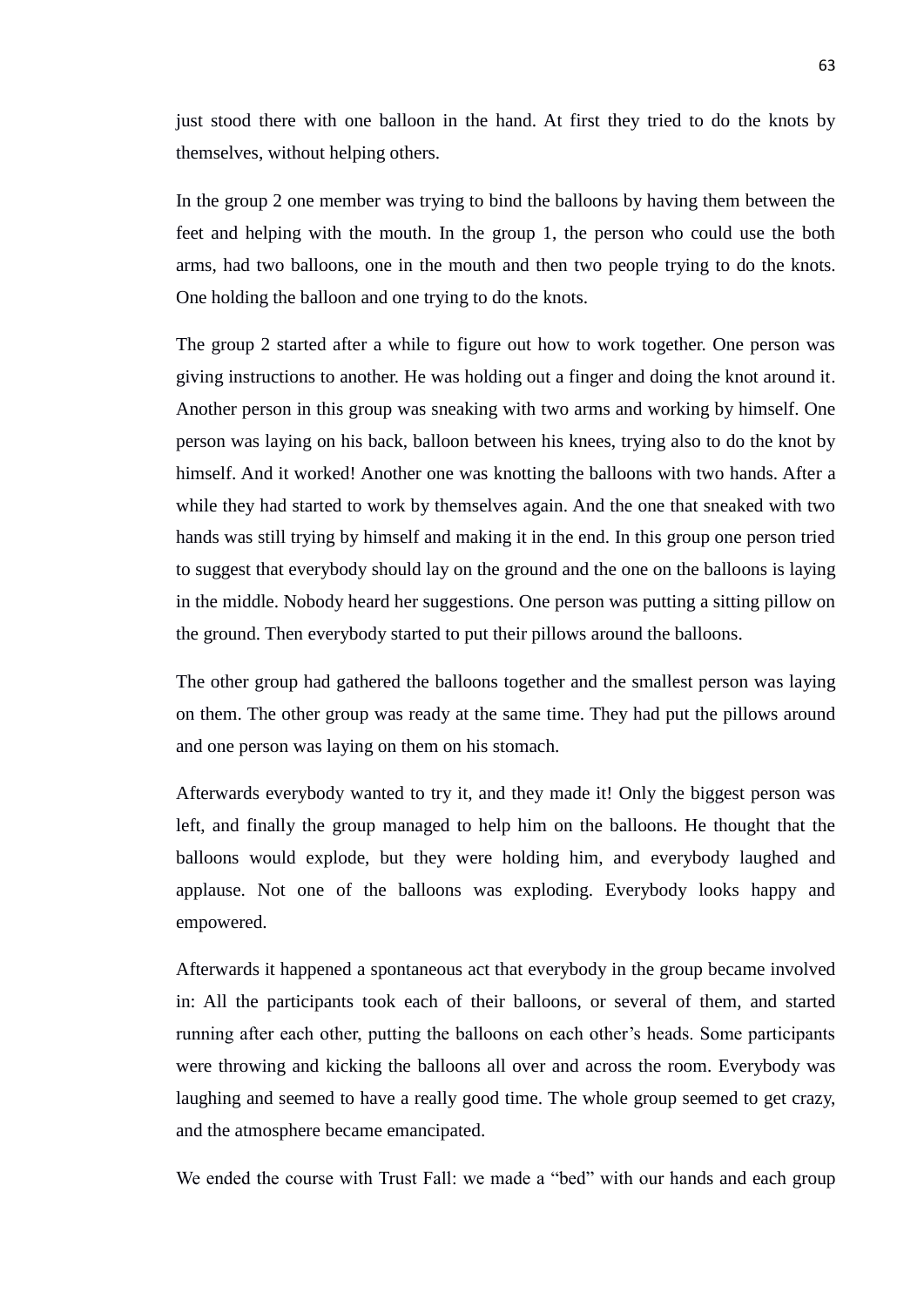member fall on to it at a time and we rocked the person forward on the bed. Group seemed now well connected and people were hugging and seemed to have a hard time to leave. Everyone seemed to be happy about the course and so was I.

# 5.4 Feedback

I send a feedback form (APPENDIX 1) for the participants after the course, and got following answers:

Most of the participants felt that the skills learned during the course are important for their work as an instructor. One comments that he would probably not use the techniques in such a clear cut fashion, but would go with his gut feeling. The techniques have broadened the horizon and put emphasis on issues that they did not previously think about in a conscious way. Techniques are seen to be useful in a work as an instructor and in other situations as well. Participants also realized that these techniques need practicing before one can implement them in ones daily life.

"I became more conscious in my role as an instructor. It (the course) has put emphasis on issues that I did not previously think about. I think it is extremely important to be aware of our way of communication in every aspect of life. In my work as an instructor I find the theory interesting, it has made me more aware of how I can be more supportive than controlling in my motivation style and try and help my students develop a stronger inner-motivation and autonomy in their training."

The skills participants thought they learned well enough to use in their daily life were Passive and Active Listening, sending I-messages, being aware of the roadblocks of communication, particularly the ones they normally considered to be positive, such as giving suggestions to solutions. Many participants commented that they are already using the skills in their daily life. Skills that are mainly used are Active Listening, passive listening, and avoiding the roadblocks of communication. One person also mentioned win-win method.

Many participants commented that they have realized that they can be in a communication just as a listener, a mirror for the other person. That one doesn't need to solve the problem for the other one but rather give them a change to find the answer for themselves.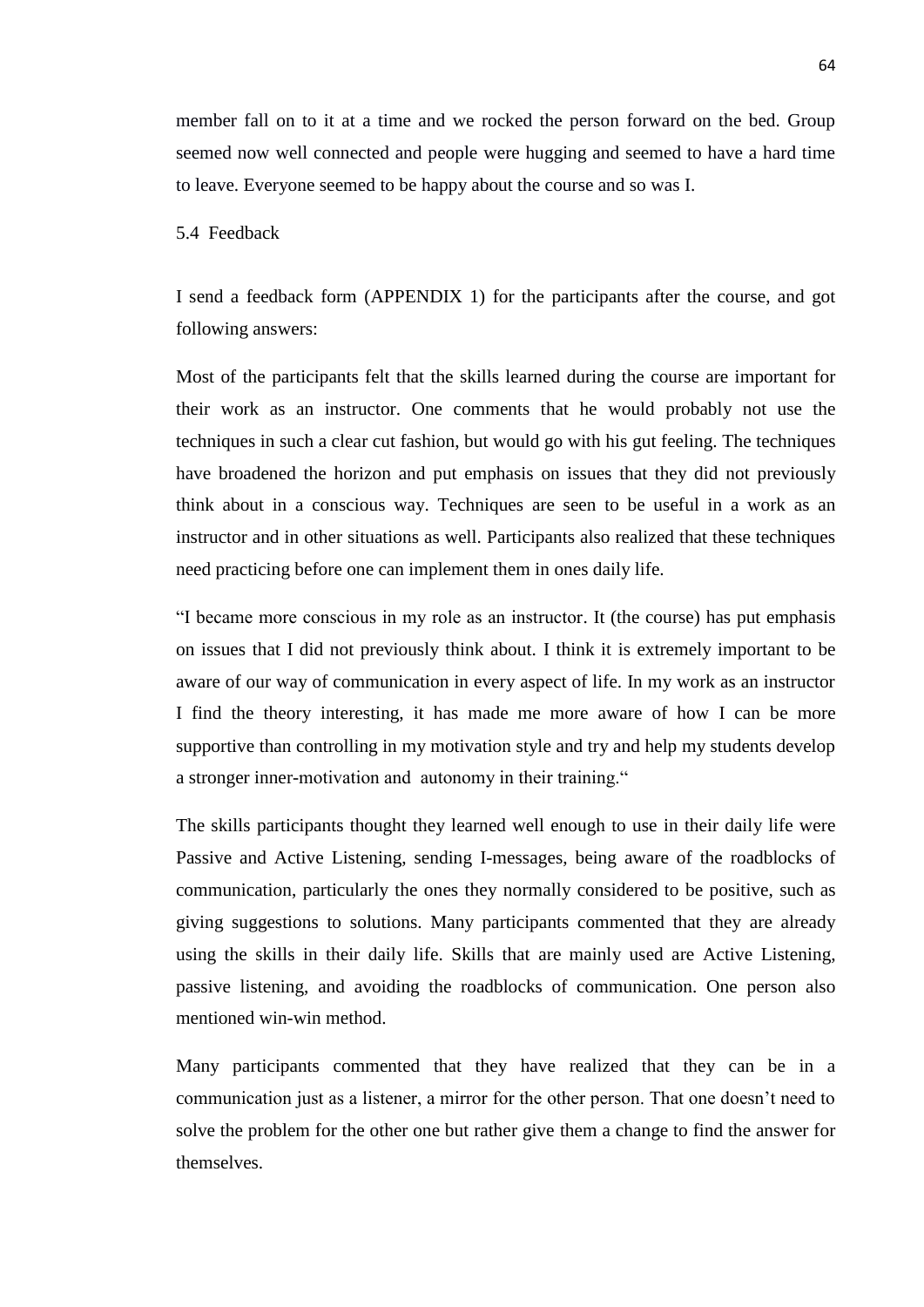"I realized that even if a problem seems easy to solve to someone on the outside it can be troublesome for the one experiencing it, never try to diminish its importance and also do not contribute to make it a bigger problem than it really is."

Generally participants try to be more aware in communication situations, how they approach a conflict, handle a conversation, or how define the problem (as needs). They see it as a very important tool to be able to understand the other person's needs and aspect on the conflict.

Participants liked about the course that one gets aware of different aspects of problems. "It´s easy to just see the person been an ass, but really the person can be dealing with other problems."

Participants liked the tasks and different ways of getting to know each other, and thought the course was fun. Exercises were seen as a good "ice- breaker" in the group and they brought light to the theory. One person wished more theoretical discussions. "Real life" exercises, especially the ones with Student-Instructor perspective, were liked, because the participants could practice what they had learned during the course and get a better understanding of it. Roadblocks of communication were also seen as a very important theory to know, because it makes one aware about the strategies one normally uses.

What could have been done differently was to have less time between each weekend, and a tighter schedule. One person thought some of the theory was presented too simplistic, therefore it did not convince him 100%. One person comments that he didn't like the fact that they had to be so close and personal with people that they did not know and probably would not have had any contact with otherwise in other settings, but he ended up liking that the best about the course. "The fact that we had to open up for people we didn't know was a growing experience for my part."

Generally participants seem very positive and happy about the course, and it has been according to their expectation. They have learned new theories they have been inspired to use in their work instructors. Many participants comment on becoming more aware and that they consciously try to change their communication patterns.

"I have grown a lot after this course, as a person. I did not know that so many different people could work so well together and to change the way we see other people"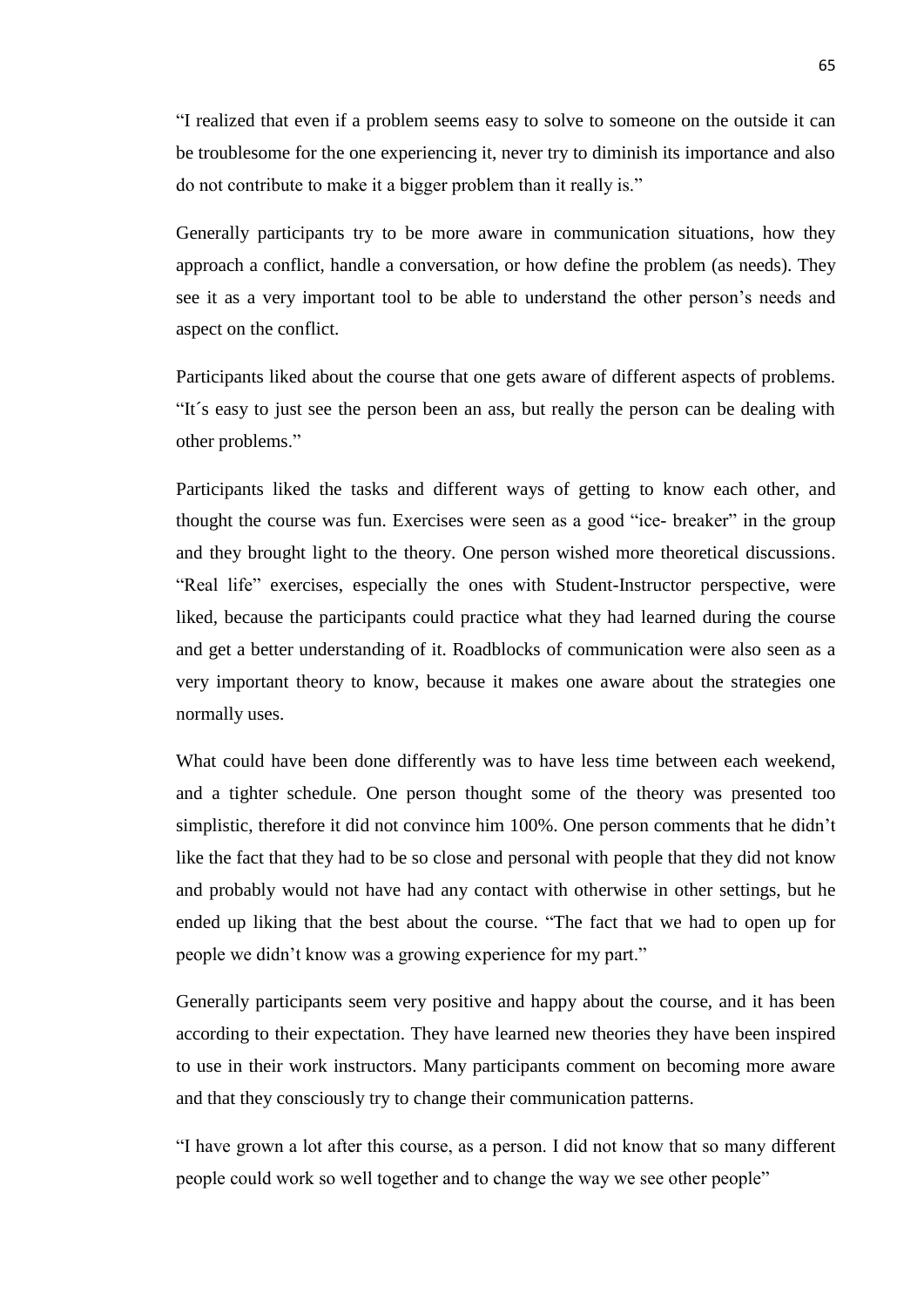## 6 DISCUSSION

The aim of this study was to plan, implement and evaluate a social and emotional skills course "Communication Skills Course for Coaches". The effectiveness of this program has been evaluated constantly during the program with the spiral of action research: planning- action- observation and reflection (Heikkinen et al 2008, p80). Firstly, in the planning phase, the course was planned on the scientific basis of skills and methods that are documented to be effective. Secondly, when implementing the course teacherresearcher used observation and collected feedback from the participants after each meeting. The course was then adjusted according to these observations and feedbacks. Afterwards, the course was evaluated according to the final feedback from the participants and from the observations of the teacher-researcher from the video recordings from the course.

According to Durlak et al. (2011) effective social and emotional programs use criteria called SAFE. Current program was developed and implemented according to these four criteria:

- 1. Current program was Sequenced in a way that it used activities that were connected to social and emotional skills in target and activated participants in practicing these skills. Activities were also discussed in pairs and in the whole groups afterwards, so that everyone could share their experience and come with questions about the topic.
- 2. Current program used active forms of learning, so it can be seen as Active: topic was first introduced by a short lecture, demonstrated, practiced in action and finally the experience from the exercise was processed with the whole group by discussion.
- 3. Program focused on teaching social and personal skills. Skills taught during this course were: Perceiving, understanding and expressing the emotions in one self and in others, Active and Passive Listening Skills as well as Door-Openers, Imessages, No-Lose method and avoiding the Roadblocks of Communication
- 4. Program targeted specific SEL skills listed above, so it can be seen as Explicit.

According to Durlak et al. (2011) to give a positive effect, programs must be also well designed and well executed. How the program was implemented can be evaluated from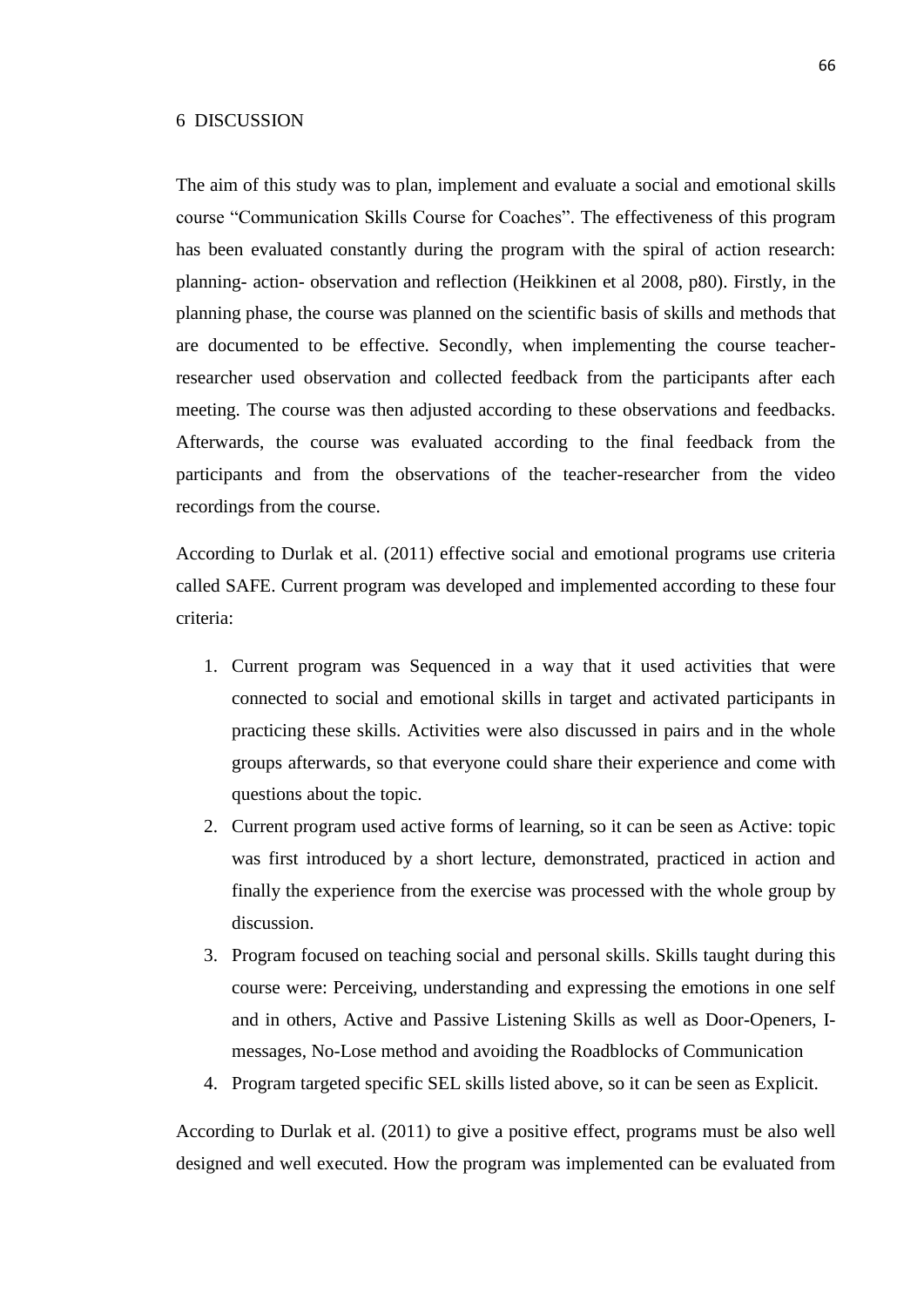the story written about the program previously in this work. Program was executed according to a careful planning that was based on the targeted social and emotional skills. The aim of the program was to teach social and emotional skills to coaches evoke discussion about different communication methods and awake the coaches to think about their methods of coaching and the possibility of using other kind ways. Lintunen (2006) suggests that effective interventions concentrate on learning specific skills, they are long term in nature and they promote the use of skills also outside the intervention settings. As said before this program concentrated on specific skills in the area of social and emotional learning. The program was also long term in nature, it consisted of three weekends, altogether 27 hours and the time between each of the meeting was about one month and consequently, the whole program lasted three months. This program promoted also the use of social and emotional skills outside the intervention setting, by providing home works and discussions based on these tasks during the course.

Most of the programs proven to be effective have used same or similar teaching methods than in the present study (Wilkinson et al. 1998; Seat & Lord, 1999; Kuusela, 2005; Brown & Bylund, 2008; Klemola, 2009). Methods used in this study were lectures, demonstrations, practice, role-plays, discussions/reflection in small groups and in the whole group. This way of building the social and emotional skills training programs gets as well support from CASEL (Collaborative for Academic and Social and Emotional Learning). According to Lintunen and Kuusela (2007) learner- centered, dialogical and action-oriented teaching and learning methods are essential (Lintunen & Kuusela, 2007). These methods were used as well in the current study. As a summary, when the current program "Communication Skills Course for Coaches" is evaluated according to the above criteria from the previous studies, it can be seen as effective.

### *Effectiveness of this program according to the feedback from the participants:*

Participants filled a feedback questionnaire (APPENDIX 1) right after the completion of the whole program. Feedback from the participants tells that the course was according to their expectations and that it was experienced as positive. Participants felt that the skills they learned were useful for their profession. Similar results have been seen in previous research (Talvio 2014; Klemola, 2009). Real-life exercises (role-plays) and knowledge about the Roadblocks of the Communication were seen as important skills by the participants. They felt that they learned Active Listening, Passive listening, and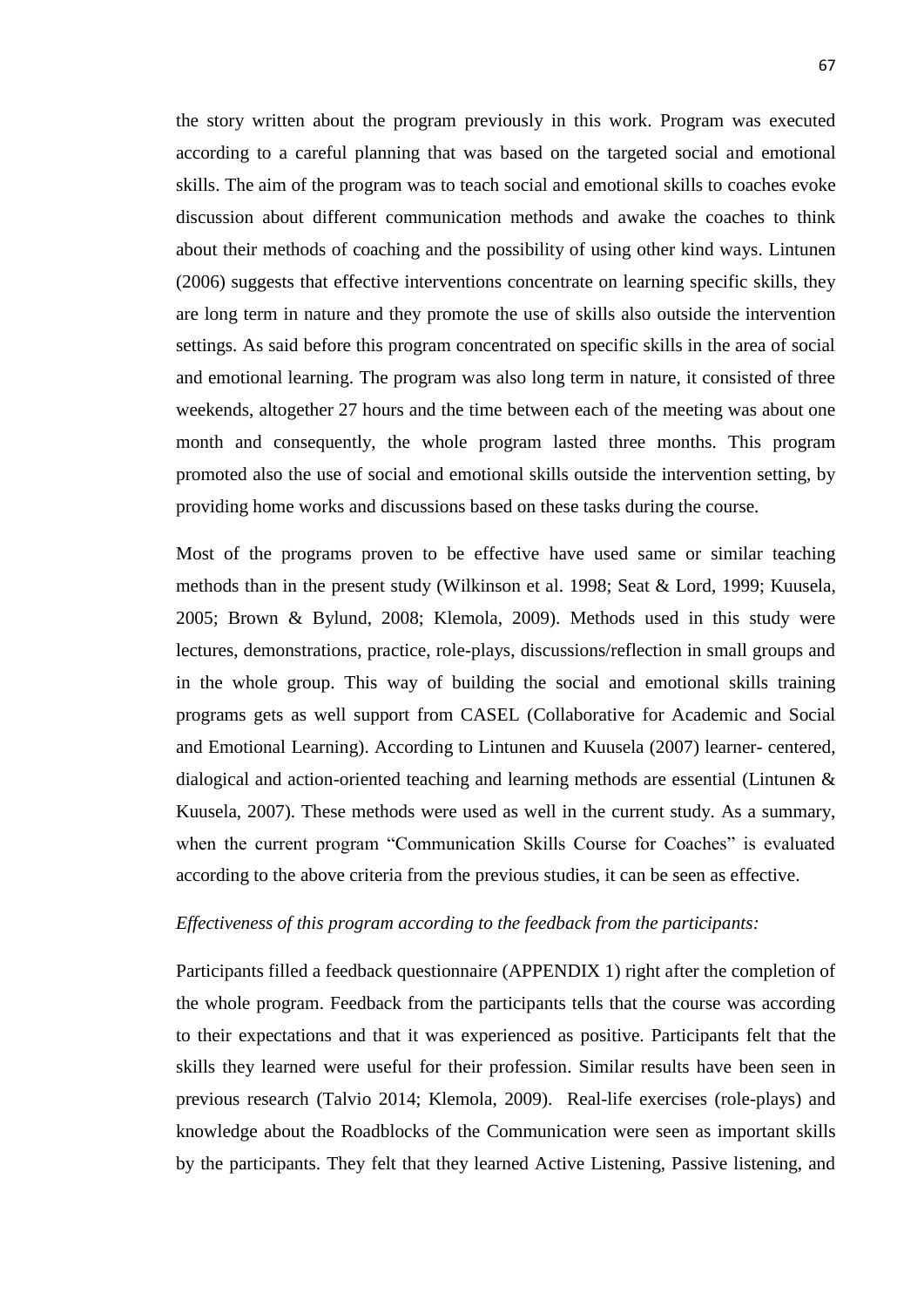avoiding the Roadblocks of Communication well enough to be able to use these skills in their daily life.

There is some previous research on learning of active listening (Rautalinko & Lisper 2004; McNaughton et al. 2007; Rautalinko et al. 2007). In the study of Klemola (2009) Active Listening was seen as the most difficult of the tasks. This seems not to be the case in the present study. At least participants saw that they have learned the skill well enough to use in their daily life.

No participant from the current intervention mentioned that they had learned to use Imessages well enough. They may have found the use of the skill challenging. Participants in the study of Klemola (2009) found, as well, that sending I-messages is difficult in problematic situations. In addition, in the study of Liimatta (2007) there was no record of participants using I-messages in the end of the study. In the present study, I-messages were taught and also practiced actively with different methods: lectures, discussions, demonstrations and role-plays. During the role-plays participants also demonstrated the use of these skills with varying success. Talvio (2014) and Lahtinen (2010) also support the fact that I-messages can be learned during an interaction skills course. Why then participants feel that I-message is not learned well enough, should be studied more, to find methods of teaching that gives the participant enough tools to use these skills in their daily life.

As a finding of main importance of the present study, would be participants' feedback that they became conscious about new ways of communication. The course made the participants more aware of their communication methods and made them think in different ways. This is also true in the study of Talvio et al. (2012). This supports the aim set for the program. When evaluating the course according to the feedback from the participants, it can be seen effective because it has achieved its aims of teaching social and emotional skills, where at least some of them were felt to be learned well enough for transfer to sport settings. Learning social and emotional skills as sending Imessages, problem solving methods and using less of Roadblocks of Communication has been demonstrated during this and similar interventions by Talvio (2014) and Lahtinen (2010).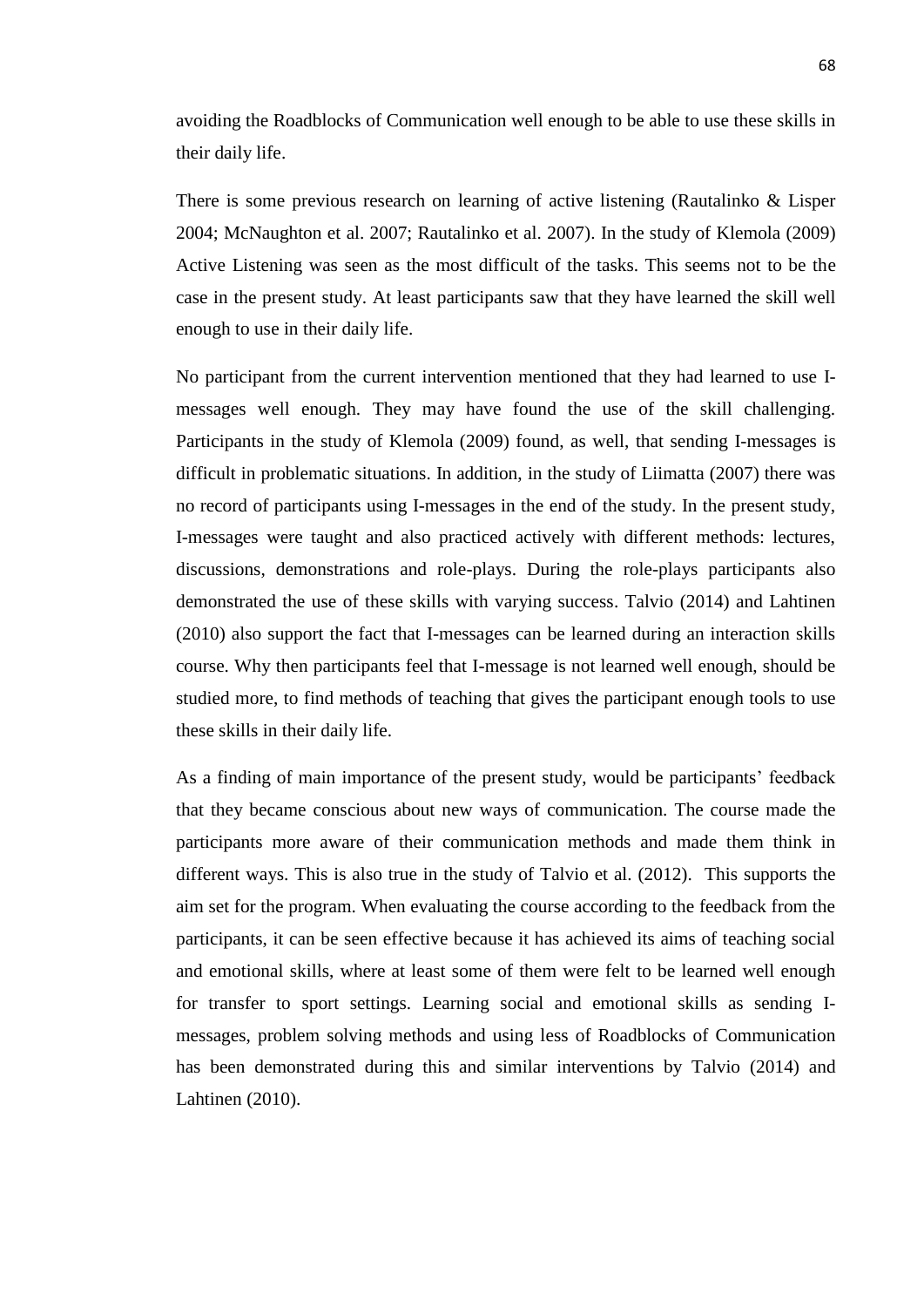Intervention achieved as well its aim to make the participants to think and discuss about new ways of communicating and above all it made participants aware of new possibilities. To become aware can be seen as a starting phase of all learning. It gives space for new information to sink in and the possibility for the new ways to transfer to practice. According to Heikkinen et al. (2008) a successful research makes the participants to believe in their own abilities, it awakens them to think and feel in different ways. Successful research is affective, lively, and plausible and gives holistic impression (Heikkinen et al. 2008, pp149-160.)

# *Effectiveness of this program according to the observations of teacher-researcher:*

During the program participants developed from being shy to express their thoughts and feelings, to individuals that could argue about their meaning and who dared to express deep thoughts. In the beginning for example, talking about one's needs seemed difficult. Over a time it seemed like the participants became more aware of their own needs and meanings and could express them more openly. This tells that the group felt safe when the program proceeded.

Challenges in the implementation of the course from the point of view of the teacherresearcher was to be able to follow the plan that was made for the course, and at the same time to be flexible to change the plan when observing that the group is not safe enough for some exercise. The exercises should be carefully chosen to each meeting in according to how the group is able to work on them at the current development stage of the group. Klemola (2009) has found out that sense of security for the participants is essential when learning social and emotional skills. That is as well why it is constantly important to use the spiral of action research to actively observe – reflect and re-plan the activities. The activities that seemed challenging for the group were talking about emotions in the first meeting, expressing ones' needs and using the skills learned in action when doing group-building exercises. From the point of view of a teacherresearcher when observing the Active-Listening and I-message role-play cases during the course, it seemed like that participants actively tried to implement the skills into practice.

It was also challenging to be able to lead the discussions so that each could say their meaning, but at the same time limit the discussions so that they wouldn't take too much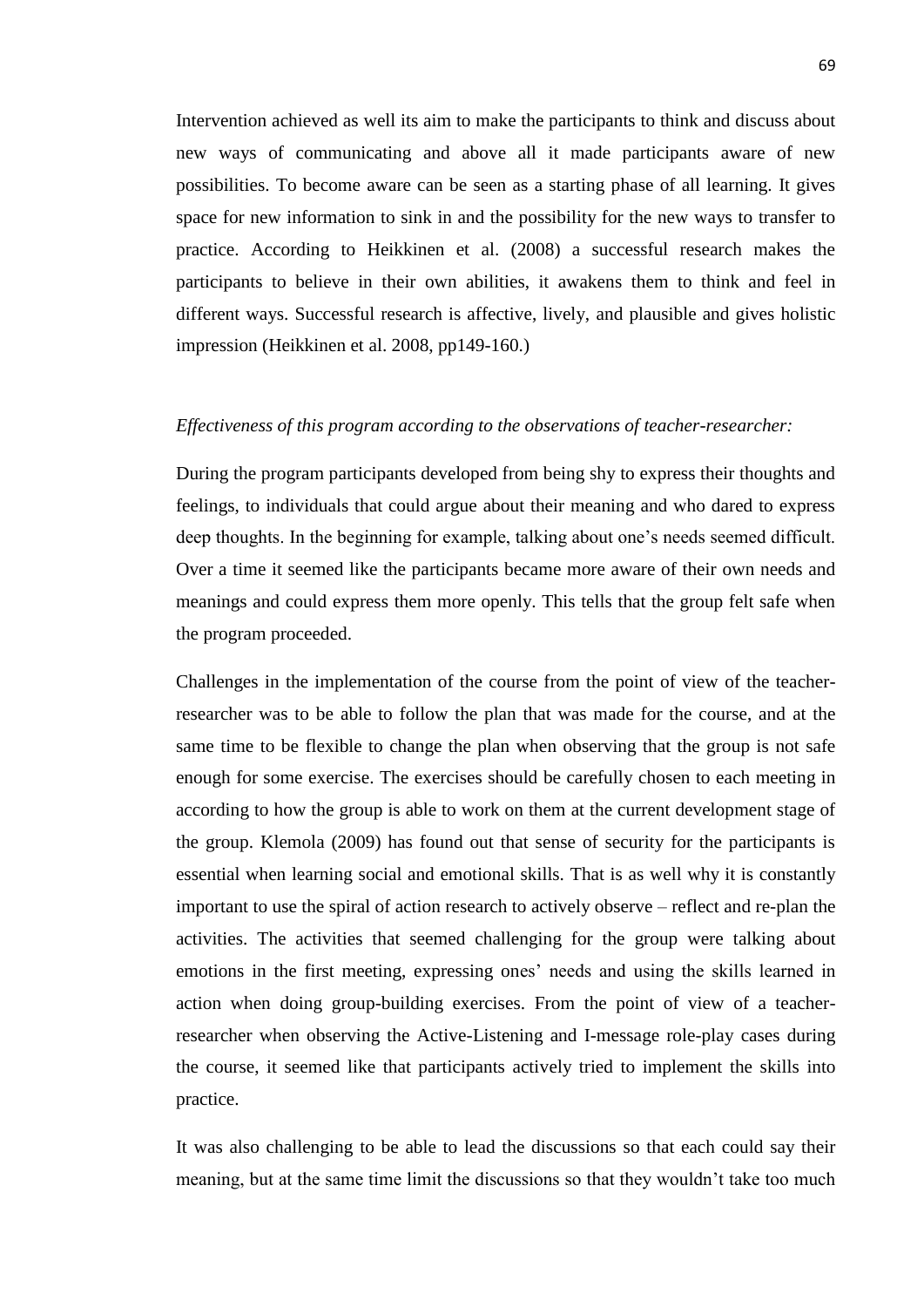time. Some of the discussions were spontaneous and demanded active listening from the part of the teacher-researcher. It happened that these discussions could take quite a long time and lead to a boredom of other participants. When implementing a course in social and emotional learning, the teacher should closely evaluate beforehand how to lead such discussions and should some discussions rather be taken after the meeting.

When observing the film recordings it could be seen that group-building exercises lifted the energy of the group and made the course fun. This was also supported by the feedback of participants. Exercises that were focusing on feelings or sending "negative" messages like confronting I-messages seemed to get the feeling of the group down. These exercises could have been perceived as heavy. Tiredness of the participants was reported several times by the teacher –researcher. This could be due to that some of the exercises, like sending Confrontational I-messages, were experienced as heavier than other exercises. Also learning new skills and trying to constantly interact consciously with others could contribute to tiredness of the participants. Also lectures and discussions can be seen as heavy if they take too long time. Timing of the course and different exercises can as well have an impact to this. Therefore, the timing of the various exercises and topics, and how to lift the energy of the group afterwards if it should go down, should be clearly evaluated. Consequently, when planning the course, it would be advisable to plan clear timelines for these. It would be perhaps best to have as short introduction to topics as possible, followed by a clear demonstration, after which participants could practice the skills in action. After the practice it seems important to go through the exercises by discussions, but to limit these discussions so that they wouldn't become too long. After more heavy topics, instructor should organize lighter activities, like fun group –building exercises, in order to keep up the energy and motivation of the group.

To organize a course in social and emotional skills is a challenge for the instructor, because one feels like under scrutiny of the participants all the time. Therefore, it is essential that when organizing the course, instructor should have learned in these skills well and feels that one can manage to transmit the skills to the participants. It is equally important that the instructor of the course has knowledge of the sport the skills will be transferred to. It will be then easier for the participants to relate to the instructor that is not totally outsider, and easier for the instructor to answer the questions of the participants in specific topics of the current sport. It has been found out by Durlak et al.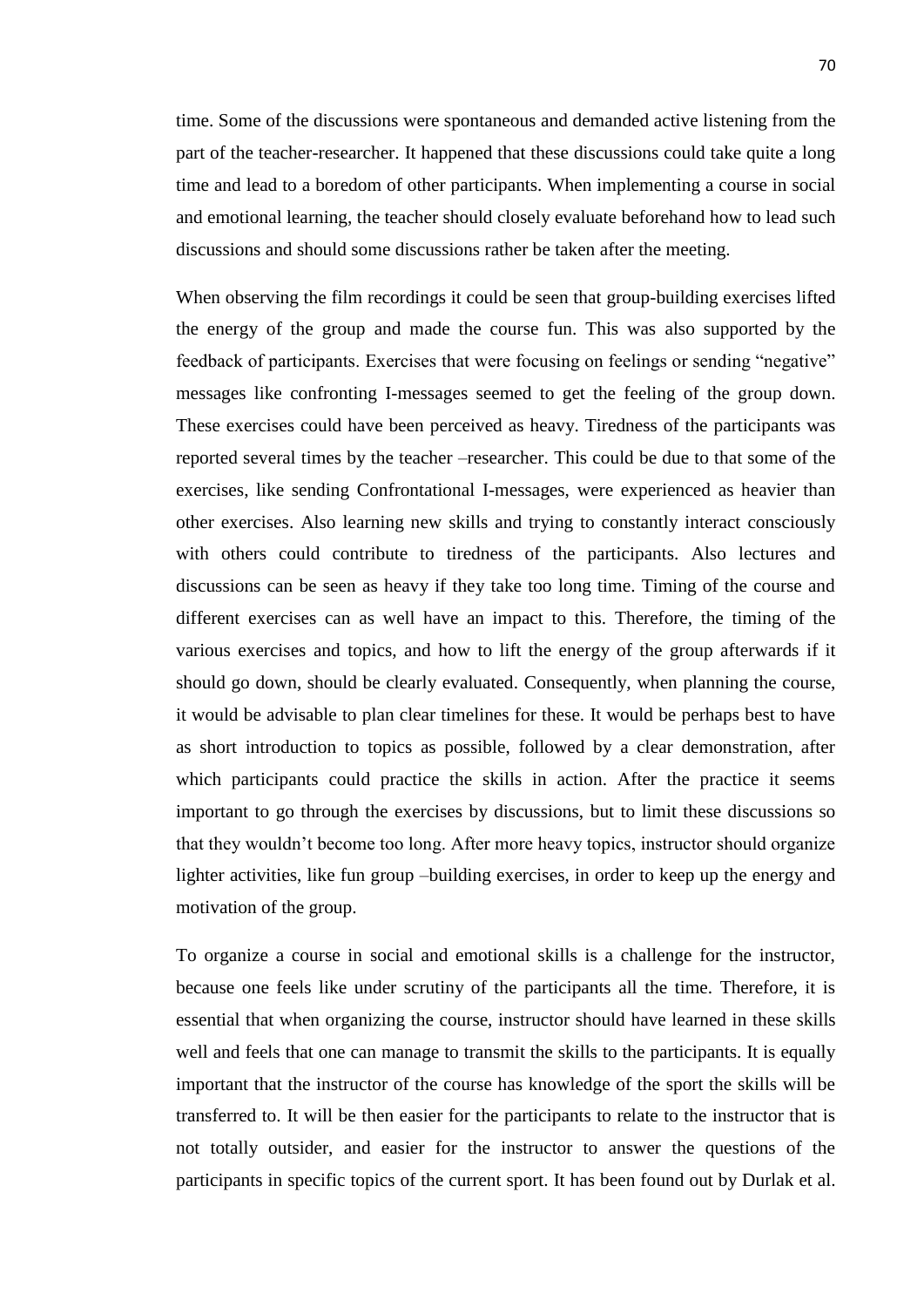(2011) that social and emotional programs to be effective in schools, they should be taught by the school-teacher and not by the outside force (Durlak et al. 2011). This could be important to consider when implementing social and emotional programs in sport settings.

# *Limitations of the study:*

The limitation of this study was to some extent the way the course was implemented: the home assignment designed for the participants were not done by the participants and that could have hindered the transfer of the skills to the daily life. This tells about the need for a closer follow up between the meetings, or shorter time between them. From the feedback of the participants, it can be seen that they wished shorter time between the meetings, this probably having to do to be able to keep the skills learned better in mind. It was evident from the participants' feedback though that long course gives time for the participants to reflect the learned skills. This is also supported by Wilkinson et al. (1998) and Lintunen (2006).

The other limitation was the inability of the teacher-researcher to actively write down the observations seen during the meetings. Because the task as a teacher took most of the time and energy during the courses, was the task of researcher put almost aside. The course was mainly evaluated by what teacher-researcher remembered after each meeting and by what was recorded in the films. This problem could be perhaps solved by having an observer aside that is partially part of the course, but not a teacher, that writes down the observations. This can though affect more to the actions of the participants as they can feel more observed. Now the teacher-researcher was actively part of the course and could work as a researcher without the feeling of disturbing the actions of those researched.

Now the course was filmed and most of the observations based on the film recordings. This doesn't though give a whole picture of the course, because one is in the mercy of what the camera man has decided to film. But this would be also true when based the results solely in the observations of the teacher-researcher. According to Heikkinen et al. (2008) the result are only one possible truth of the research subject. The researchers work is to tell the story as truthfully as possible (Heikkinen et al. 2008, pp118-119). This advice is followed when recording and evaluating the current program. From the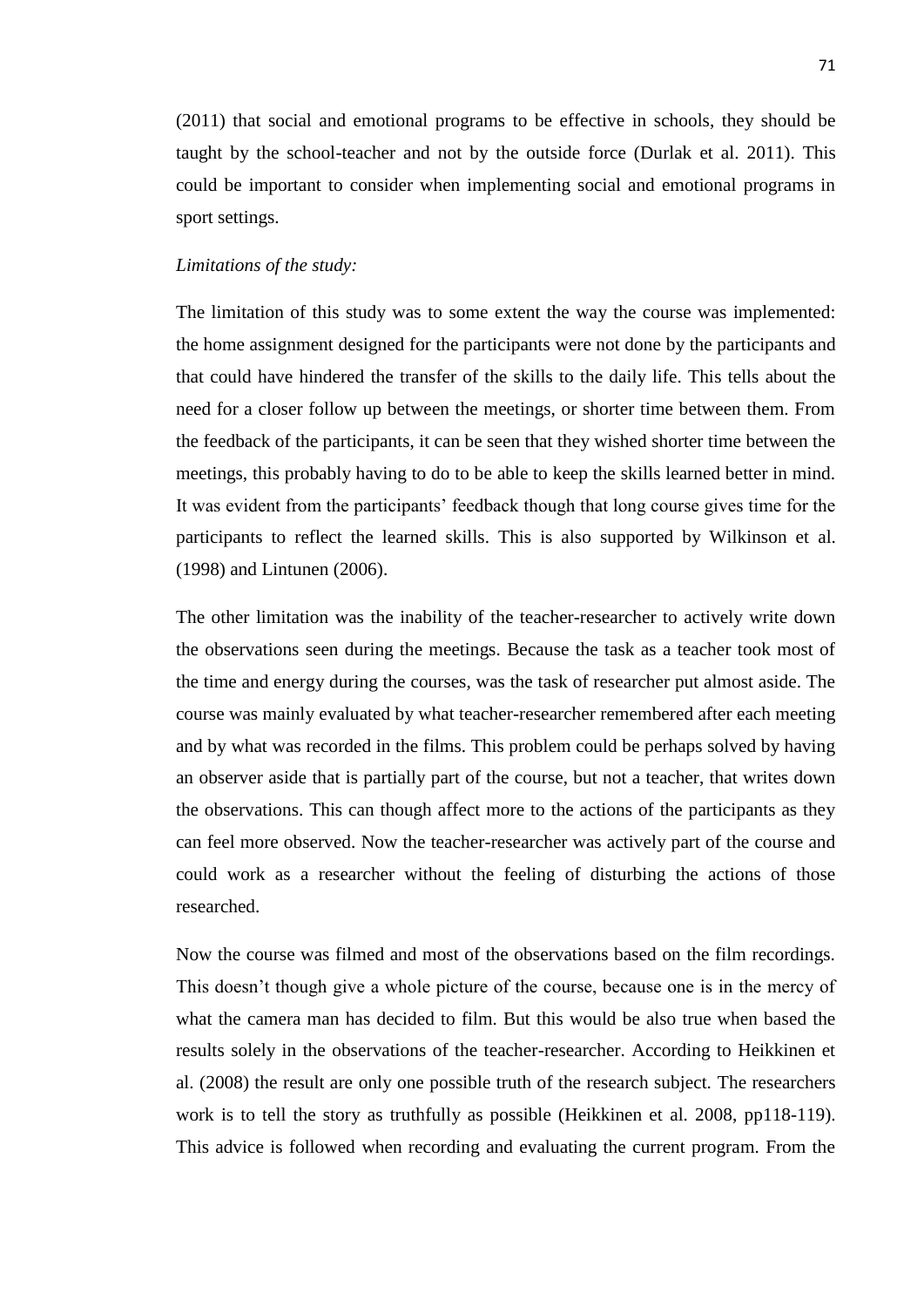film recordings and from the story written based on them, the course can be effectively evaluated by the reader.

#### *Future recommendations:*

This study concentrated mainly on how to plan, implement and evaluate a social and emotional skills course for coaches. Future research is needed to see if these skills are transferred to the daily life of sport coaches. According to Durlak et al. (2011) effective SEL programs in academic settings had significant effects that remained minimum 6 months. Also Talvio (2014) found out that these skills were transferred to practice. So it can be argued that similar programs targeted for coaches could have transfer to practice as well. If these skills are transferred to the practice, has though to do about coaches' certainty in using the skills. Lintunen & Gould (2014) comment that even though many programs target these skills as important, only few coaches use them in practice due to uncertainty of how to use them. Study from Wilkinson et al. (1999) suggests though that communication skills can be maintained or even improved over time, because participants gain confidence gradually over time (Wilkinson et al. 1999).

Therefore, the main objective for courses in social and emotional learning should be to empower the participants to be sure enough to use these skills in practice and give them tools to how to use the skills in their sport. Even though these skills are universal and applicable to school, health-care and sport context, programs teaching these skills should be targeted to different profession groups. Each profession has its own challenges and each coach her own ways of communicating. Social and emotional skills programs for coaches should give tools for coaches to survive in challenging communication situation with athletes, parents and in different settings like competitions, training and periods with low motivation. Therefore, the tasks and practices organized during the course are of main importance, so that coaches can relate to them. Tasks should give direct tools that coaches can apply in their daily work. During this course some of the tasks used were successful in targeting the situations coaches come into and were also supported by the participants (role-play cases), some of the tasks were perhaps too general (group building exercises) and didn't give direct value for the coaching setting. Also in the study of Wilkinson et al. (1998) role-plays are seen as stressful but important element of the course, because it helps one to practice for difficult working situations. (Wilkinson et al. 1998).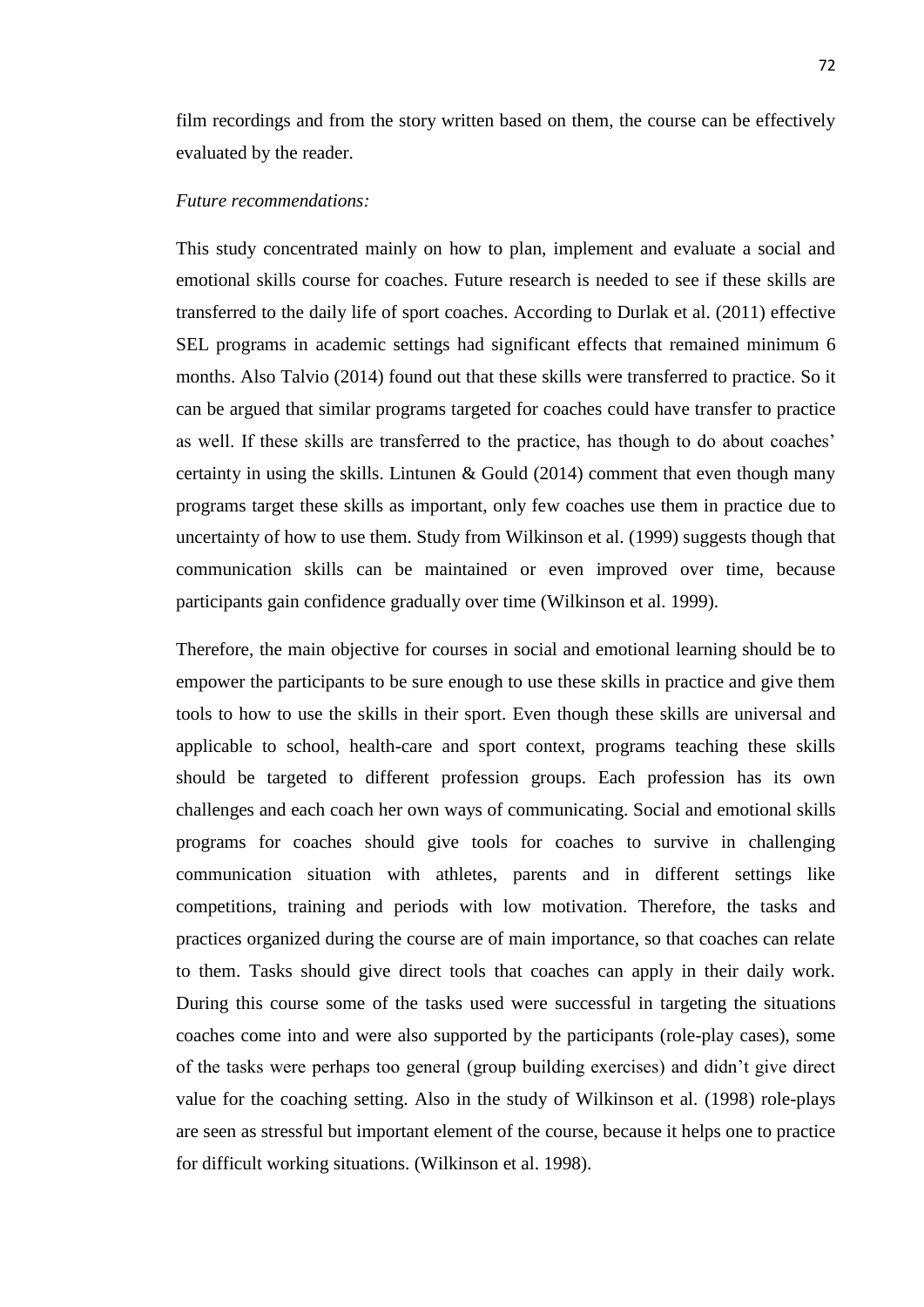There is need for several studies that are targeted for coaches and sport context, so that most effective possible way to teach social and emotional skills for coaches could be developed. One future direction could be to collect information from coaches in what kind of situations they need social and emotional skills for and what kind of tools they feel are most effective for them. This would help the development of effective social and emotional skills programs for coaches and instructors in the future.

There are courses in Finland at the moment teaching the social and emotional skills to coaches in coaching education levels 1-3. How the professionals teaching these courses have organized the courses and what is the effect of these courses in the communication skills of coaches in long run would be of interest. At the moment there are only guidelines given how the courses should be organized. If they are effective in practice has not been researched. Therefore, there is a need in the future to do more research like the current one in sport contexts. This study is the beginning, and gives some guidelines of developing studies in social and emotional skills in sport context. It gives guidelines of what practices have been working and what should be developed in search of a potential ways of organizing a social and emotional skills course for coaches. Maybe, as its best, this kind of a course functions as an awakener, that motivates the coach to learn more and search for himself, what kind of ways of communication functions best for him and his athletes.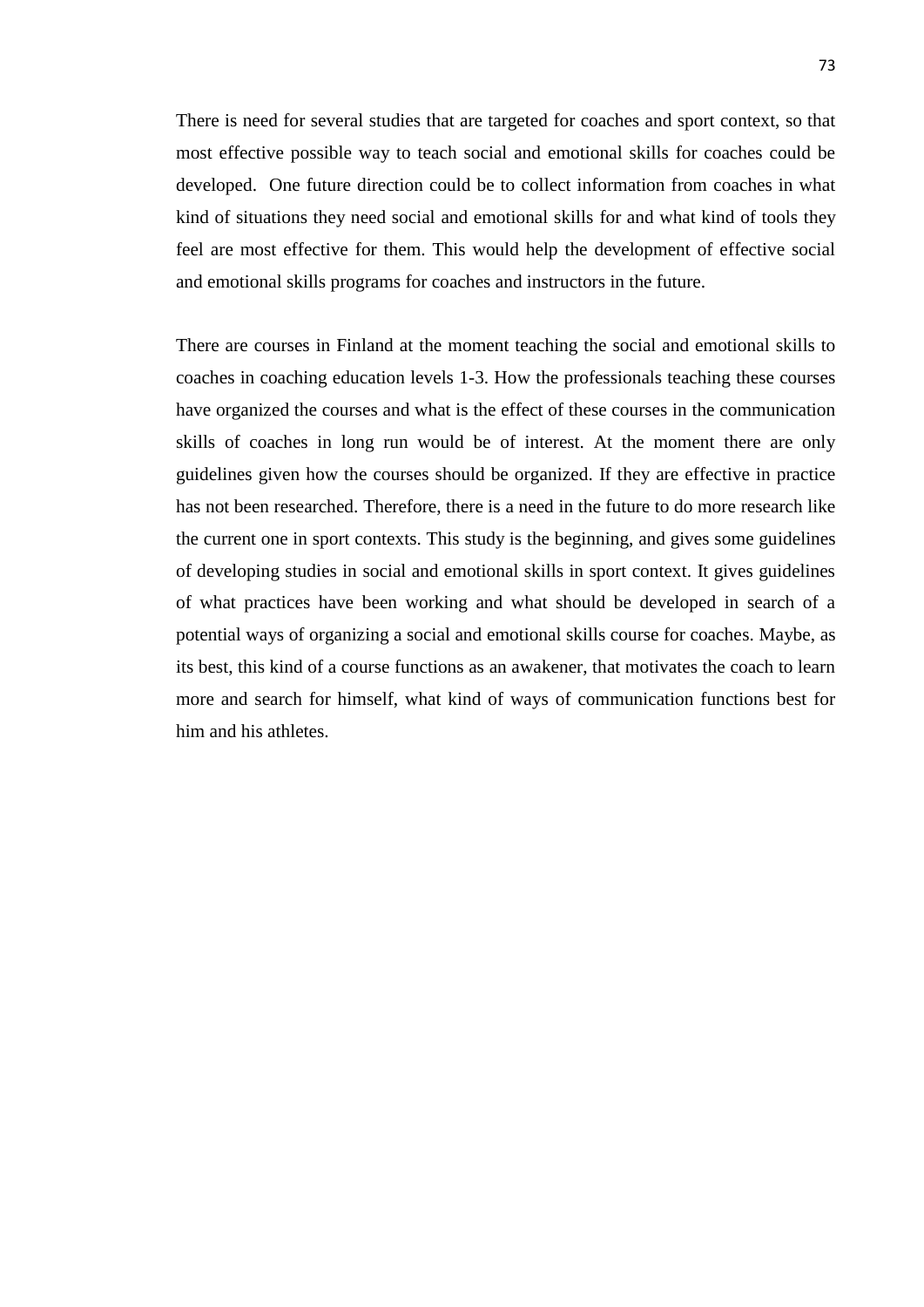#### REFERENCES

- Bennie, A. & O'Connor, D. 2012. Coach Athlete Relationships: A Qualitative Study of Professional Sport Teams in Australia. *International Journal of Sport and Health Sciences*, 10, 58-64
- Brown, R.F. & Bylund, C.L. 2008. Communication Skills Training: Describing a New Conceptual Model. *Academic Medicine,* 83, 37-44.
- CASEL. 2012. *2013-CASEL-Quide. Effective Social and Emotional Learning Programs. Preschool and elementary school edition*. 2012 Collaborative for Academic, Social and Emotional Learning. Available at: <http://static.squarespace.com/static/> 513f79f9e4b05ce7b70e9673/t/526a220de4b00a92c90436ba/1382687245993/2013 casel-guide.pdf. [SEP 27, 2014].
- Chan, J,T., Mallet & C.J. 2011. The Value of Emotional Intelligence for High Performance Coaching. A Response to Commentaries. *International Journal of Sport Sciences & Coaching,* 6 (3), 351-355.
- Côté, J. & Sedgwick, W. 2003. Effective Behaviors of Expert Rowing Coaches: A Qualitative Investigation of Canadian Athletes and Coaches, *International Sports Journal*, 7(1), 62-77.
- Côté, J. & Gilbert, W. 2009. An Integrative Definition of Coaching Effectiveness and Expertise. *International Journal of Sport Science & Coaching*, 4 (3), 307-323.
- Durlak, J.A., Weissberg, R.P., Dymnicki, A.B., Taylor, R.D., Schellinger & K.B. 2011. The Impact of Enhancing Students' Social and Emotional Learning: A Meta-Analysis of School-Based Universal Interventions. *Child Development*, 82 (1), 405-432.
- Gordon, T. 2003. *Teacher Effectiveness Training. The Program Proven to Help Teachers Bring Out the Best in Students of All Ages*. New York: Three Rivers Press.
- Gordon Training International. 2014. Teacher Effectiveness Training. Available at: [http://www.gordontraining.com/school-p](http://www.gordontraining.com/school-programs/teacher-effectiveness-training-t-e-t/)rograms/teacher-effectiveness-training-t-e-t/ [OKT 22, 2014]

Gould, D. & Carson, S. 2008. Life skills development through sport: current status and future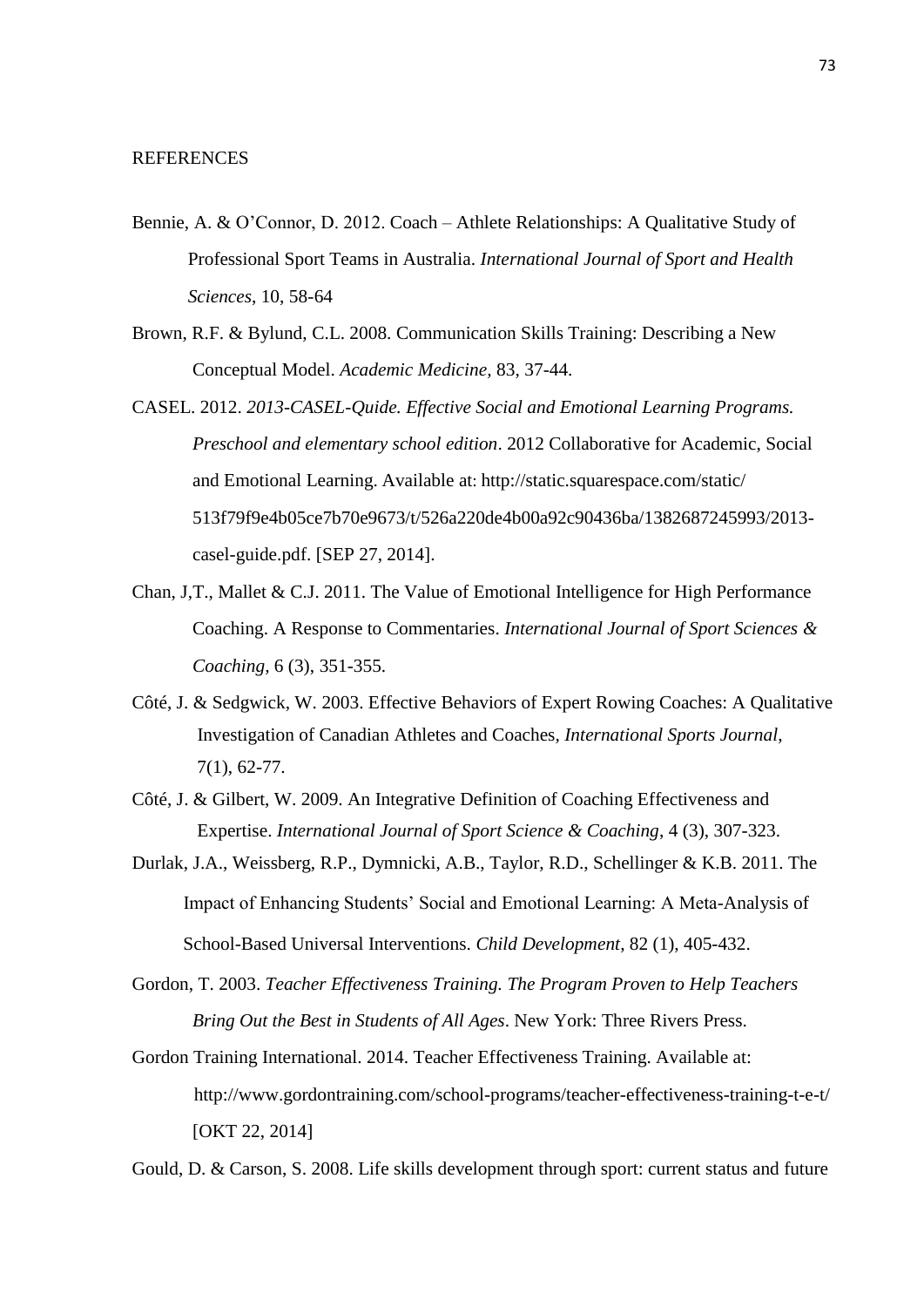directions. *International Review of Sport and Exercise Psychology*, 1 (1), pp. 58-78.

- Heaven, C., Clegg, J. & Maguire, P. 2006. Transfer of communication skills training from workshop to workplace: The impact of clinical supervision. *Patient Education and Counseling,* 60, 313-325.
- Heikkinen, H., Rovio, E. & Syrjälä, L. 2008. *Toiminnasta tietoon. Toimintatutkimuksen menetelmät ja lähestymistavat.* Kansanvalistusseura. Helsinki.
- Humphrey, N., Lendrum, A., Wigelsworth, M., and Kalambouka, A. 2009. Implementation of primary Social and Emotional Aspects of Learning small group work: a qualitative study.*Pastoral Care in Education*. 27 (3), 219-239.
- Hämäläinen, K. 2013. Valmennusosaamisen malli urheilijan polulla. Suomen Olympiakomitea. Valmennuksen suuntautumisopiskelijat 2013–2014. Haaga-Helia ammattikorkeakoulu. Teoksessa Hämäläinen, K. (toim.) 2013. *Valmennusosaamisen käsikirja*. Suomen Olympiakomitea. Edita Prima Oy. 13–20.
- Jowett, S., Yang, X. & Lorimer, R. 2012. The Role of Personality, Empathy and Satisfaction with Instruction within the Context of the Coach-Athlete Relationship. *International Journal of Coaching Science,* 6 (2), 3-20.
- Jowett, S., Cockerill, I.M. 2003. Olympic medalists' perspective of the athlete-coach relationship. *Psychology of Sport and Exercise*, 4, 313-331.
- Jyväskylän Yliopisto. 2014. *Psyykkinen valmennus. Valmentajien täydennyskoulutus*. Esite. Psyykkinen valmennus pdf. Liikunta- ja terveystieteiden tiedekunta, Viveca. Available at: [https://www.jyu.fi/tutkimus/yksikot/viveca/taydennyskoulutukset/Psyykkinen%20](https://www.jyu.fi/tutkimus/yksikot/viveca/taydennyskoulutukset/Psyykkinen) valmennus/Esite%20psyykkinen%20valmennus [SEP 26, 2014]
- Kauko, K. & Klemola, U. 2006. Supporting the social and emotional growth of pupils views and experiences of PE teachers. *Liikunta & Tiede* 43 (6), 40–46.
- Kuusela, M. 2005. *Sosioemotionaalisten taitojen harjaannuttaminen, oppiminen ja käyttäminen perusopetuksen kahdeksannen luokan tyttöjen liikuntatunneilla*. Liikuntapedagogiikan väitöskirja. Jyväskylän yliopisto. LIKES – tutkimuskeskus.
- Klemola, U. 2009. *Opettajaksi opiskelevien vuorovaikutustaitojen kehittäminen liikunnan aineenopettajankoulutuksessa*. Liikuntapedagogiikan väitöskirja. Jyväskylän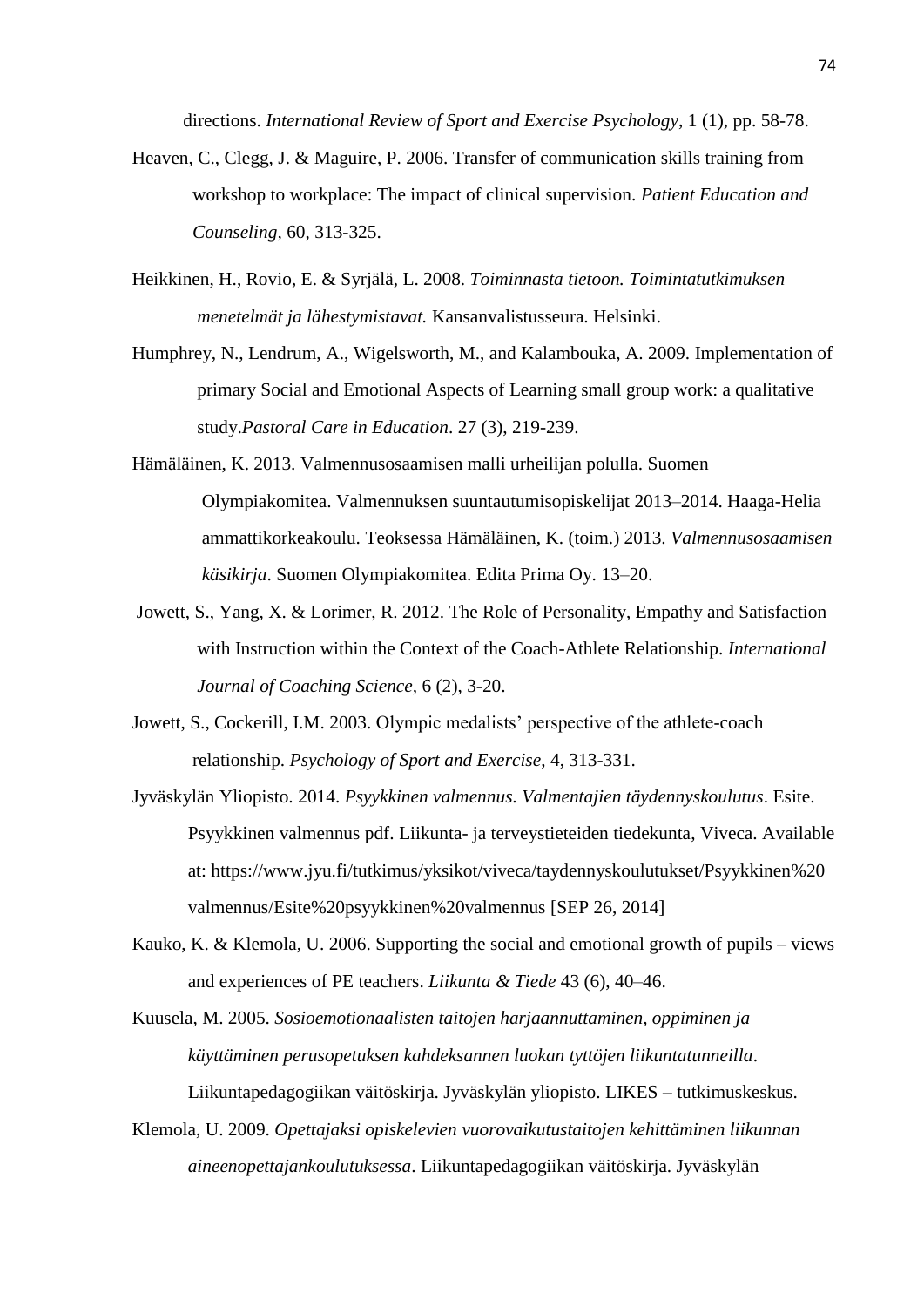Yliopisto.

- Klemola, U. 2003.*Tukea vuorovaikutukseen – sosioemotionaalisia taitoja kehittävä opetussuunnitelma liikunnan aineenopettajakoulutuksessa*. Toimintatutkimus. Liikuntapedagogiikan lisensiaatintutkimus. Jyväskylän yliopisto.
- Klemola, U. & Heikinaro-Johansson, P. 2006. "Kun oppilasta potuttaa, kuuntelen." Sosioemotionaalisten taitojen käyttö liikunnan opetusharjoittelussa. [ "When the Pupil is Fed Up, I Will Listen" – Using Social and Emotional Skills in PE Teaching] Practice. *Liikunta & Tiede* 43(6), 26- 32.
- Lahtinen, A. 2010. *Liikunnan aineenopettajaopiskelijoiden vuorovaikutustaitojen kehittyminen tunne- ja vuorovaikutustaitokurssin aikana*. Liikuntapedagogiikan Pro gradu –tutkielma. Liikuntatieteiden laitos. Jyväskylän yliopisto.
- Lane, C. & Rollnick, S. 2007. The use of simulated patients and role-play in communication skills training: A review of the literature to August 2005. *Patient Education and Counseling* 67, 13–20.
- Liimatta, T. 2007. *Yhteistyöhön ja ongelmanratkaisuun liittyvät ryhmäprosessit liikunnanopettajien tunne- ja vuorovaikutustaitojen täydennyskoulutuksessa.*  Liikuntapedagogiikan pro gradu –tutkielma. Liikuntatieteiden laitos. Jyväskylän yliopisto.
- Lintunen, T. & Gould, D. 2014. Developing Social and Emotional Skills. 2014. In A. Papaioannou, & D. Hackfort (eds.) *Routledge Companion to Sport and Exercise Psychology. Global Perspectives and Fundamental Concepts in Sport and Exercise Psychology*. pp. 621- 635. London: Routledge.
- Lintunen, T., & Kuusela, M. 2007. Social and emotional learning in physical education. In J. Liukkonen, Vanden Auweele, W., Vereijken, B., Alfermann, D., & Theodorakis, Y., (Eds.). *Psychology for Physical Educatiors.* Champaign, IL:Human Kinetics, pp. 75-83.
- Lintunen, T. 2009. Vuorovaikutuksen edistäminen tutkimuksen kohteena. In Rovio, E., Lintunen, T., Salmi, S. 2009. *Ryhmäilmiöt liikunnassa*.(s.181–182). Liikuntatieteellinen Seura ry.

Lintunen, T. 2006. Social and emotional learning in the school physical education context.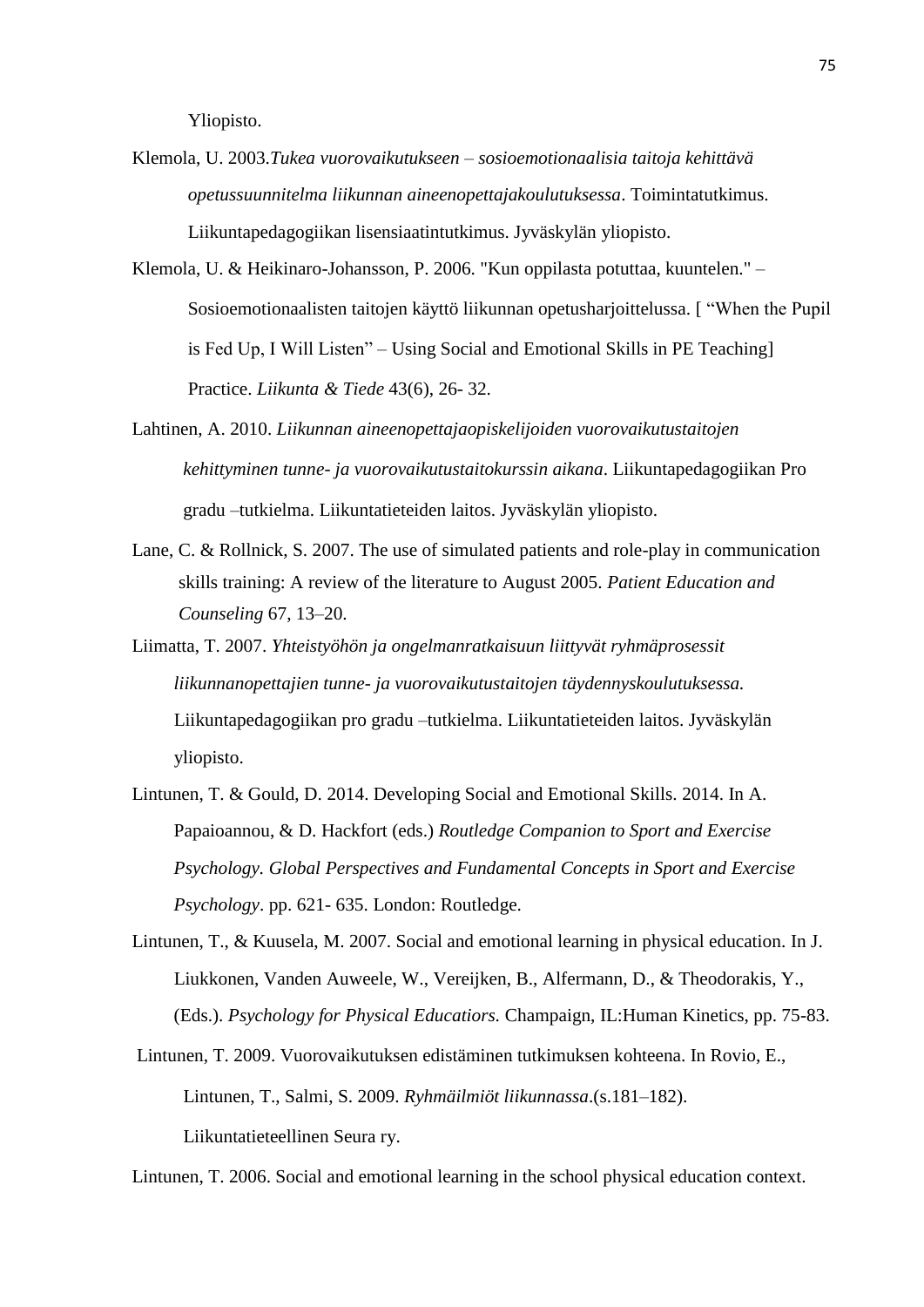In: F. Boen, F, B. De Cuyper, & J. Opdenacker, (Eds.) *Current research topics in excercise and sport sychology in Europe.* Leuven, Belgium: LannooCampus pp. 25- 33.

- Lorimer, R. 2013. The Development of Emphatic Accurary in Sport Coaches. *Journal of Sport Psychology in Action*, 4, 26-33.
- Lorimer, R. & Jowett, S. 2010. Feedback of information in the emphatic accuracy of sport coaches. *Psychology of Sport and Exercise*, 11, 12-17.
- Lorimer, R. & Jowett, S. 2009. Emphatic accuracy in coach-athlete dyads who participate in team and individual sports. *Psychology of Sport and Exercise* 10, 152-158.
- Mayer, J.D., Salovey, P. & Caruso, D.R. 2004. Emotional Intelligence: Theory, Findings and Implications. *Psychological Inquiry: An International Journal for Advancement of Psychological Theory*, 15 (3), 197-215.
- McNaughton, D., Hamlin D., McGarthy, J., Head-Reeves, D. & Screiner, M. 2007. Learning to Listen. Teaching an Active Listening Strategy to Pre-Service Education Professionals. *Topics in Early Childhood Special Education*, 27 (4), 223-231.
- Metsämuuronen, J. 2000. *Laadullisen tutkimuksen perusteet*. Metodologia sarja 4.
- Opetushallitus. 2006. *Näyttötutkinnon perusteet*. Valmentajan ammattitutkinto 2007. Available at: http://www.oph.fi/download/111151\_valmentaja [ammattitutkinto.pdf](http://www.oph.fi/download/111151_valmentaja_ammattitutkinto.pdf). [SEP 26, 2014].
- Passmore, J. 2010. A grounded theory study of the coachee experience: The implications for training and practice in coaching psychology. *International Coaching Psychology Review,* 5 (1), 48-62.
- Rautalinko, E. & Lisper, H-O. 2004. Effects of Training Reflective Listening in Corporate Setting. *Journal of Business and Psychology*, 18 (3), 281-299.
- Rautalinko, E., Lisper, H-O. & Ekehammar, B. 2007. Reflective Listening in Counselling: Effects of Training Time and Evaluator Social Skills. *American Journal of Psychotherapy*, 61 (2), 191–209.
- Saari, P. (Eds.) 2014. Jyväskylän yliopisto. *Liikuntatieteellisen tiedekunnan opinto-opas. 2014-2015. 2015-2016. 2016-2017*. Otavan Kirjapaino Oy. Keuruu.
- Sagar, S.S. & Jowett, S. 2012. Communicative Acts in Coach-Athlete Interactions: When Losing Competitions and When Making Mistakes in Training. *Western Journal of*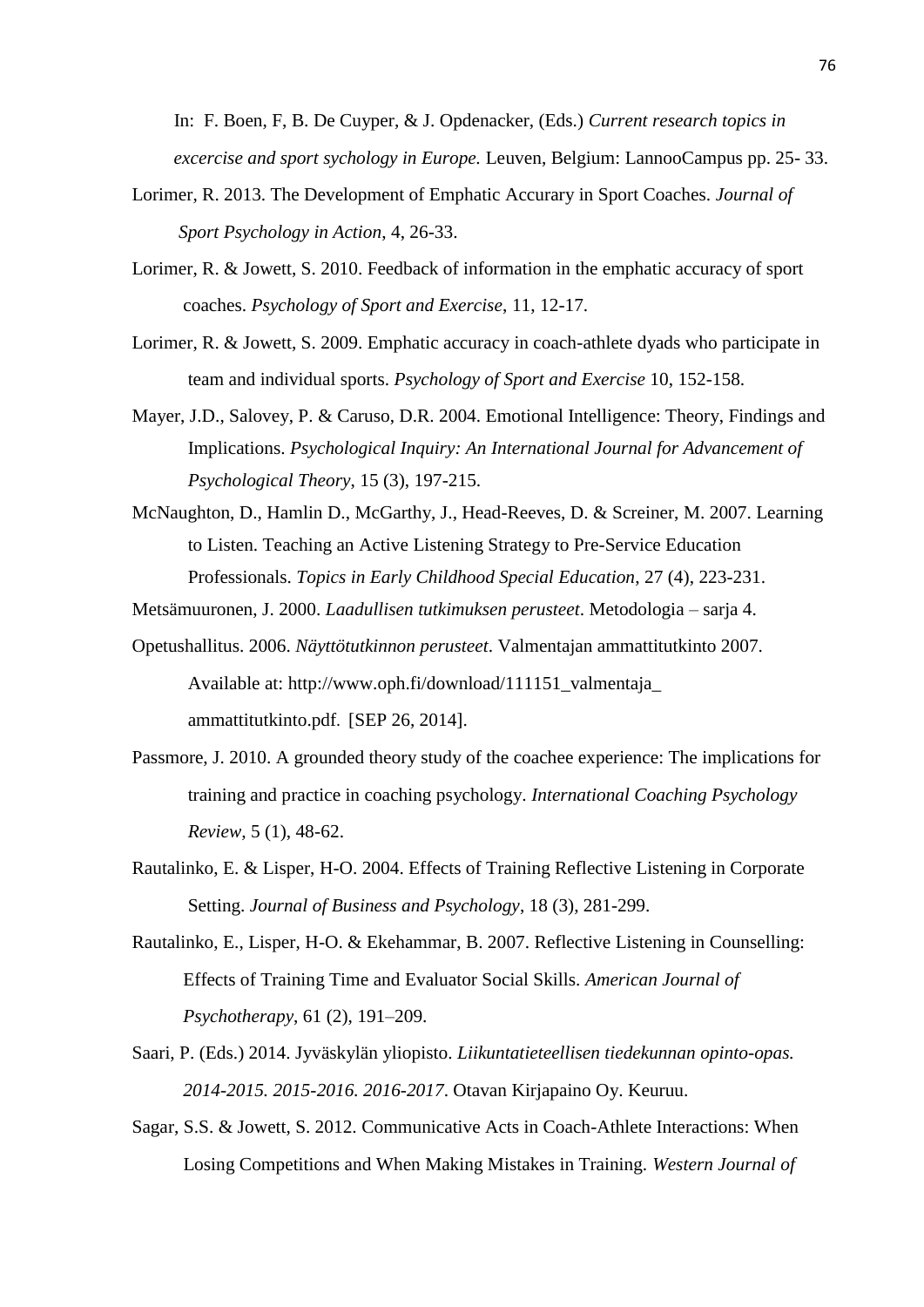*Communication*, 76 (2), 148-174.

- Seat, E. & Lord, M. 1999. Enabling Effective Engineering Teams: A Program for Teaching Interaction Skills. *Journal of Engineering Education*, 88 (4), 385-390.
- Talvio, M. 2014. *How do teachers benefit from training on social interaction skills? Developing and utilizing an instrument for the evaluation of teachers' social and emotional learning*. Department of Teacher Education. University of Helsinki. Research Report 361.
- Talvio, M., Lonka, K., Komulainen, E., Kuusela, M. &Lintunen, T. 2012. The development of teachers' responses to challenging situations during interaction training.
- Talvio, M., Lonka, K., Komulainen, E., Kuusela, M. & Lintunen, T. 2013 Revisiting Gordon's Teacher Effectiveness Training: An Intervention Study on Teachers' Social and Emotional Learning. *Electronic Journal of Research in Educational Psychology*.
- Thelwell, R. C., Lane, A.M., Weston, N.J.W. & Greenlees, I.A. 2008. Examining relationships between emotional intelligence and coaching efficacy. *International Journal of Sport and Exercise Psychology,* 6, 224-235.
- Valmentakoulutus. 2015a. Available at: [http://www.valmentajakoulutus.fi/vok/](http://www.valmentajakoulutus.fi/vok/%20vok_toimintamalli%20%20%20/valmentaja-ja_ohjaajakoulutukse/)  vok\_toimintamalli /valmentaja-ja\_ohjaajakoulutukse/ [SEP 26, 2014].
- Valmentajakoulutus 2015b. Available at: [http://www.valmentajakoulutus.fi/vok/taso 1/](http://www.valmentajakoulutus.fi/vok/taso%201/%20valmentajana_ja_ohjaajan_toimim/oppimisen_tukeminen/) valmentajana ja ohjaajan toimim/oppimisen tukeminen/ [SEP 26, 2014].
- Valmentajakoulutus 2015c. Available at: [http://www.valmentajakoulutus.fi/vok/taso\\_2/](http://www.valmentajakoulutus.fi/vok/taso_2/%20valmentajana_ja_ohjaajana_toimim/oppimisen_tukeminen/)  valmentajana\_ja\_ohjaajana\_toimim/oppimisen\_tukeminen/ [SEP 26, 2014].
- Valmentajakoulutus 2015d. Available at: [http://www.valmentajakoulutus.fi/vok/taso\\_3/](http://www.valmentajakoulutus.fi/vok/taso_3/)  valmentajana ja ohjaajana toimim/oppimisen tukeminen/ [SEP 26, 2014].
- Vella, S.A., Oades, L.G. & Crowe, T.P. 2013. The relationship between coach leadership, the coach-athlete relationship, team success, and the positive development experiences of adolescent soccer players. *Physical Education and Sport Pedagogy,* 18 (5), 549-561.

Virta, J. 2010. *Liikunnanopettajien käsityksiä ja kokemuksia vuorovaikutustaidoista ja niiden*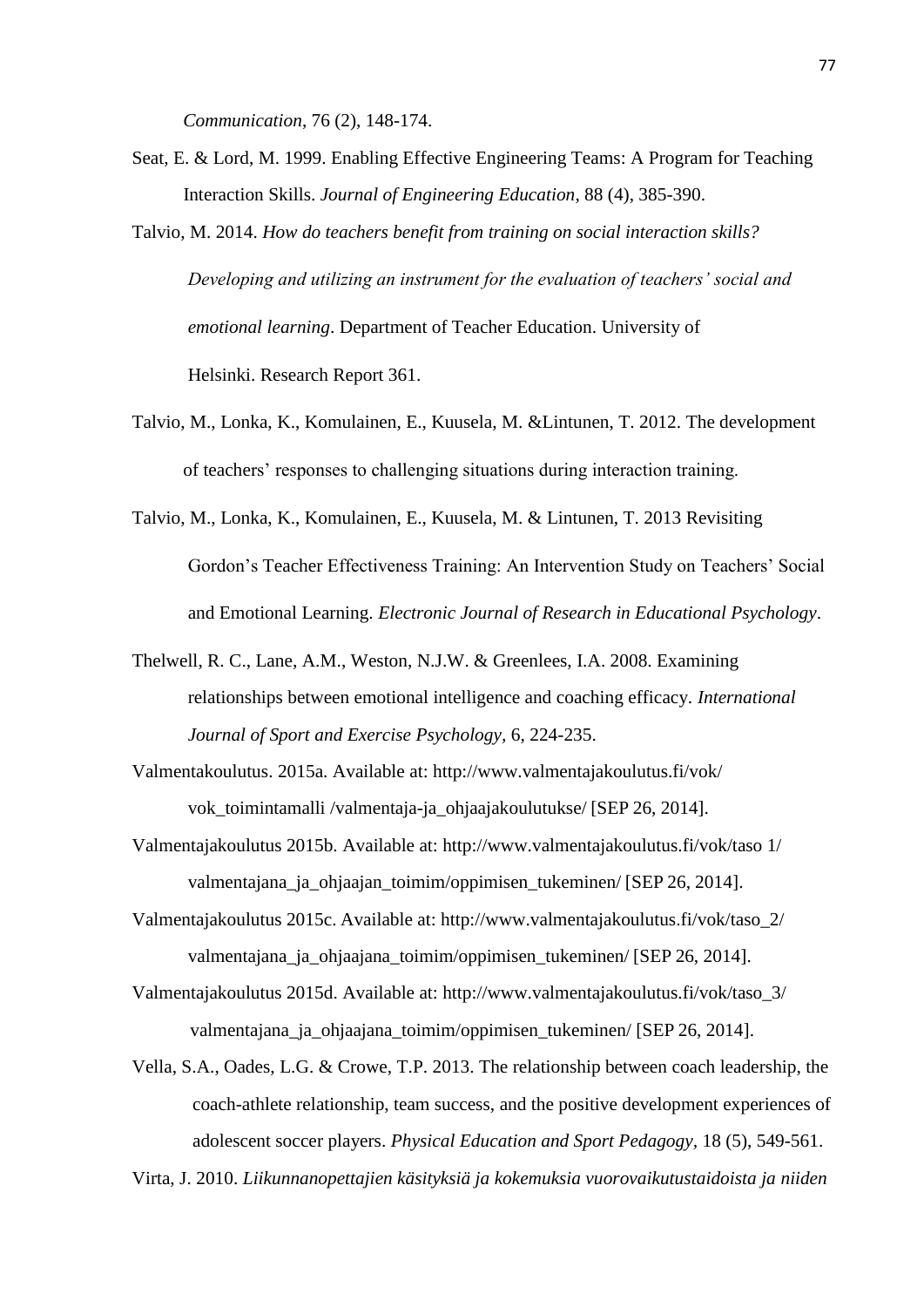*soveltamisesta opettaja – oppilassuhteessa*. Liikuntapedagogiikan lisensiaatintyö. Jyväskylän yliopisto.

- Virta, J. & Lintunen, T. 2012. Vuorovaikutustaitojen soveltaminen koulussa nostaa esille opettaja- oppilassuhteen jännitteitä. *Kasvatus,* 43 (1), 31–43.
- Wang, Q. 2013. Structure and characteristics of effective coaching practice. *The Coaching Psychologist,* 9 (1), 7-17.
- Wilkinson, S., Roberts, A. & Aldridge, J. 1998. Nurse-patient communication in palliative care: an evaluation of communication skills programme. *Palliative Medicine*, 12, 13- 22.
- Wilkinson, S., Bailey, K., Aldridge, J. & Roberts, A. 1999. A longitudinal evaluation of a communication skills programme. *Palliative Medicine*, 13, 341-348.